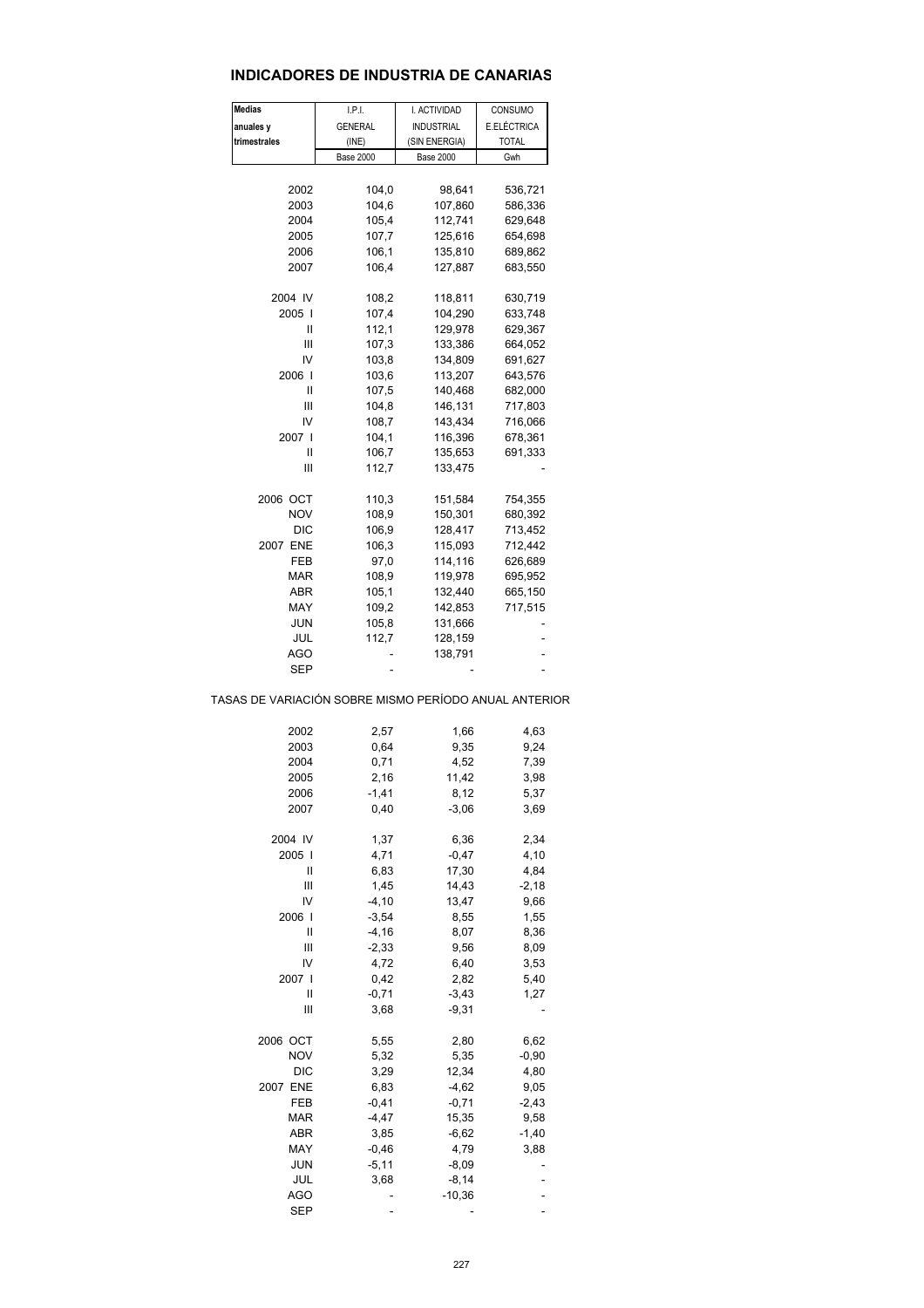| <b>Medias</b> |                   |                   | VISADOS: SUPERFICIE A CONSTRUIR                       |                 |               |               | LICENCIAS: SUPERFICIE A CONSTRUIR |                          |                  |
|---------------|-------------------|-------------------|-------------------------------------------------------|-----------------|---------------|---------------|-----------------------------------|--------------------------|------------------|
| anuales y     | <b>TOTAL</b>      | <b>EDIFICIOS</b>  | <b>SERVICIOS</b>                                      | <b>OTROS</b>    | <b>TOTAL</b>  |               | <b>RESIDENCIAL</b>                |                          | NO RESID.        |
| trimestrales  |                   | <b>VIVIENDAS</b>  | <b>COMERCIALES</b>                                    | <b>DESTINOS</b> |               | <b>TOTAL</b>  | <b>VIVIENDAS</b>                  | COLECTIVOS               |                  |
|               |                   |                   | Metros cuadrados                                      |                 |               |               | Miles de metros cuadrados         |                          |                  |
|               |                   |                   |                                                       |                 |               |               |                                   |                          |                  |
| 2002          | 369.186           | 295.791           | 17.711                                                | 55.684          | 353           | 316           | 301                               | 16                       | 36               |
| 2003          | 430.378           | 323.396           | 30.535                                                | 76.447          | 379           | 327           | 302                               | 25                       | 52               |
| 2004          | 531.719           | 457.120           | 24.260                                                | 50.338          | 326           | 287           | 275                               | 12                       | 39               |
| 2005          | 440.691           | 376.973           | 16.185                                                | 47.533          | 367           | 335           | 334                               | $\mathbf{1}$             | 32               |
| 2006          | 560.084           | 493.910           | 20.307                                                | 45.867          | 406           | 366           | 360                               | 6                        | 40               |
| 2007          |                   | 417.024           | 16.065                                                | 50.439          | 381           | 351           | 348                               | 3                        | 30               |
|               | 483.529           |                   |                                                       |                 |               |               |                                   |                          |                  |
| 2004 IV       | 382.556           | 317.652           | 12.016                                                | 52.888          | 337           | 307           | 304                               | 3                        | 30               |
| 2005          | 529.483           | 427.697           | 16.682                                                | 85.104          | 328           | 303           | 303                               | $\mathbf 0$              | 26               |
| Ш             | 384.316           | 346.006           | 11.963                                                | 26.347          | 353           | 314           | 313                               | $\mathbf 1$              | 39               |
| Ш             | 445.348           | 393.403           | 19.340                                                | 32.605          | 336           | 306           | 305                               | $\mathbf 1$              | 30               |
| IV            | 403.615           | 340.786           | 16.754                                                | 46.075          | 452           | 417           | 417                               | 0                        | 35               |
|               |                   |                   |                                                       |                 | 352           |               |                                   |                          | 31               |
| 2006          | 423.694           | 381.312           | 7.003                                                 | 35.379          | 313           | 321           | 304                               | 17                       |                  |
| Ш             | 583.863           | 539.481           | 19.693                                                | 24.689          |               | 280           | 280                               | 0                        | 33               |
| Ш             | 848.719           | 733.594           | 46.578                                                | 68.546          | 446           | 408           | 407                               | 0                        | 38               |
| IV            | 384.059           | 321.252           | 7.954                                                 | 54.854          | 512           | 455           | 448                               | 8                        | 57               |
| 2007 l        | 494.408           | 428.165           | 10.827                                                | 55.417          | 371           | 340           | 339                               | 0                        | 31               |
| 11            | 481.336           | 417.343           | 26.123                                                | 37.869          | 410           | 385           | 375                               | 10                       | 25               |
| Ш             | 457.468           | 382.646           | 1.606                                                 | 73.216          |               |               |                                   |                          |                  |
|               |                   |                   |                                                       |                 |               |               |                                   |                          |                  |
| 2006 AGO      | 684.071           | 546.429           | 75.761                                                | 61.881          | 311           | 297           | 296                               | 1                        | 14               |
| SEP           | 1.282.122         | 1.181.499         | 36.943                                                | 63.680          | 449           | 382           | 382                               | 0                        | 67               |
| OCT           | 490.401           | 438.804           | 5.372                                                 | 46.225          | 545           | 484           | 461                               | 23                       | 61               |
| <b>NOV</b>    | 298.407           | 281.544           | 13.331                                                | 3.532           | 506           | 443           | 443                               | 0                        | 63               |
| <b>DIC</b>    | 363.369           | 243.407           | 5.158                                                 | 114.804         | 486           | 439           | 439                               | $\mathbf 0$              | 47               |
| 2007 ENE      | 523.757           | 450.946           | 26.529                                                | 46.282          | 384           | 349           | 348                               | $\mathbf{1}$             | 35               |
| FEB           | 431.925           | 332.724           | 314                                                   | 98.887          | 378           | 348           | 348                               | 0                        | 30               |
| MAR           | 527.543           | 500.825           | 5.637                                                 | 21.081          | 350           | 322           | 322                               | 0                        | 28               |
| ABR           | 520.322           | 496.453           | 9.975                                                 | 13.894          | 410           | 385           | 375                               | 10                       | 25               |
| MAY           | 460.945           | 394.835           | 19.053                                                | 47.057          |               |               |                                   |                          |                  |
| <b>JUN</b>    | 462.741           | 360.742           | 49.342                                                | 52.657          |               |               |                                   |                          |                  |
| JUL           | 457.468           | 382.646           | 1.606                                                 | 73.216          |               |               |                                   |                          |                  |
|               |                   |                   | TASAS DE VARIACIÓN SOBRE MISMO PERÍODO ANUAL ANTERIOR |                 |               |               |                                   |                          |                  |
|               |                   |                   |                                                       |                 |               |               |                                   |                          |                  |
| 2002          | $-16,93$          | $-7,29$           | $-56,67$                                              | $-34,11$        | $-16,74$      | $-14,85$      | $-0,83$                           | $-76,89$                 | $-30,19$         |
| 2003          | 16,57             | 9,33              | 72,41                                                 | 37,29           | 7,30          | 3,27          | 0,55                              | 54,74                    | 42,33            |
| 2004          | 23,55             | 41,35             | $-20,55$                                              | $-34,15$        | $-13,89$      | $-12,17$      | $-9,05$                           | $-50,68$                 | $-24,76$         |
| 2005          | $-17,12$          | $-17,53$          | $-33,29$                                              | $-5,57$         | 12,73         | 16,76         | 21,68                             | $-95,17$                 | $-16,88$         |
| 2006          | 27,09             | 31,02             | 25,47                                                 | $-3,50$         | 10,48         | 9,28          | 7,60                              | 971,43                   | 22,88            |
| 2007          | $-6,05$           | $-9,77$           | 4,98                                                  | 35,65           | 12,49         | 15,27         | 19,37                             | $-78,43$                 | $-12,59$         |
| 2004 IV       | $-1,17$           | 0,71              | $-21,96$                                              | $-6,01$         | 4,66          | 10,82         | 9,74                              |                          | $-33,58$         |
| 2005          | 30,31             | 13,28             | 130,73                                                | 295,50          | $-1,10$       | 3,89          | 11,00                             | $\overline{\phantom{a}}$ | $-36,89$         |
| Ш.            | $-35,90$          | $-32,89$          | $-59,12$                                              | $-51,83$        | $-6,11$       | $-1,77$       | 6,33                              | $-96,05$                 | $-30,77$         |
| Ш             | $-39,69$          | $-36,31$          | $-60, 15$                                             | $-54,87$        | 29,94         | 33,62         | 33,97                             | $-25,00$                 | 1,14             |
| IV            | 5,50              | 7,28              | 39,43                                                 | $-12,88$        | 34,22         | 35,68         | 36,91                             | $-88,89$                 | 19,10            |
| 2006          | $-19,98$          | $-10,85$          | $-58,02$                                              | $-58,43$        | 7,31          | 6,17          | 0,55                              |                          | 20,78            |
| Ш.            | 51,92             | 55,92             | 64,61                                                 | $-6,29$         | $-11,32$      | $-10,92$      | $-10,64$                          | $\overline{\phantom{a}}$ | $-14,53$         |
| Ш             | 90,57             | 86,47             | 140,84                                                | 110,23          | 32,77         | 33,22         | 33,55                             | $-66,67$                 | 28,09            |
| IV            | $-4,85$           | $-5,73$           | $-52,53$                                              | 19,05           | 13,26         | 9,19          | 7,44                              |                          | 61,32            |
|               |                   |                   | 54,60                                                 |                 |               |               |                                   |                          |                  |
| 2007  <br>Ш.  | 16,69<br>$-17,56$ | 12,29<br>$-22,64$ | 32,65                                                 | 56,64<br>53,39  | 5,20<br>38,51 | 5,71<br>51,57 | 11,50<br>47,64                    | $-98,04$                 | 0,00<br>$-40,48$ |
| Ш             | $-21,12$          | $-19,08$          | $-94,06$                                              | $-8,57$         |               |               |                                   |                          |                  |
|               |                   |                   |                                                       |                 |               |               |                                   |                          |                  |
| 2006 AGO      | 53,68             | 36,92             | $\overline{\phantom{a}}$                              | 37,75           | 45,33         | 55,50         | 54,97                             |                          | $-39,13$         |
| <b>SEP</b>    | 242,51            | 243,27            | 140,05                                                | 331,55          | 44,37         | 37,41         | 38,91                             |                          | 103,03           |
| OCT           | 69,05             | 77,43             | 82,91                                                 | 16,00           | 18,48         | 21,91         | 16,12                             |                          | $-3,17$          |
| <b>NOV</b>    | $-40,41$          | $-28,99$          | $-69,40$                                              | $-94,19$        | 77,54         | 65,30         | 65,30                             |                          | 270,59           |
| <b>DIC</b>    | $-13,47$          | $-35,71$          | 37,18                                                 | 205,33          | $-20,59$      | $-25,09$      | $-24,96$                          |                          | 80,77            |
| 2007 ENE      | 27,17             | 17,69             | 262,22                                                | 116,68          | $-2,54$       | 5,12          | 7,08                              | $-85,71$                 | $-43,55$         |
| FEB           | 55,26             | 29,98             | $-89,90$                                              | 417,52          | $-3,82$       | $-7,45$       | 4,50                              |                          | 76,47            |
| <b>MAR</b>    | $-9,21$           | $-0,79$           | $-46,71$                                              | $-67,90$        | 29,63         | 25,78         | 26,27                             |                          | 100,00           |
| ABR           | 3,99              | 10,78             | $-47,70$                                              | $-58,08$        | 38,51         | 51,57         | 47,64                             |                          | $-40,48$         |
| MAY           | $-30,70$          | $-36,60$          | 49,95                                                 | 58,51           |               |               |                                   |                          |                  |
| <b>JUN</b>    | $-21,04$          | $-34,11$          | 80,73                                                 | 368,73          |               |               |                                   |                          |                  |
| JUL           | $-21,12$          | $-19,08$          | $-94,06$                                              | $-8,57$         |               |               |                                   |                          |                  |

### **INDICADORES DE CONSTRUCCIÓN DE CANARIAS. I**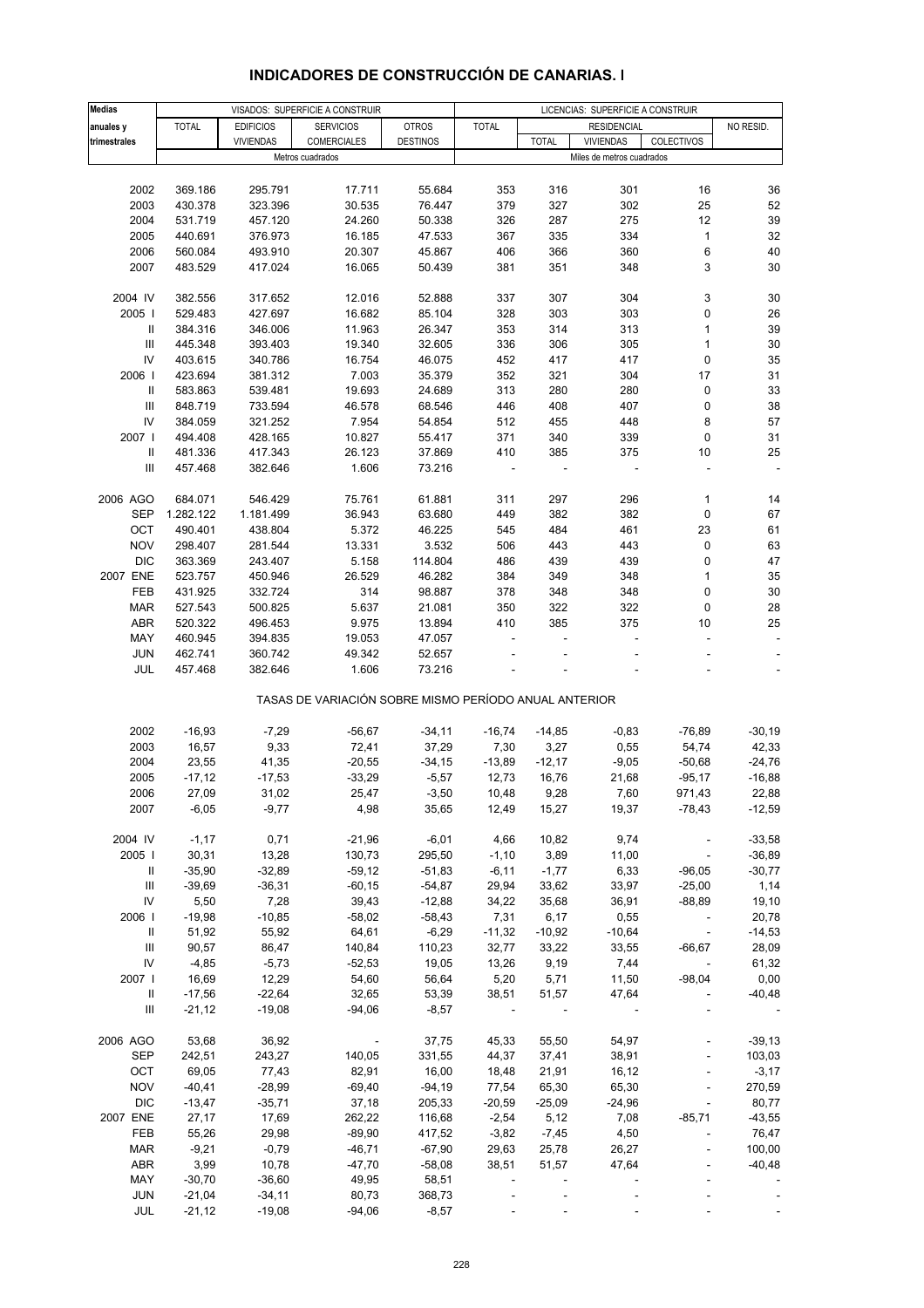| <b>Medias</b>                      |                      | VIVIENDAS VISADAS COLEGIO ARQUITECTOS TÉCNICOS |                      |                                                       |                      |                      |                          | LICENCIAS MUNIC.: Nº DE VIVIENDAS |                          |  |
|------------------------------------|----------------------|------------------------------------------------|----------------------|-------------------------------------------------------|----------------------|----------------------|--------------------------|-----------------------------------|--------------------------|--|
| anuales y                          | <b>TOTAL</b>         |                                                | OBRA NUEVA           |                                                       | Α                    | A                    | <b>OBRA</b>              | REHABI-                           | DEMO-                    |  |
| trimestrales                       |                      | <b>TOTAL</b>                                   | EDIF.VIV.            | OTROS EDIF.                                           | AMPLIAR              | <b>REFORMAR</b>      | <b>NUEVA</b>             | LITACIÓN                          | <b>LICIÓN</b>            |  |
|                                    |                      |                                                |                      |                                                       | Unidades             |                      |                          |                                   |                          |  |
|                                    |                      |                                                |                      |                                                       |                      |                      |                          |                                   |                          |  |
| 2002                               | 2.142                | 1.937                                          | 1.917                | 20                                                    | 68                   | 138                  | 2.045                    | 81                                | 29                       |  |
| 2003                               | 2.257                | 2.103                                          | 2.052                | 52                                                    | 63                   | 91                   | 2.109                    | 65                                | 22                       |  |
| 2004                               | 3.163                | 2.955                                          | 2.956                | 17                                                    | 83                   | 126                  | 1.775                    | 87                                | 38                       |  |
| 2005                               | 2.643                | 2.461                                          | 2.437                | 23                                                    | 110                  | 73                   | 2.387                    | 59                                | 43                       |  |
| 2006                               | 3.571                | 3.375                                          | 3.374                | $\mathbf{1}$                                          | 87                   | 109                  | 2.400                    | 73                                | 48                       |  |
| 2007                               | 2.936                | 2.784                                          | 2.784                | 0                                                     | 70                   | 82                   | 2.375                    | 88                                | 37                       |  |
| 2004 IV                            | 2.336                | 2.150                                          | 2.205                | 18                                                    | 46                   | 139                  | 1.771                    | 68                                | 40                       |  |
| 2005                               | 3.168                | 2.883                                          | 2.821                | 62                                                    | 202                  | 83                   | 2.348                    | 60                                | 26                       |  |
| $\, \parallel$                     | 2.363                | 2.202                                          | 2.202                | $\pmb{0}$                                             | 78                   | 83                   | 2.339                    | 62                                | 25                       |  |
| $\mathop{\rm III}\nolimits$        | 2.693                | 2.555                                          | 2.524                | 30                                                    | 80                   | 58                   | 2.123                    | 62                                | 98                       |  |
| IV                                 | 2.349                | 2.203                                          | 2.202                | 0                                                     | 78                   | 68                   | 2.735                    | 50                                | 23                       |  |
| 2006                               | 2.947                | 2.750                                          | 2.750                | 0                                                     | 71                   | 126                  | 2.013                    | 81                                | 20                       |  |
| $\, \parallel$                     | 3.911                | 3.645                                          | 3.640                | 5                                                     | 92                   | 174                  | 1.926                    | 67                                | 80                       |  |
| Ш                                  | 5.163                | 4.974                                          | 4.974                | 0                                                     | 115                  | 74                   | 2.607                    | 63                                | 43                       |  |
| IV                                 | 2.262                | 2.131                                          | 2.131                | 0                                                     | 69                   | 62                   | 3.054                    | 81                                | 49                       |  |
| 2007 l                             | 3.066                | 2.898                                          | 2.898                | 0                                                     | 89                   | 79                   | 2.301                    | 94                                | 39                       |  |
| $\, \parallel$                     | 2.866                | 2.718                                          | 2.718                | 0                                                     | 59                   | 88                   | 2.596                    | 70                                | 31                       |  |
| $\ensuremath{\mathsf{III}}\xspace$ | 2.756                | 2.639                                          | 2.639                | 0                                                     | 46                   | 71                   |                          |                                   |                          |  |
| 2006 AGO                           | 3.803                | 3.624                                          | 3.624                | 0                                                     | 115                  | 64                   | 1.643                    | 19                                | 30                       |  |
| <b>SEP</b>                         | 8.424                | 8.188                                          | 8.188                | 0                                                     | 155                  | 81                   | 2.459                    | 70                                | 54                       |  |
| OCT                                | 3.000                | 2.858                                          | 2.858                | 0                                                     | 86                   | 56                   | 3.149                    | 79                                | 33                       |  |
| <b>NOV</b>                         | 2.123                | 2.001                                          | 2.001                | 0                                                     | 42                   | 80                   | 2.914                    | 103                               | 72                       |  |
| <b>DIC</b>                         | 1.663                | 1.535                                          | 1.535                | 0                                                     | 79                   | 49                   | 3.099                    | 62                                | 42                       |  |
| 2007 ENE                           | 3.270                | 3.075                                          | 3.075                | 0                                                     | 124                  | 71                   | 2.389                    | 71                                | 54                       |  |
| FEB                                | 2.396                | 2.268                                          | 2.268                | 0                                                     | 47                   | 81                   | 2.319                    | 131                               | 35                       |  |
| <b>MAR</b>                         | 3.532                | 3.351                                          | 3.351                | 0                                                     | 97                   | 84                   | 2.194                    | 81                                | 27                       |  |
| ABR                                | 3.201                | 3.107                                          | 3.107                | 0                                                     | 35                   | 59                   | 2.596                    | 70                                | 31                       |  |
| MAY                                | 2.707                | 2.499                                          | 2.499                | 0                                                     | 86                   | 122                  |                          |                                   |                          |  |
| <b>JUN</b>                         | 2.690                | 2.549                                          | 2.549                | 0                                                     | 57                   | 84                   |                          |                                   |                          |  |
| JUL                                | 2.756                | 2.639                                          | 2.639                | 0                                                     | 46                   | 71                   |                          |                                   | $\overline{\phantom{a}}$ |  |
|                                    |                      |                                                |                      | TASAS DE VARIACIÓN SOBRE MISMO PERÍODO ANUAL ANTERIOR |                      |                      |                          |                                   |                          |  |
| 2002                               | $-15,41$             | $-14,26$                                       | $-12,67$             | $-69,20$                                              | $-32,89$             | $-20,29$             | 4,47                     | 8,42                              | $-23,79$                 |  |
| 2003                               | 5,35                 | 8,60                                           | 7,01                 | 163,83                                                | $-7,16$              | $-34,16$             | 3,11                     | $-18,84$                          | $-23,70$                 |  |
| 2004                               | 40,18                | 40,48                                          | 44,07                | $-67,10$                                              | 32,71                | 38,38                | $-15,82$                 | 32,78                             | 70,83                    |  |
| 2005                               | $-16,45$             | $-16,72$                                       | $-17,54$             | 36,76                                                 | 31,76                | $-41,94$             | 34,46                    | $-32,47$                          | 13,97                    |  |
| 2006                               | 35,09                | 37,16                                          | 38,42                | $-94,62$                                              | $-20,84$             | 49,26                | 0,56                     | 24,89                             | 11,67                    |  |
| 2007                               | $-13,77$             | $-12,59$                                       | $-12,53$             | $\overline{\phantom{a}}$                              | $-12,77$             | -41,39               | 23,59                    | 11,36                             | 93,42                    |  |
|                                    |                      |                                                |                      |                                                       |                      |                      |                          |                                   |                          |  |
| 2004 IV                            | 12,11                | 11,45                                          | 15,73                | $-24,66$                                              | $-35,35$             | 68,55                | $-18,87$                 | $-10,09$                          | 120,37                   |  |
| 2005                               | 19,01                | 15,04                                          | 12,61                | $\Box$                                                | 167,70               | 3,33                 | 29,58                    | $-46, 13$                         | $-22,22$                 |  |
| Ш<br>Ш                             | $-29,90$<br>$-37,16$ | $-29,24$<br>$-36,93$                           | $-28,51$<br>$-37,42$ | $\blacksquare$<br>85,71                               | $-14,23$<br>$-33,15$ | $-50,50$<br>$-49,42$ | 15,34<br>42,73           | $-6,53$<br>$-38,21$               | $-7,50$<br>92,81         |  |
| IV                                 | 0,54                 | 2,43                                           | $-0,11$              | $-98,18$                                              | 69,06                | $-51,44$             | 54,42                    | $-26,83$                          | $-42,86$                 |  |
| 2006                               | $-6,97$              | $-4,62$                                        | $-2,52$              | $\frac{1}{2}$                                         | $-64,63$             | 52,02                | $-14,29$                 | 34,81                             | $-23,38$                 |  |
| Ш                                  | 65,47                | 65,56                                          | 65,33                |                                                       | 17,45                | 108,40               | $-17,67$                 | 8,06                              | 222,97                   |  |
| Ш                                  | 91,73                | 94,69                                          | 97,03                | $\blacksquare$                                        | 43,33                | 28,16                | 22,78                    | 1,61                              | $-56,27$                 |  |
| IV                                 | $-3,69$              | $-3,24$                                        | $-3,22$              |                                                       | $-11,91$             | $-8,87$              | 11,65                    | 62,67                             | 116,18                   |  |
| 2007 l                             | 4,04                 | 5,38                                           | 5,38                 |                                                       | 25,23                | $-37,40$             | 14,31                    | 15,98                             | 96,61                    |  |
| Ш                                  | $-26,71$             | $-25,42$                                       | $-25,32$             | $\overline{\phantom{a}}$                              | $-35,51$             | $-49,14$             | 57,62                    | $-4, 11$                          | 82,35                    |  |
| Ш                                  | $-15,49$             | $-15,12$                                       | $-15,12$             | $\blacksquare$                                        | $-37,84$             | $-8,97$              | $\overline{\phantom{a}}$ |                                   |                          |  |
|                                    |                      |                                                |                      |                                                       |                      |                      |                          |                                   |                          |  |
| 2006 AGO                           | 33,96                | 33,63                                          | 33,63                | $\overline{\phantom{a}}$                              | 57,53                | 18,52                | 21,97                    | $-34,48$                          | 130,77                   |  |
| SEP                                | 257,56               | 269,49                                         | 269,66               |                                                       | 82,35                | 47,27                | 33,50                    | $-2,78$                           | $-78,49$                 |  |
| OCT                                | 70,36                | 78,74                                          | 78,74                | ÷,                                                    | 21,13                | $-38,46$             | 15,90                    | 21,54                             | 200,00                   |  |
| <b>NOV</b><br><b>DIC</b>           | $-23,66$<br>$-33,59$ | $-23,92$<br>$-35,48$                           | $-23,92$<br>$-35,45$ | $\blacksquare$                                        | $-55,32$<br>12,86    | 40,35<br>$-10,91$    | 61,71<br>$-15,95$        | 139,53<br>47,62                   | 118,18<br>75,00          |  |
| 2007 ENE                           | 26,84                | 27,65                                          | 27,65                | ÷,                                                    | 96,83                | $-33,02$             | 7,76                     | $-10, 13$                         | 184,21                   |  |
| FEB                                | $-4,62$              | $-2,28$                                        | $-2,28$              |                                                       | 6,82                 | $-44,90$             | 10,06                    | 57,83                             | 52,17                    |  |
| <b>MAR</b>                         | $-5,84$              | $-4,80$                                        | $-4,80$              |                                                       | $-9,35$              | $-32,26$             | 28,00                    | $-1,22$                           | 58,82                    |  |
| ABR                                | $-5,38$              | 3,91                                           | 3,91                 | $\frac{1}{2}$                                         | $-64,29$             | $-80,00$             | 57,62                    | $-4, 11$                          | 82,35                    |  |
| MAY                                | $-38,66$             | $-41,42$                                       | $-41,21$             |                                                       | $-3,37$              | 110,34               | $\blacksquare$           |                                   |                          |  |
| <b>JUN</b>                         | $-31,66$             | $-30,71$                                       | $-30,71$             |                                                       | $-35,96$             | $-50,00$             |                          |                                   |                          |  |
| <b>JUL</b>                         | $-15,49$             | $-15,12$                                       | $-15,12$             | $\blacksquare$                                        | $-37,84$             | $-8,97$              |                          |                                   |                          |  |

## **INDICADORES DE CONSTRUCCIÓN DE CANARIAS. II**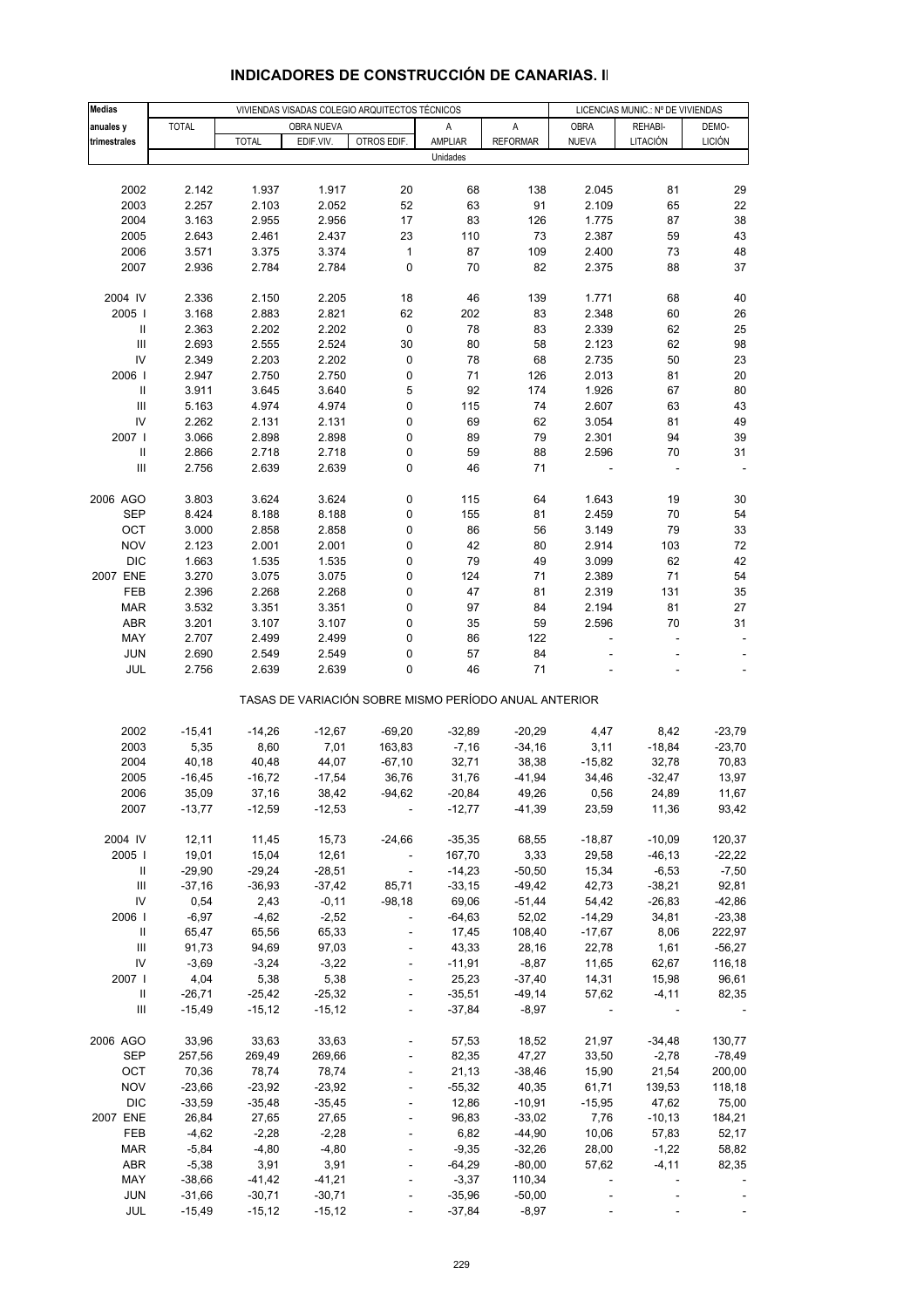| <b>Medias</b>                      |                |                          |               | VIVIENDAS (2)  |                          |               |                | PROYECTOS VISADOS                                     |                              | CERTIFICAC.  | LIQUIDACIÓN      |
|------------------------------------|----------------|--------------------------|---------------|----------------|--------------------------|---------------|----------------|-------------------------------------------------------|------------------------------|--------------|------------------|
| anuales y                          |                | <b>INICIADAS</b>         |               |                | <b>TERMINADAS</b>        |               |                | POR EL COLEGIO DE ARQUITECTOS                         |                              | FIN DE OBRA  | <b>EJECUCIÓN</b> |
| trimestrales                       | <b>TOTAL</b>   | <b>PROTEGIDAS</b>        | <b>LIBRES</b> | <b>TOTAL</b>   | <b>PROTEGIDAS</b>        | <b>LIBRES</b> | <b>TOTAL</b>   | <b>PROTEGIDOS</b>                                     | <b>LIBRES</b>                | Nº VIVIENDAS | MAT. OBRA        |
|                                    |                |                          |               |                | Unidades                 |               |                |                                                       |                              | Unidades     | Miles $\epsilon$ |
|                                    |                |                          |               |                |                          |               |                |                                                       |                              |              |                  |
|                                    |                |                          |               |                |                          |               |                |                                                       |                              |              |                  |
| 2002                               | 2.126          | 10                       | 2.117         | 2.369<br>2.173 | 20                       | 2.350         | 2.495          | 124                                                   | 2.372                        | 1.477        | 66.803           |
| 2003                               | 2.504          | 206                      | 2.298         |                | 102                      | 2.071         | 2.866          | 185                                                   | 2.681                        | 1.953        | 101.814          |
| 2004                               | 2.402          | 82                       | 2.320         | 2.149          | 79                       | 2.070         | 2.700          | 137                                                   | 2.563                        | 2.120        | 115.331          |
| 2005                               | 2.505          | 102                      | 2.403         | 2.507          | 201                      | 2.306         | 2.960          | 164                                                   | 2.795                        | 1.676        | 108.600          |
| 2006                               | 2.743          | 102                      | 2.641         | 2.272          | 81                       | 2.191         | 3.633          | 243                                                   | 3.390                        | 1.812        | 113.496          |
| 2007                               | 1.879          | 94                       | 1.785         | 2.574          | 25                       | 2.549         | $\blacksquare$ | $\blacksquare$                                        | $\overline{\phantom{a}}$     | 2.066        | 127.974          |
|                                    |                |                          |               |                |                          |               |                |                                                       |                              |              |                  |
| 2004 IV                            | 2.174          | 193                      | 1.981         | 2.207          | 109                      | 2.098         | 2.938          | 162                                                   | 2.776                        | 2.273        | 131.837          |
| 2005                               | 2.509          | 11                       | 2.498         | 2.200          | 132                      | 2.068         | 2.909          | 105                                                   | 2.804                        | 1.057        | 81.085           |
| $\mathsf{I}$                       | 2.449          | 62                       | 2.388         | 2.698          | 38                       | 2.660         | 2.996          | 227                                                   | 2.769                        | 1.856        | 110.685          |
| $\mathbf{III}$                     | 2.504          | 117                      | 2.387         | 2.305          | 207                      | 2.097         | 2.893          | 134                                                   | 2.759                        | 1.875        | 117.233          |
| ${\sf IV}$                         | 2.559          | 220                      | 2.339         | 2.823          | 424                      | 2.398         | 3.041          | 191                                                   | 2.849                        | 1.915        | 125.398          |
| 2006                               | 2.620          | 137                      | 2.483         | 2.416          | 6                        | 2.410         | 2.839          | 320                                                   | 2.519                        | 1.565        | 90.433           |
| Ш                                  | 2.130          | 19                       | 2.110         | 2.121          | 68                       | 2.053         | 3.593          | 189                                                   | 3.404                        | 1.545        | 94.129           |
| $\ensuremath{\mathsf{III}}\xspace$ | 3.033          | 93                       | 2.940         | 1.965          | 83                       | 1.882         | 6.471          | 376                                                   | 6.095                        | 1.766        | 107.113          |
| IV                                 |                |                          |               |                |                          | 2.416         | 1.629          |                                                       |                              |              |                  |
|                                    | 3.189          | 160                      | 3.029         | 2.584          | 168                      |               |                | 89                                                    | 1.540                        | 2.372        | 162.309          |
| 2007 l                             | 1.879          | 94                       | 1.785         | 2.574          | 25                       | 2.549         |                | ÷,                                                    | $\blacksquare$               | 1.787        | 105.042          |
| $\mathsf{I}$                       | $\blacksquare$ | $\blacksquare$           | $\Box$        | $\blacksquare$ | $\blacksquare$           | ÷             |                |                                                       | ÷,                           | 2.345        | 152.560          |
| $\ensuremath{\mathsf{III}}\xspace$ |                |                          |               |                |                          |               |                |                                                       |                              | 2.070        | 123.015          |
|                                    |                |                          |               |                |                          |               |                |                                                       |                              |              |                  |
| 2006 AGO                           | 3.533          | 40                       | 3.493         | 2.107          | 0                        | 2.107         | 4.462          | 257                                                   | 4.205                        | 1.844        | 108.860          |
| <b>SEP</b>                         | 2.786          | 40                       | 2.746         | 1.423          | 55                       | 1.368         | 10.625         | 508                                                   | 10.117                       | 1.177        | 77.445           |
| OCT                                | 2.830          | 211                      | 2.619         | 2.392          | 81                       | 2.311         | 1.575          | 131                                                   | 1.444                        | 2.460        | 144.632          |
| <b>NOV</b>                         | 3.382          | 157                      | 3.225         | 2.319          | 15                       | 2.304         | 1.387          | 85                                                    | 1.302                        | 2.634        | 164.436          |
| <b>DIC</b>                         | 3.355          | 111                      | 3.244         | 3.042          | 409                      | 2.633         | 1.925          | 51                                                    | 1.874                        | 2.023        | 177.860          |
| 2007 ENE                           | 2.522          | 131                      | 2.391         | 2.215          | $\mathbf 1$              | 2.214         |                | ä,                                                    | $\overline{\phantom{a}}$     | 1.642        | 99.483           |
| FEB                                | 1.762          | 87                       | 1.675         | 1.855          | 28                       | 1.827         |                |                                                       | $\blacksquare$               | 1.616        | 101.308          |
|                                    | 1.353          |                          | 1.288         | 3.652          |                          | 3.607         |                |                                                       |                              |              |                  |
| <b>MAR</b>                         |                | 65                       |               |                | 45                       |               |                |                                                       |                              | 2.102        | 114.335          |
| <b>ABR</b>                         | ä,             | ÷,                       | ÷,            | ÷.             | $\overline{\phantom{a}}$ |               |                |                                                       | ÷,                           | 1.831        | 131.779          |
| MAY                                |                |                          |               |                |                          |               |                |                                                       | $\qquad \qquad \blacksquare$ | 2.807        | 172.994          |
| <b>JUN</b>                         |                |                          |               |                |                          |               |                |                                                       |                              | 2.396        | 152.906          |
| JUL                                |                |                          |               |                |                          |               |                |                                                       | $\overline{\phantom{a}}$     | 2.070        | 123.015          |
|                                    |                |                          |               |                |                          |               |                |                                                       |                              |              |                  |
|                                    |                |                          |               |                |                          |               |                | TASAS DE VARIACIÓN SOBRE MISMO PERÍODO ANUAL ANTERIOR |                              |              |                  |
|                                    |                |                          |               |                |                          |               |                |                                                       |                              |              |                  |
| 2002                               | $-4,48$        | $-87,29$                 | $-1,55$       | 6,73           | $-78,76$                 | 10,47         | 3,47           | 11,76                                                 | 3,07                         | 50,98        | 37,32            |
| 2003                               | 17,79          | $\overline{\phantom{a}}$ | 8,60          | $-8,28$        | 416,88                   | $-11,85$      | 14,86          | 49,70                                                 | 13,05                        | 32,20        | 52,41            |
| 2004                               | $-4, 11$       | $-60,23$                 | 0,92          | $-1,11$        | $-22,29$                 | $-0,07$       | $-5,78$        | $-25,77$                                              | $-4,40$                      | 8,54         | 13,28            |
| 2005                               | 4,32           | 25,03                    | 3,59          | 16,64          | 152,84                   | 11,42         | 9,60           | 19,66                                                 | 9,06                         | $-20,95$     | $-5,84$          |
| 2006                               | 9,48           | $-0,16$                  | 9,89          | $-9,37$        | $-59,49$                 | $-5,01$       | 22,75          | 48,12                                                 | 21,26                        | 8,15         | 4,51             |
| 2007                               | $-28,27$       | $-31,14$                 | $-28,11$      | 6,53           | 311,11                   | 5,77          |                |                                                       |                              | 24,61        | 30,07            |
|                                    |                |                          |               |                |                          |               |                |                                                       |                              |              |                  |
| 2004 IV                            |                |                          |               |                |                          |               |                |                                                       |                              |              |                  |
|                                    | $-19,25$       | $-58,45$                 | $-11,06$      | 1,78           | $-49,46$                 | 7,46          | $-0,97$        | $-22,73$                                              | 0,69                         | $-11,65$     | 4,72             |
| 2005                               | $-3,19$        | $-73,60$                 | $-2,04$       | 14,09          | 483,82                   | 8,50          | $-0,58$        | $-24,15$                                              | 0,59                         | $-53,21$     | $-23,67$         |
| Ш                                  | $-4,39$        | 17,09                    | $-4,84$       | 20,69          | $-47,73$                 | 23,02         | 14,57          | 79,21                                                 | 11,28                        | 11,96        | 4,81             |
| $\mathop{\mathsf{III}}\nolimits$   | 9,86           | 191,67                   | 6,61          | 3,61           | 85,12                    | $-0,71$       | 24,54          | 9,51                                                  | 25,37                        | $-18,12$     | $-0,35$          |
| ${\sf IV}$                         | 17,71          | 13,97                    | 18,07         | 27,90          | 288,11                   | 14,33         | 3,51           | 18,11                                                 | 2,65                         | $-15,76$     | $-4,88$          |
| 2006                               | 4,41           | $\overline{\phantom{a}}$ | $-0,61$       | 9,82           | $-95,47$                 | 16,55         | $-2,41$        | 205,41                                                | $-10,16$                     | 48,11        | 11,53            |
| Ш                                  | $-13,05$       | $-68,65$                 | $-11,62$      | $-21,40$       | 76,52                    | $-22,81$      | 19,94          | $-16,89$                                              | 22,96                        | $-16,75$     | $-14,96$         |
| $\ensuremath{\mathsf{III}}\xspace$ | 21,13          | $-20,29$                 | 23,15         | $-14,72$       | $-59,97$                 | $-10,25$      | 123,68         | 180,15                                                | 120,93                       | $-5,81$      | $-8,63$          |
| IV                                 | 24,62          | $-27,53$                 | 29,53         | $-8,44$        | $-60,33$                 | 0,74          | $-46,43$       | $-53,48$                                              | $-45,95$                     | 23,90        | 29,44            |
| 2007                               | $-28,27$       | $-31,14$                 | $-28,11$      | 6,53           | 311,11                   | 5,77          |                |                                                       | $\overline{\phantom{a}}$     | 14,16        | 16,15            |
| Ш                                  | $\blacksquare$ |                          |               |                |                          |               |                |                                                       | $\overline{\phantom{a}}$     | 51,73        | 62,08            |
| $\mathbf{III}$                     |                |                          |               |                |                          |               |                |                                                       | ÷,                           | $-9,05$      | $-8,90$          |
|                                    |                |                          |               |                |                          |               |                |                                                       |                              |              |                  |
|                                    |                |                          |               |                |                          |               |                |                                                       |                              |              |                  |
| 2006 AGO                           | 54,48          | $\overline{\phantom{a}}$ | 52,93         | 30,30          | $\blacksquare$           | 30,46         | 49,13          | 60,63                                                 | 48,48                        | 49,92        | 74,53            |
| <b>SEP</b>                         | $-15,16$       | $-86,62$                 | $-8,01$       | $-39,06$       | $-75,56$                 | $-35,17$      | 325,68         | 374,77                                                | 323,48                       | $-41,15$     | $-51,91$         |
| OCT                                | 14,34          | $\sim 100$               | 6,16          | $-8,56$        | $-77,25$                 | 2,26          | $-46,19$       | $-61,47$                                              | $-44,18$                     | 83,72        | 47,70            |
| <b>NOV</b>                         | 35,99          | 881,25                   | 30,51         | $-7,79$        | $-51,61$                 | $-7,25$       | $-50,69$       | $-47,53$                                              | $-50,89$                     | 1,58         | 22,56            |
| <b>DIC</b>                         | 23,57          | $-82,57$                 | 56,11         | $-8,84$        | $-53,84$                 | 7,43          | $-43,08$       | $-29,17$                                              | $-43,38$                     | 11,64        | 23,43            |
| 2007 ENE                           | $-4,47$        | $-66,92$                 | 6,55          | $-13,54$       | $-91,67$                 | $-13,18$      |                |                                                       | ÷,                           | 41,92        | 50,41            |
| FEB                                | $-23,85$       | $\sim 100$ km s $^{-1}$  | $-27,61$      | $-9,64$        | $\blacksquare$           | $-10,92$      |                |                                                       | ÷,                           | 21,32        | 45,54            |
| MAR                                | $-53,43$       | 333,33                   | $-55,43$      | 38,65          |                          | 37,15         |                |                                                       |                              | $-4,71$      | $-15,65$         |
| ABR                                |                |                          |               |                |                          |               |                |                                                       | ÷,                           | 41,72        | 51,92            |
| MAY                                |                |                          |               |                |                          |               |                |                                                       | $\blacksquare$               | 146,44       | 129,95           |
| <b>JUN</b>                         |                |                          |               |                |                          |               |                |                                                       |                              | 8,66         | 26,99            |
| JUL                                |                |                          |               |                |                          |               |                |                                                       |                              |              |                  |
|                                    |                |                          |               |                |                          |               |                |                                                       |                              | $-9,05$      | $-8,90$          |

# **INDICADORES DE CONSTRUCCIÓN DE CANARIAS. III**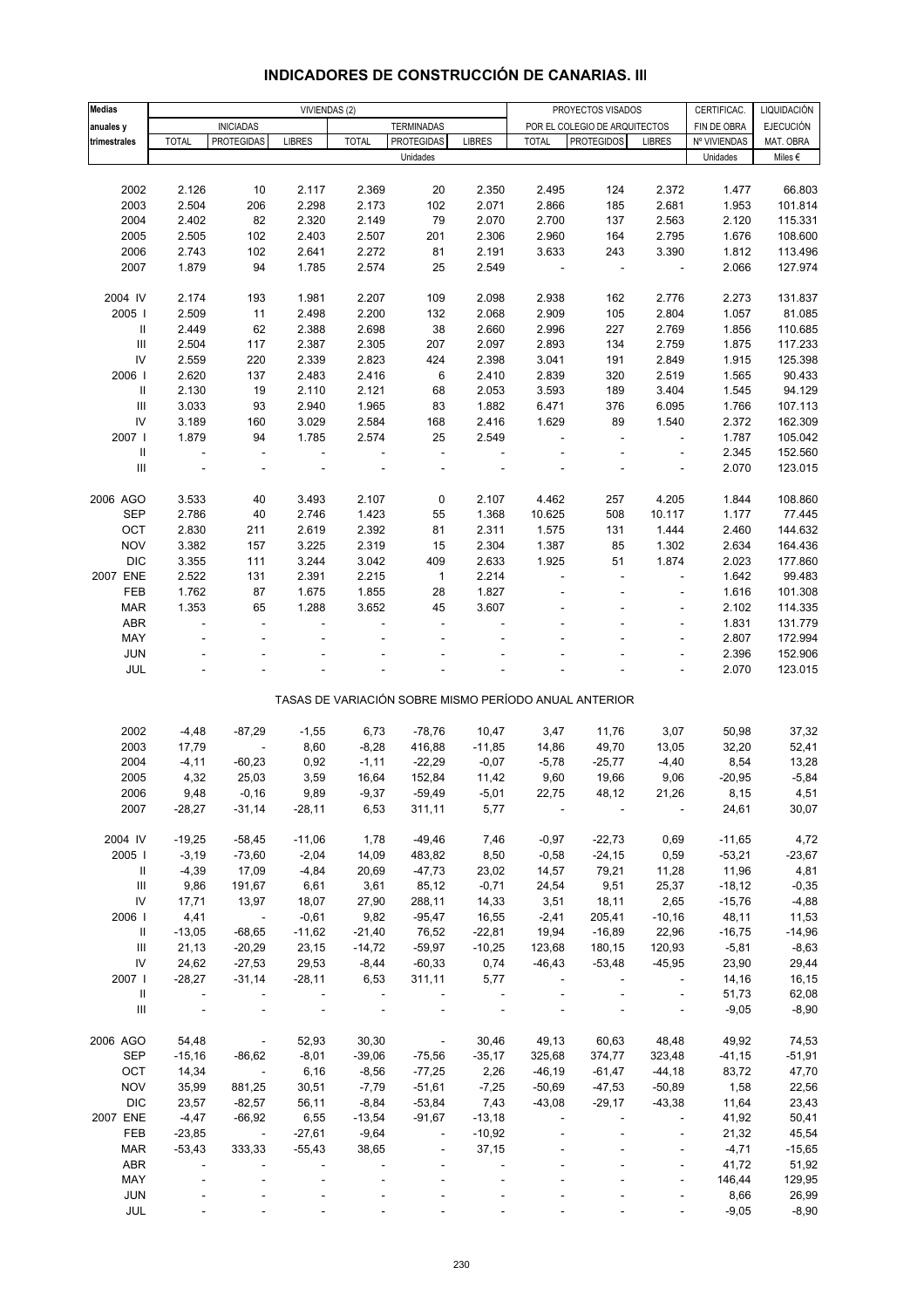| <b>Medias</b>                      | CONSUMO                      |                   | LICITACIÓN OFICIAL (SEOPAN) |                   |                                                       | LICITACIÓN OFICIAL (FOMENTO) |                  |
|------------------------------------|------------------------------|-------------------|-----------------------------|-------------------|-------------------------------------------------------|------------------------------|------------------|
| anuales y                          | DE                           | <b>TOTAL</b>      | <b>EDIFICACIÓN</b>          | <b>OBRA CIVIL</b> | <b>TOTAL</b>                                          | <b>EDIFICACIÓN</b>           | INGENIERÍA       |
| trimestrales                       | CEMENTO (4)                  |                   |                             |                   |                                                       |                              | <b>CIVIL</b>     |
|                                    | Toneladas                    |                   |                             |                   | Miles €                                               |                              |                  |
|                                    |                              |                   |                             |                   |                                                       |                              |                  |
| 2002                               | 228.596                      | 69.659,2          | 26.319,7                    | 43.339,5          | 81.619                                                | 25.817                       | 55.802           |
| 2003                               | 205.768                      | 51.383,3          | 19.511,8                    | 31.871,6          | 40.960                                                | 15.116                       | 25.844           |
| 2004                               | 204.430                      | 76.494,1          | 45.716,9                    | 30.777,1          | 61.632                                                | 32.945                       | 28.687           |
| 2005                               | 209.528                      | 99.480,0          | 49.208,4                    | 50.271,6          | 79.818                                                | 34.662                       | 45.156           |
| 2006                               | 219.944                      | 151.105,2         | 43.984,0                    | 107.121,2         | 119.959                                               | 33.174                       | 86.786           |
| 2007                               |                              | 240.235,3         | 35.628,0                    | 204.607,3         | 159.768                                               | 28.931                       | 130.837          |
|                                    |                              |                   |                             |                   |                                                       |                              |                  |
| 2004 IV                            | 200.003                      | 61.395,0          | 28.803,3                    | 32.591,8          | 56.185                                                | 34.418                       | 21.767           |
| 2005                               | 195.695                      | 111.191,7         | 33.919,0                    | 77.272,7          | 92.046                                                | 10.048                       | 81.997           |
| Ш                                  | 224.474                      | 85.217,7          | 53.163,7                    | 32.054,0          | 76.979                                                | 38.255                       | 38.723           |
| III                                | 209.016                      | 84.804,3          | 52.399,3                    | 32.405,0          | 63.360                                                | 43.245                       | 20.115           |
| IV                                 | 208.925                      | 116.706,3         | 57.351,7                    | 59.354,7          | 86.888                                                | 47.098                       | 39.790           |
| 2006                               | 208.371                      | 197.013,3         | 41.915,3                    | 155.098,0         | 156.316                                               | 28.928                       | 127.389          |
| $\, \parallel$                     | 225.470                      | 86.501,0          | 31.519,7                    | 54.981,3          | 79.416                                                | 27.918                       | 51.498           |
| III                                | 238.086                      | 119.752,3         | 62.600,0                    | 57.152,3          | 101.007                                               | 49.652                       | 51.355           |
| IV                                 | ä,                           | 201.154,0         | 39.901,0                    | 161.253,0         | 143.098                                               | 26.198                       | 116.900          |
| 2007                               | L,                           | 105.507,7         | 22.837,3                    | 82.670,3          | 144.835                                               | 19.196                       | 125.639          |
| $\sf II$                           | $\overline{a}$               | 374.963,0         | 48.418,7                    | 326.544,3         | 215.539                                               | 40.765                       | 174.774          |
| III                                |                              |                   |                             |                   | 37.251                                                | 22.633                       | 14.618           |
|                                    |                              |                   |                             |                   |                                                       |                              |                  |
| 2006 AGO                           |                              | 135.761,0         | 31.113,0                    | 104.648,0         | 124.434                                               | 27.225                       | 97.209           |
| <b>SEP</b>                         | ÷,                           | 147.220,0         | 119.247,0                   | 27.973,0          | 119.265                                               | 95.789                       | 23.476           |
| OCT                                | $\overline{\phantom{a}}$     | 171.510,0         | 55.161,0                    | 116.349,0         | 154.394                                               | 27.156                       | 127.238          |
| <b>NOV</b>                         | $\overline{a}$               | 194.593,0         | 33.748,0                    | 160.845,0         | 196.345                                               | 36.163                       | 160.182          |
| <b>DIC</b>                         | ÷,                           | 237.359,0         | 30.794,0                    | 206.565,0         | 78.555                                                | 15.275                       | 63.280           |
| 2007 ENE                           | ÷,                           | 66.331,0          | 16.996,0                    | 49.335,0          | 203.482                                               | 15.542                       | 187.941          |
| FEB                                | $\qquad \qquad \blacksquare$ | 55.482,0          | 28.960,0                    | 26.522,0          | 48.705                                                | 21.827                       | 26.878           |
| <b>MAR</b>                         | ÷,                           | 194.710,0         | 22.556,0                    | 172.154,0         | 182.317                                               | 20.220                       | 162.097          |
| <b>ABR</b>                         | ä,                           | 77.518,0          | 53.950,0                    | 23.568,0          | 68.087                                                | 49.117                       | 18.970           |
| MAY                                | ÷,                           | 147.745,0         | 59.594,0                    | 88.151,0          | 404.588                                               | 52.167                       | 352.421          |
| <b>JUN</b>                         |                              | 899.626,0         | 31.712,0                    | 867.914,0         | 173.943                                               | 21.011                       | 152.932          |
| JUL                                | ÷,                           |                   |                             |                   | 37.251                                                | 22.633                       | 14.618           |
|                                    |                              |                   |                             |                   | TASAS DE VARIACIÓN SOBRE MISMO PERÍODO ANUAL ANTERIOR |                              |                  |
| 2002                               | 0,35                         | 34,28             | $-2,97$                     | 75,11             | 70,99                                                 | 50,59                        | 82,42            |
| 2003                               | $-9,99$                      | $-26,24$          | $-25,87$                    | $-26,46$          | $-49,82$                                              | $-41,45$                     | $-53,69$         |
| 2004                               | $-0,65$                      | 48,87             | 134,30                      | $-3,43$           | 50,47                                                 | 117,95                       | 11,00            |
| 2005                               | 2,49                         | 30,05             | 7,64                        | 63,34             | 29,51                                                 | 5,21                         | 57,41            |
| 2006                               | 4,39                         | 51,90             | $-10,62$                    | 113,08            | 50,29                                                 | $-4,29$                      | 92,19            |
| 2007                               |                              | 69,47             | $-2,97$                     | 94,79             | 45,90                                                 | 3,07                         | 60,66            |
|                                    |                              |                   |                             |                   |                                                       |                              |                  |
| 2004 IV                            | 6,06                         | 1,79              | 36,35                       | $-16,84$          | 9,83                                                  | 112,95                       | $-37,80$         |
| 2005                               | $-0,28$                      | 74,05             | $-18,59$                    | 247,76            | 72,24                                                 | $-57,81$                     | 176,78           |
| Ш                                  | 4,90                         | $-17,65$          | $-21,24$                    | $-10,90$          | $-7,15$                                               | $-22,92$                     | 16,37            |
| Ш                                  | 0,74                         | 9,83              | 16,71                       | 0,26              | 17,34                                                 | 80,81                        | $-33,13$         |
| IV                                 | 4,46                         | 90,09             | 99,12                       | 82,12             | 54,65                                                 | 36,84                        | 82,80            |
| 2006                               | 6,48                         | 77,18             | 23,57                       | 100,72            | 69,82                                                 | 187,89                       | 55,36            |
| Ш                                  | 0,44                         | 1,51              | $-40,71$                    | 71,53             | 3,17                                                  | $-27,02$                     | 32,99            |
| III<br>IV                          | 11,08                        | 41,21             | 19,47                       | 76,37<br>171,68   | 59,42                                                 | 14,81                        | 155,31<br>193,79 |
| 2007 l                             |                              | 72,36<br>$-46,45$ | $-30,43$<br>$-45,52$        | $-46,70$          | 64,69<br>$-7,35$                                      | $-44,38$<br>$-33,64$         | $-1,37$          |
| Ш                                  |                              | 333,48            | 53,61                       | 493,92            | 171,41                                                | 46,02                        | 239,38           |
| $\ensuremath{\mathsf{III}}\xspace$ |                              |                   |                             |                   | $-37,21$                                              | $-12,75$                     | $-56,21$         |
|                                    |                              |                   |                             |                   |                                                       |                              |                  |
| 2006 AGO                           |                              | 24,32             | $-43,54$                    | 93,42             | 47,14                                                 | $-38,57$                     | 141,54           |
| <b>SEP</b>                         |                              | 428,86            | $\blacksquare$              | 54,08             | 761,31                                                | $\overline{\phantom{a}}$     | 231,16           |
| OCT                                |                              | 99,63             | $-3,55$                     | 305,06            | 70,82                                                 | $-53,91$                     | 304,44           |
| <b>NOV</b>                         |                              | 73,12             | $-20,88$                    | 130,60            | 117,96                                                | 16,37                        | 171,45           |
| <b>DIC</b>                         |                              | 56,36             | $-57,36$                    | 159,54            | $-2,04$                                               | $-70,22$                     | 118,95           |
| 2007 ENE                           |                              | $-83,53$          | 25,96                       | $-87,33$          | $-39,46$                                              | 106,24                       | $-42,80$         |
| FEB                                |                              | $-20,03$          | $-49,53$                    | 121,13            | 25,97                                                 | $-26,76$                     | 203,33           |
| <b>MAR</b>                         |                              | 63,82             | $-58,89$                    | 169,05            | 93,61                                                 | $-59,11$                     | 262,45           |
| <b>ABR</b>                         |                              | $-16,05$          | 78,72                       | $-62,08$          | $-23,63$                                              | 222,08                       | $-74,33$         |
| MAY                                |                              | 55,87             | 74,13                       | 45,55             | 336,67                                                | 12,55                        | 661,17           |
| <b>JUN</b>                         |                              |                   | 5,18                        |                   | 208,21                                                | $-5,15$                      | 346,06           |
| JUL                                |                              |                   |                             |                   | $-37,21$                                              | $-12,75$                     | $-56,21$         |

## **INDICADORES DE CONSTRUCCIÓN DE CANARIAS. IV**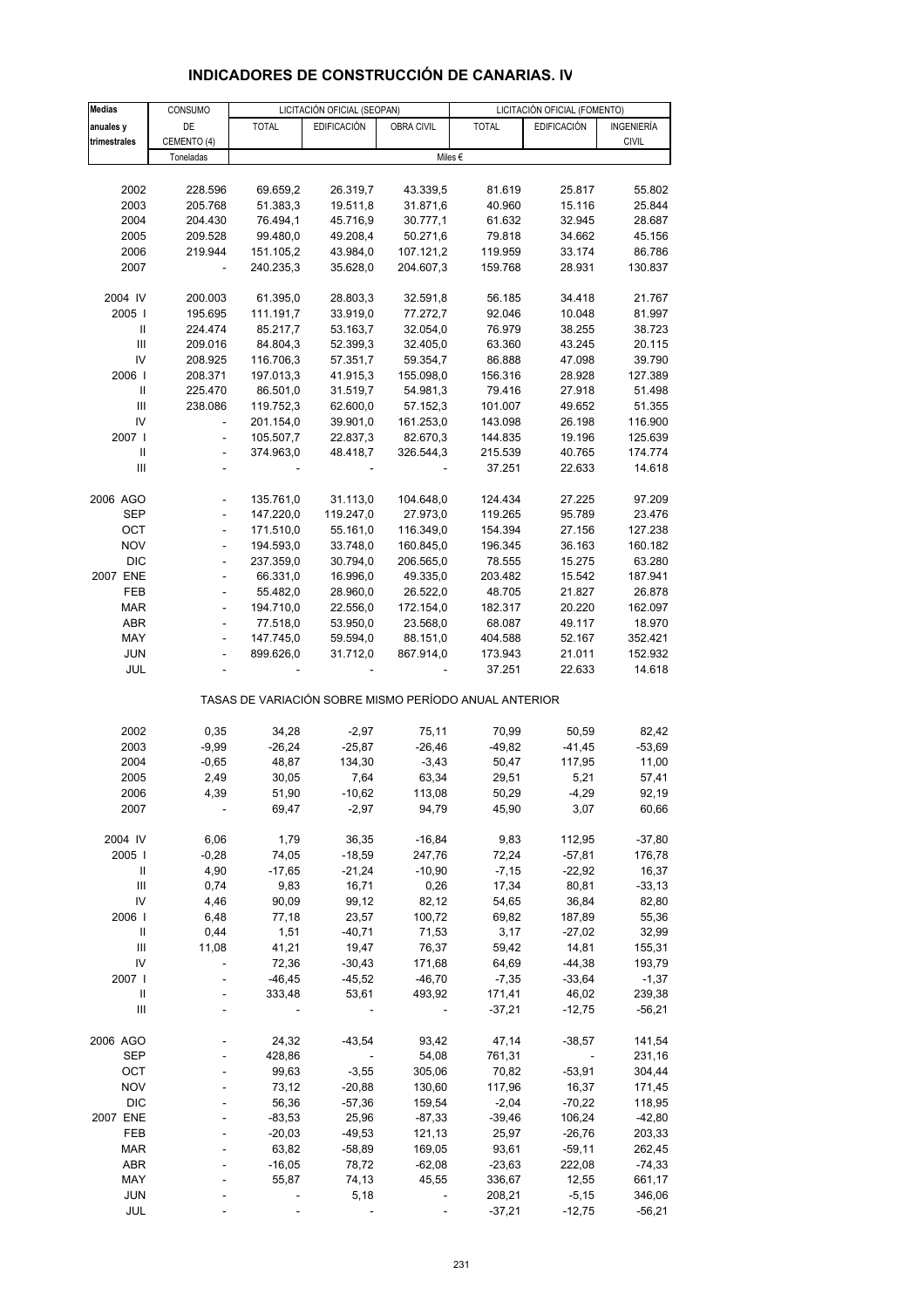| <b>Medias</b>                      |              |                    |                    | ESTABLECIMIENTOS HOTELEROS                            |                          |                    |                  |
|------------------------------------|--------------|--------------------|--------------------|-------------------------------------------------------|--------------------------|--------------------|------------------|
| anuales y                          |              | NÚMERO DE VIAJEROS |                    |                                                       | NÚMERO DE PERNOCTACIONES |                    | <b>GRADO DE</b>  |
| trimestrales                       | <b>TOTAL</b> | <b>ESPAÑOLES</b>   | <b>EXTRANJEROS</b> | <b>TOTAL</b>                                          | <b>ESPAÑOLES</b>         | <b>EXTRANJEROS</b> | <b>OCUPACIÓN</b> |
|                                    |              |                    | Unidades           |                                                       |                          |                    | %                |
|                                    |              |                    |                    |                                                       |                          |                    |                  |
|                                    |              |                    |                    |                                                       |                          |                    |                  |
| 2002                               | 487.870      | 141.742            | 348.479            | 3.423.977                                             | 596.358                  | 2.832.454          | 68,72            |
| 2003                               | 503.113      | 152.602            | 352.388            | 3.555.891                                             | 648.415                  | 2.911.401          | 69,93            |
| 2004                               | 519.122      | 176.116            | 343.121            | 3.541.220                                             | 733.017                  | 2.808.021          | 68,17            |
| 2005                               | 528.093      | 184.306            | 343.377            | 3.591.830                                             | 777.710                  | 2.812.629          | 67,77            |
| 2006                               | 567.711      | 196.235            | 371.476            | 3.930.095                                             | 830.932                  | 3.099.163          | 68,55            |
| 2007                               | 590.686      | 209.844            | 380.842            | 4.057.489                                             | 899.318                  | 3.158.171          | 67,97            |
|                                    |              |                    |                    |                                                       |                          |                    |                  |
| 2004 IV                            | 514.509      | 153.365            | 361.472            | 3.534.375                                             | 594.141                  | 2.941.421          | 67,22            |
| 2005                               | 520.071      | 138.210            | 381.631            | 3.573.688                                             | 515.257                  | 3.057.653          | 69,73            |
| Ш                                  | 466.754      | 170.750            | 294.765            | 3.010.437                                             | 631.784                  | 2.376.120          | 58,53            |
| Ш                                  | 591.294      | 271.367            | 319.282            | 4.144.501                                             | 1.333.366                | 2.808.118          | 75,41            |
| IV                                 | 534.254      | 156.897            | 377.828            | 3.638.693                                             | 630.433                  | 3.008.625          | 67,43            |
| 2006                               | 503.135      | 126.516            | 376.618            | 3.698.880                                             | 491.329                  | 3.207.550          | 68,16            |
| Ш                                  | 550.398      | 195.608            | 354.790            | 3.597.403                                             | 754.143                  | 2.843.260          | 65,30            |
| Ш                                  | 642.993      | 283.969            | 359.025            | 4.580.824                                             | 1.402.581                | 3.178.243          | 76,25            |
| IV                                 | 574.317      | 178.845            | 395.472            | 3.843.272                                             | 675.674                  | 3.167.598          | 64,48            |
| 2007 l                             | 548.485      | 136.105            | 412.380            | 3.875.051                                             | 500.145                  | 3.374.906          | 65,96            |
| Ш                                  | 566.111      | 207.896            | 358.215            | 3.651.567                                             | 804.630                  | 2.846.937          | 62,74            |
| $\ensuremath{\mathsf{III}}\xspace$ | 690.850      | 323.376            | 367.474            | 4.940.028                                             | 1.640.107                | 3.299.921          | 78,85            |
|                                    |              |                    |                    |                                                       |                          |                    |                  |
| 2006 SEP                           | 594.390      | 246.706            | 347.684            | 4.085.795                                             | 1.137.503                | 2.948.292          | 70,15            |
| OCT                                | 611.760      | 204.086            | 407.674            | 4.073.638                                             | 819.166                  | 3.254.472          | 67,09            |
| <b>NOV</b>                         |              |                    | 412.248            |                                                       |                          |                    |                  |
|                                    | 565.716      | 153.468            |                    | 3.835.941                                             | 564.395                  | 3.271.546          | 66,24            |
| <b>DIC</b>                         | 545.475      | 178.982            | 366.493            | 3.620.237                                             | 643.461                  | 2.976.776          | 60,12            |
| 2007 ENE                           | 497.923      | 113.118            | 384.805            | 3.880.792                                             | 482.858                  | 3.397.934          | 64,26            |
| FEB                                | 520.155      | 133.465            | 386.690            | 3.568.244                                             | 481.783                  | 3.086.461          | 64,72            |
| <b>MAR</b>                         | 627.377      | 161.732            | 465.645            | 4.176.117                                             | 535.794                  | 3.640.323          | 68,89            |
| <b>ABR</b>                         | 630.011      | 217.366            | 412.645            | 3.941.523                                             | 825.294                  | 3.116.229          | 67,16            |
| MAY                                | 494.070      | 180.538            | 313.532            | 3.304.529                                             | 684.900                  | 2.619.629          | 56,23            |
| <b>JUN</b>                         | 574.252      | 225.784            | 348.468            | 3.708.650                                             | 903.697                  | 2.804.953          | 64,83            |
| JUL                                | 673.272      | 301.514            | 371.758            | 4.677.543                                             | 1.406.568                | 3.270.975          | 75,93            |
| AGO                                | 708.427      | 345.238            | 363.189            | 5.202.512                                             | 1.873.646                | 3.328.866          | 81,77            |
|                                    |              |                    |                    | TASAS DE VARIACIÓN SOBRE MISMO PERÍODO ANUAL ANTERIOR |                          |                    |                  |
| 2002                               | $-2,01$      | 7,36               | $-5,70$            | $-2,74$                                               | 13,46                    | $-5,70$            | -4,97            |
| 2003                               | 3,12         | 7,66               | 1,12               | 3,85                                                  | 8,73                     | 2,79               | 1,76             |
| 2004                               | 3,18         | 15,41              | $-2,63$            | $-0,41$                                               | 13,05                    | $-3,55$            | $-2,52$          |
| 2005                               | 1,73         | 4,65               | 0,07               | 1,43                                                  | 6, 10                    | 0,16               | $-0,58$          |
| 2006                               | 7,50         | 6,47               | 8,18               | 9,42                                                  | 6,84                     | 10,19              | 1,14             |
| 2007                               | 5,12         | 6,82               | 4,21               | 2,90                                                  | 5,70                     | 2,13               | $-2,72$          |
|                                    |              |                    |                    |                                                       |                          |                    |                  |
| 2004 IV                            | 5,65         | 15,44              | 1,69               | 4,48                                                  | 15,44                    | 2,42               | 1,63             |
| 2005                               | 1,60         | 10,98              | $-1,63$            | 1,87                                                  | 18,83                    | $-0,58$            | 1,35             |
| Ш                                  | $-1,69$      | 3,81               | $-4,96$            | $-1,39$                                               | 3,46                     | $-2,67$            | $-2,27$          |
| Ш                                  | 2,78         | 3,55               | 2,05               | 1,84                                                  | 3,07                     | 1,24               | $-1,78$          |
| IV                                 |              | 2,30               |                    |                                                       |                          |                    |                  |
| 2006                               | 3,84         |                    | 4,52               | 2,95                                                  | 6,11                     | 2,28               | 0,30             |
|                                    | $-3,26$      | $-8,46$            | $-1,31$            | 3,50                                                  | $-4,64$                  | 4,90               | $-2,25$          |
| Ш                                  | 17,92        | 14,56              | 20,36              | 19,50                                                 | 19,37                    | 19,66              | 11,57            |
| $\ensuremath{\mathsf{III}}\xspace$ | 8,74         | 4,64               | 12,45              | 10,53                                                 | 5,19                     | 13,18              | 1,11             |
| IV                                 | 7,50         | 13,99              | 4,67               | 5,62                                                  | 7,18                     | 5,28               | $-4,37$          |
| 2007 I                             | 9,01         | 7,58               | 9,50               | 4,76                                                  | 1,79                     | 5,22               | $-3,23$          |
| Ш                                  | 2,85         | 6,28               | 0,97               | 1,51                                                  | 6,69                     | 0, 13              | $-3,92$          |
| Ш                                  | 3,53         | 6,87               | 0,76               | 2,31                                                  | 6,84                     | 0,20               | $-0,56$          |
| 2006 SEP                           | 12,37        | 11,47              | 13,06              | 6,64                                                  | 3,95                     | 7,78               | $-2,87$          |
| OCT                                | 8,80         | 14,59              | 6,02               | 5,72                                                  | 6,40                     | 5,54               | $-4,33$          |
| <b>NOV</b>                         | 3,91         | 3,00               | 4,27               | 3,88                                                  | $-0, 10$                 | 4,63               | $-5,14$          |
| <b>DIC</b>                         | 9,96         | 24,65              | 3,64               | 7,42                                                  | 15,64                    | 5,73               | $-3,53$          |
| 2007 ENE                           | 5,59         | 2,92               | 6,40               | 3,74                                                  | 1,10                     | 4,12               | $-4,09$          |
| FEB                                | 7,85         | 7,08               | 8,11               | 4,06                                                  | 3,85                     | 4,09               | $-4,61$          |
| <b>MAR</b>                         | 12,93        | 11,54              | 13,43              | 6,35                                                  | 0,62                     | 7,25               | $-1,06$          |
| ABR                                | 2,75         | 3,11               | 2,56               | 1,28                                                  | 8,48                     | $-0,47$            | $-3,81$          |
| MAY                                | $-3,15$      | 3,41               | $-6,56$            | $-1,39$                                               | $-0,66$                  | $-1,58$            | $-8,27$          |
| <b>JUN</b>                         | 8,78         | 12,09              | 6,74               | 4,49                                                  | 11,26                    | 2,47               | 0,08             |
| JUL                                | 4,34         | 7,55               | 1,87               | 2,97                                                  | 6,95                     | 1,34               | $-0,34$          |
| <b>AGO</b>                         | 2,77         | 6,28               | $-0,35$            | 1,73                                                  | 6,75                     | $-0,89$            | $-0,76$          |
|                                    |              |                    |                    |                                                       |                          |                    |                  |

#### **INDICADORES DE SERVICIOS DE CANARIAS. I**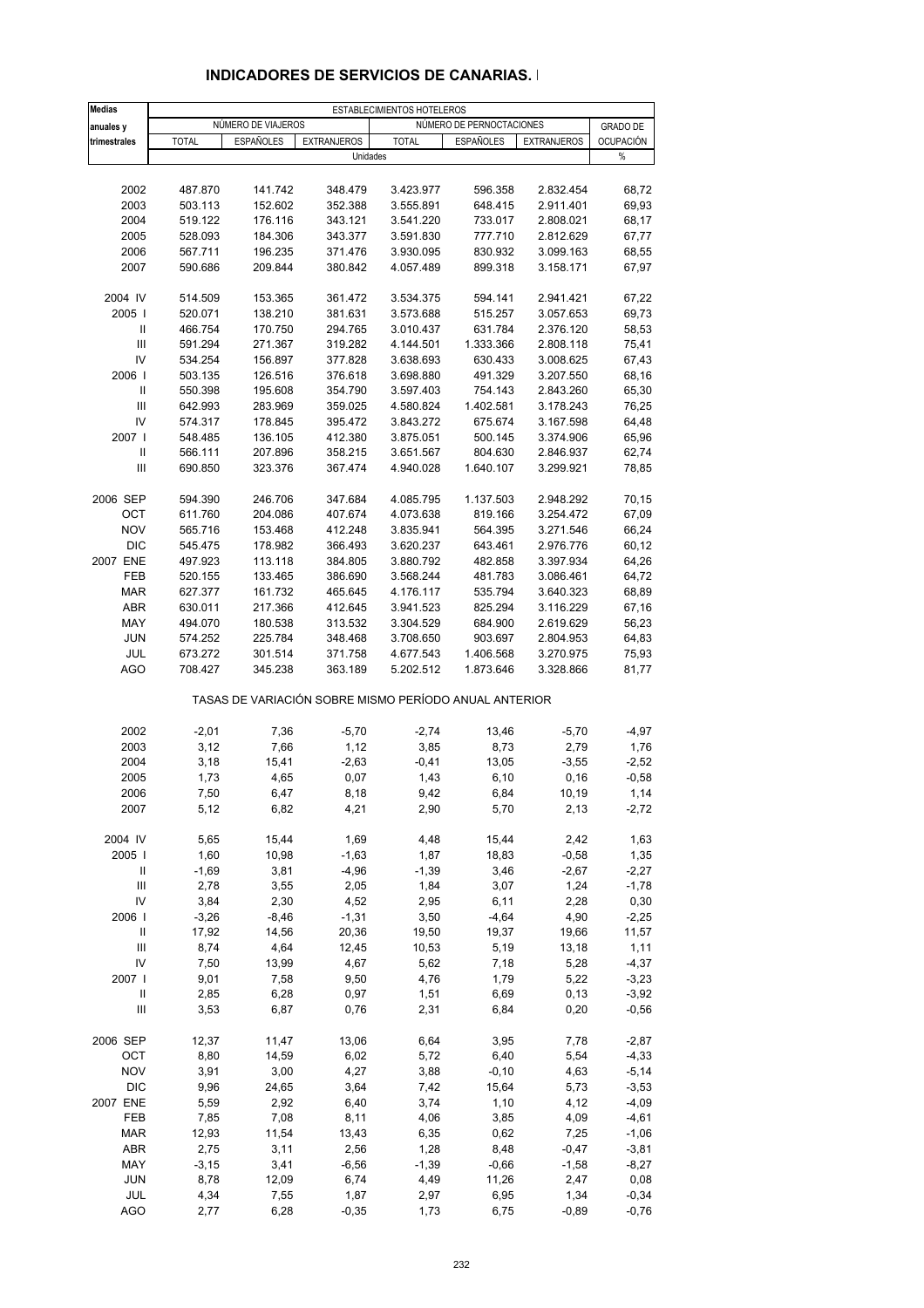| <b>Medias</b>                      | APARTAMENTOS TURÍSTICOS (5) |                    |                      |                                                       |                          |                     |                    |  |
|------------------------------------|-----------------------------|--------------------|----------------------|-------------------------------------------------------|--------------------------|---------------------|--------------------|--|
| anuales y                          |                             | NÚMERO DE VIAJEROS |                      |                                                       | NÚMERO DE PERNOCTACIONES |                     | <b>GRADO DE</b>    |  |
| trimestrales                       | <b>TOTAL</b>                | <b>ESPAÑOLES</b>   | <b>EXTRANJEROS</b>   | <b>TOTAL</b>                                          | <b>ESPAÑOLES</b>         | <b>EXTRANJEROS</b>  | <b>OCUPACIÓN</b>   |  |
|                                    |                             |                    |                      | Unidades                                              |                          |                     | %                  |  |
|                                    |                             |                    |                      |                                                       |                          |                     |                    |  |
| 2002                               | 437.249                     | 40.206             | 397.043              | 3.924.456                                             | 238.436                  | 3.686.020           | 56,42              |  |
| 2003                               | 423.436                     | 48.015             | 375.421              | 3.775.283                                             | 279.945                  | 3.495.338           | 55,26              |  |
| 2004                               | 390.876                     | 54.097             | 336.780              | 3.464.176                                             | 316.230                  | 3.147.946           | 51,97              |  |
| 2005                               | 363.564                     | 58.939             | 304.625              | 3.109.793                                             | 330.564                  | 2.779.229           | 48,26              |  |
| 2006                               | 351.145                     | 54.070             | 297.076              | 2.910.442                                             | 277.038                  | 2.633.405           | 44,83              |  |
| 2007                               | 364.233                     | 78.313             | 285.920              | 3.130.719                                             | 434.701                  | 2.696.018           | 50,09              |  |
|                                    |                             |                    |                      |                                                       |                          |                     |                    |  |
| 2004 IV                            | 377.371                     | 32.333             | 345.039              | 3.367.207                                             | 187.190                  | 3.180.017           | 49,79              |  |
| 2005                               | 381.191                     | 29.389             | 351.802              | 3.538.711                                             | 158.935                  | 3.379.776           | 54,49              |  |
| Ш                                  | 284.834                     | 58.403             | 226.432              | 2.295.654                                             | 260.249                  | 2.035.404           | 36,88              |  |
| $\ensuremath{\mathsf{III}}\xspace$ | 407.103                     | 113.291            | 293.811              | 3.391.857                                             | 714.766                  | 2.677.091           | 52,94              |  |
| IV                                 | 381.126                     | 34.673             | 346.453              | 3.212.950                                             | 188.307                  | 3.024.643           | 48,73              |  |
| 2006                               | 383.543                     | 28.985             | 354.558              | 3.342.563                                             | 162.733                  | 3.179.830           | 51,52              |  |
| Ш                                  | 313.196                     | 65.257             | 247.939              | 2.479.637                                             | 310.743                  | 2.168.894           | 39,23              |  |
| Ш                                  | 316.570                     | 75.351             | 241.219              | 2.473.420                                             | 381.718                  | 2.091.702           | 38,93              |  |
| IV                                 | 391.272                     | 46.686             | 344.586              | 3.346.150                                             | 252.958                  | 3.093.192           | 49,65              |  |
| 2007 l                             | 383.053                     | 33.177             | 349.876              | 3.572.455                                             | 187.913                  | 3.384.542           | 54,48              |  |
| Ш                                  | 310.795                     | 76.636             | 234.159              | 2.409.998                                             | 356.941                  | 2.053.057           | 40,39              |  |
| $\ensuremath{\mathsf{III}}\xspace$ | 416.159                     | 148.533            | 267.627              | 3.549.198                                             | 921.523                  | 2.627.675           | 58,04              |  |
|                                    |                             |                    |                      |                                                       |                          |                     |                    |  |
| 2006 SEP                           | 402.110                     | 113.014            | 289.096              | 3.039.641                                             | 591.529                  | 2.448.112           | 47,58              |  |
| OCT                                | 406.385                     | 60.954             | 345.431              | 3.234.852                                             | 314.579                  | 2.920.273           | 46,00              |  |
| <b>NOV</b>                         | 367.501                     | 34.878             | 332.623              | 3.381.405                                             | 207.978                  | 3.173.427           | 52,31              |  |
| <b>DIC</b>                         | 399.930                     | 44.226             | 355.704              | 3.422.192                                             | 236.317                  | 3.185.875           | 50,64              |  |
| 2007 ENE                           | 373.076                     | 26.856             | 346.220              | 3.634.320                                             | 183.952                  | 3.450.368           | 52,30              |  |
| FEB                                | 365.553                     | 30.881             | 334.672              | 3.368.541                                             | 169.161                  | 3.199.380           | 55,81              |  |
| <b>MAR</b>                         | 410.530                     | 41.795             | 368.735              | 3.714.505                                             | 210.627                  | 3.503.878           | 55,32              |  |
| ABR                                | 360.611                     | 83.235             | 277.376              | 2.876.135                                             | 371.641                  | 2.504.494           | 46,50              |  |
| MAY                                | 272.876                     | 60.273             | 212.603              | 2.109.344                                             | 299.857                  | 1.809.487           | 35,77              |  |
| <b>JUN</b>                         | 298.899                     | 86.400             | 212.499              | 2.244.514                                             | 399.325                  | 1.845.189           | 38,91              |  |
| JUL                                | 395.339                     | 128.853            | 266.486              | 3.272.308                                             | 737.432                  | 2.534.876           | 53,90              |  |
| <b>AGO</b>                         | 436.979                     | 168.212            | 268.767              | 3.826.087                                             | 1.105.613                | 2.720.474           | 62,18              |  |
|                                    |                             |                    |                      | TASAS DE VARIACIÓN SOBRE MISMO PERÍODO ANUAL ANTERIOR |                          |                     |                    |  |
| 2002                               | $-1,73$                     | 8,97               | $-2,70$              | $-6,46$                                               | 6,41                     | $-7,19$             | $-5,10$            |  |
| 2003                               | $-3,16$                     | 19,42              | $-5,45$              | $-3,80$                                               | 17,41                    | $-5,17$             | $-2,05$            |  |
| 2004                               | $-7,69$                     | 12,67              | $-10,29$             | $-8,24$                                               | 12,96                    | $-9,94$             | $-5,96$            |  |
| 2005                               | $-6,99$                     | 8,95               | $-9,55$              | $-10,23$                                              | 4,53                     | $-11,71$            | $-7,14$            |  |
| 2006                               | $-3,42$                     | $-8,26$            | $-2,48$              | $-6,41$                                               | $-16,19$                 | $-5,25$             | $-7,10$            |  |
| 2007                               | 10,46                       | 58,30              | 2,02                 | 14,64                                                 | 76,17                    | 8,53                | 17,35              |  |
|                                    |                             |                    |                      |                                                       |                          |                     |                    |  |
| 2004 IV<br>2005                    | $-9,36$<br>$-9,04$          | 17,79<br>16,45     | $-11,28$<br>$-10,67$ | $-9,90$<br>$-6,28$                                    | 12,41<br>15,91           | $-10,94$<br>$-7,12$ | $-7,05$<br>$-1,61$ |  |
| Ш                                  | $-20,40$                    | 3,03               | $-24,81$             | $-24,37$                                              | $-5,33$                  | $-26,27$            | $-23,96$           |  |
| Ш                                  | $-0.52$                     | 10,92              | $-4,33$              | $-7,78$                                               | 7,37                     | $-11,13$            | $-2,34$            |  |
| IV                                 | 0,99                        | 7,24               | 0,41                 | $-4,58$                                               | 0,60                     | $-4,89$             | $-2,14$            |  |
| 2006                               | 0,62                        | $-1,37$            | 0,78                 | $-5,54$                                               | 2,39                     | $-5,92$             | $-5,45$            |  |
| Ш                                  | 9,96                        | 11,74              | 9,50                 | 8,01                                                  | 19,40                    | 6,56                | 6,36               |  |
| III                                | $-22,24$                    | $-33,49$           | $-17,90$             | $-27,08$                                              | $-46,60$                 | $-21,87$            | $-26,47$           |  |
| ${\sf IV}$                         | 2,66                        | 34,65              | $-0,54$              | 4,15                                                  | 34,33                    | 2,27                | 1,89               |  |
| 2007                               | $-0,13$                     | 14,46              | $-1,32$              | 6,88                                                  | 15,47                    | 6,44                | 5,75               |  |
| Ш                                  | $-0,77$                     | 17,44              | $-5,56$              | $-2,81$                                               | 14,87                    | $-5,34$             | 2,97               |  |
| Ш                                  | 51,99                       | 162,80             | 23,17                | 62,04                                                 | 232,91                   | 37,32               | 67,75              |  |
|                                    |                             |                    |                      |                                                       |                          |                     |                    |  |
| 2006 SEP                           | 10,16                       | 42,05              | 1,27                 | 5,55                                                  | 26,19                    | 1,53                | $-0,88$            |  |
| <b>OCT</b>                         | 4,22                        | 32,55              | 0,43                 | 2,48                                                  | 32,20                    | 0,05                | $-3,22$            |  |
| <b>NOV</b>                         | $-3,50$                     | 23,95              | $-5,69$              | 1,95                                                  | 30,29                    | 0,52                | 1,91               |  |
| DIC                                | 7,33                        | 47,95              | 3,79                 | 8,11                                                  | 41,22                    | 6,26                | 7,02               |  |
| 2007 ENE                           | 0,12                        | $-10,16$           | 1,02                 | 14,81                                                 | 9,93                     | 15,08               | 10,52              |  |
| FEB                                | $-3,65$                     | 16,91              | $-5,19$              | 3,58                                                  | 18,95                    | 2,88                | 4,03               |  |
| <b>MAR</b>                         | 2,99                        | 36,37              | 0,21                 | 2,89                                                  | 17,90                    | 2,11                | 3,25               |  |
| ABR                                | $-8,00$                     | 0,61               | $-10,31$             | $-5,96$                                               | $-1,84$                  | $-6,54$             | $-4, 10$           |  |
| MAY                                | $-0,34$                     | 6,64               | $-2,15$              | $-3,70$                                               | 8,33                     | $-5,44$             | 3,38               |  |
| <b>JUN</b>                         | 9,17                        | 52,87              | $-2,20$              | 2,47                                                  | 44,26                    | $-3,57$             | 12,46              |  |
| JUL                                | 44,39                       | 127,98             | 22,65                | 49,40                                                 | 166,40                   | 32,47               | 55,78              |  |
| <b>AGO</b>                         | 59,60                       | 197,62             | 23,70                | 74,68                                                 | 299,41                   | 42,17               | 79,71              |  |

#### **INDICADORES DE SERVICIOS DE CANARIAS. II**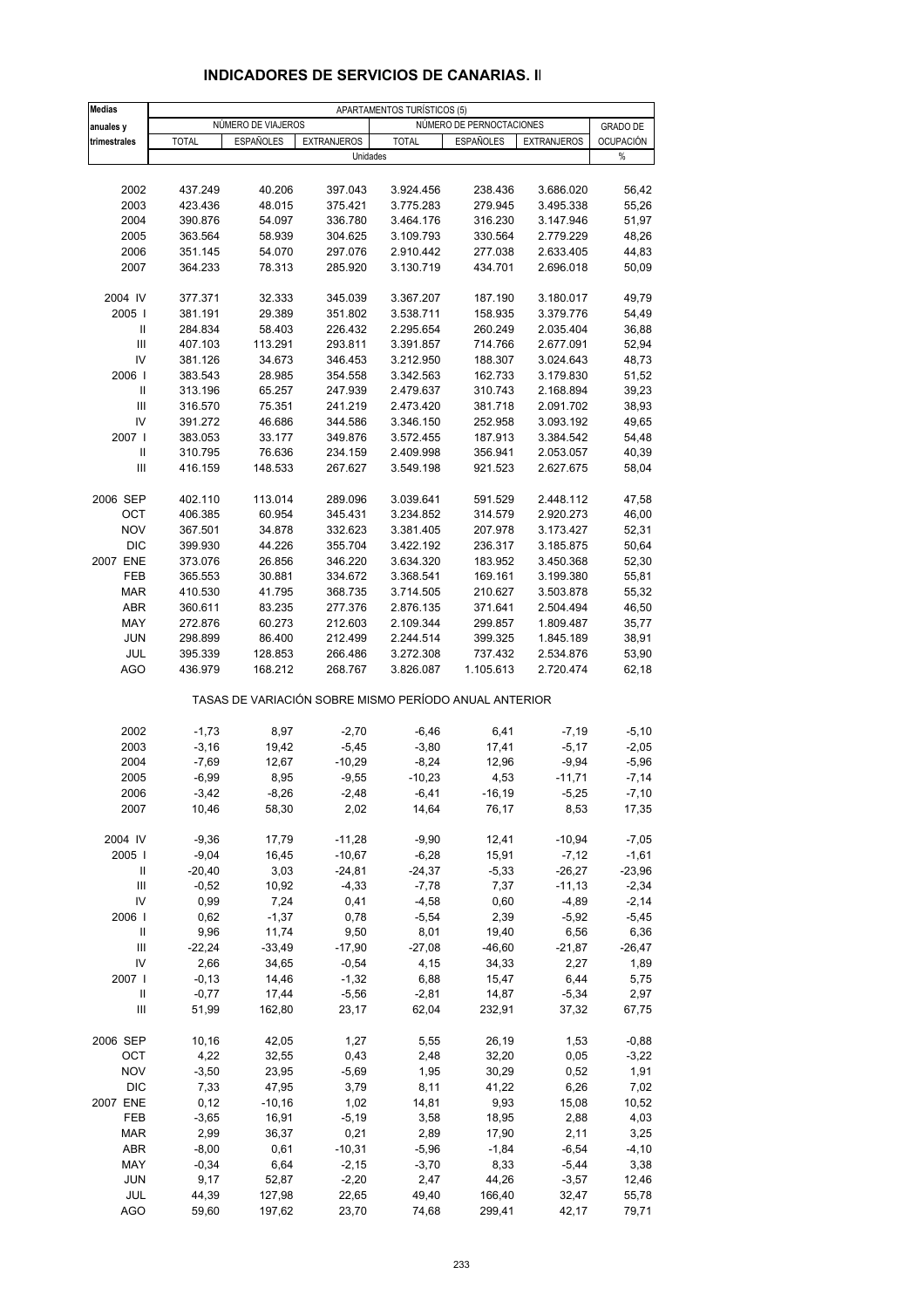| <b>Medias</b>                      |                        |                                                       |                        | TRANSPORTE AÉREO DE PASAJEROS |                        |                    |                      |
|------------------------------------|------------------------|-------------------------------------------------------|------------------------|-------------------------------|------------------------|--------------------|----------------------|
| anuales y                          | <b>TOTAL</b>           |                                                       | <b>INTERIOR</b>        |                               |                        | INTERNACIONAL      |                      |
| trimestrales                       |                        | <b>TOTAL</b>                                          | <b>REGULAR</b>         | NO REGULAR                    | <b>TOTAL</b>           | <b>REGULAR</b>     | NO REGULAR           |
|                                    |                        |                                                       |                        | Unidades                      |                        |                    |                      |
|                                    |                        |                                                       |                        |                               |                        |                    |                      |
| 2002                               | 2.461.110              | 805.424                                               | 742.204                | 63.221                        | 1.655.686              | 564.087            | 1.091.599            |
| 2003                               | 2.553.026              | 885.719                                               | 814.716                | 71.002                        | 1.667.308              | 569.688            | 1.097.620            |
| 2004                               | 2.605.695              | 1.007.744                                             | 922.978                | 84.766                        | 1.597.951              | 548.595            | 1.049.356            |
| 2005                               | 2.684.049              | 1.124.231                                             | 1.045.272              | 78.960                        | 1.559.818              | 570.382            | 989.436              |
| 2006<br>2007                       | 2.797.964              | 1.196.678                                             | 1.130.855              | 65.823                        | 1.601.286              | 624.365            | 976.921<br>887.734   |
|                                    | 2.730.500              | 1.188.464                                             | 1.143.408              | 45.056                        | 1.542.036              | 654.302            |                      |
| 2004 IV                            | 2.685.469              | 986.051                                               | 932.921                | 53.130                        | 1.699.418              | 608.549            | 1.090.869            |
| 2005                               | 2.714.352              | 920.327                                               | 881.240                | 39.087                        | 1.794.024              | 656.855            | 1.137.169            |
| Ш                                  | 2.376.402              | 1.067.144                                             | 1.025.087              | 42.057                        | 1.309.258              | 479.470            | 829.788              |
| $\ensuremath{\mathsf{III}}\xspace$ | 2.871.792              | 1.437.181                                             | 1.240.174              | 197.007                       | 1.434.611              | 494.643            | 939.968              |
| IV                                 | 2.773.652              | 1.072.273                                             | 1.034.585              | 37.688                        | 1.701.378              | 650.559            | 1.050.819            |
| 2006                               | 2.736.816              | 966.868                                               | 941.656                | 25.212                        | 1.769.948              | 692.154            | 1.077.794            |
| $\mathsf{I}$                       | 2.637.905              | 1.193.452                                             | 1.149.656              | 43.796                        | 1.444.453              | 568.059            | 876.394              |
| Ш                                  | 2.975.644              | 1.478.947                                             | 1.320.385              | 158.562                       | 1.496.697              | 547.477            | 949.220              |
| IV                                 | 2.841.490              | 1.147.444                                             | 1.111.724              | 35.720                        | 1.694.046              | 689.772            | 1.004.275            |
| 2007 l                             | 2.818.715              | 1.037.111                                             | 1.013.589              | 23.521                        | 1.781.604              | 758.743            | 1.022.861            |
| Ш                                  | 2.566.198              | 1.224.502                                             | 1.187.575              | 36.927                        | 1.341.696              | 577.249            | 764.447              |
| III                                | 2.958.764              | 1.534.409                                             | 1.400.363              | 134.046                       | 1.424.355              | 572.139            | 852.216              |
|                                    |                        |                                                       |                        |                               |                        |                    |                      |
| 2006 AGO<br><b>SEP</b>             | 3.205.604              | 1.635.964                                             | 1.408.837              | 227.127                       | 1.569.640<br>1.410.838 | 547.024<br>543.468 | 1.022.616            |
| OCT                                | 2.752.649<br>2.946.062 | 1.341.811<br>1.240.577                                | 1.231.808<br>1.201.990 | 110.003<br>38.587             | 1.705.485              | 621.655            | 867.370<br>1.083.830 |
| <b>NOV</b>                         | 2.772.587              | 1.055.985                                             | 1.027.962              | 28.023                        | 1.716.602              | 754.177            | 962.425              |
| <b>DIC</b>                         | 2.805.822              | 1.145.770                                             | 1.105.219              | 40.551                        | 1.660.052              | 693.483            | 966.569              |
| 2007 ENE                           | 2.688.791              | 971.679                                               | 950.823                | 20.856                        | 1.717.112              | 722.432            | 994.680              |
| FEB                                | 2.644.198              | 978.888                                               | 960.412                | 18.476                        | 1.665.310              | 710.988            | 954.322              |
| <b>MAR</b>                         | 3.123.155              | 1.160.765                                             | 1.129.533              | 31.232                        | 1.962.390              | 842.809            | 1.119.581            |
| ABR                                | 2.892.736              | 1.248.761                                             | 1.193.427              | 55.334                        | 1.643.975              | 705.642            | 938.333              |
| MAY                                | 2.361.865              | 1.205.774                                             | 1.182.645              | 23.129                        | 1.156.091              | 505.950            | 650.141              |
| <b>JUN</b>                         | 2.443.993              | 1.218.972                                             | 1.186.653              | 32.319                        | 1.225.021              | 520.155            | 704.866              |
| JUL                                | 2.958.764              | 1.534.409                                             | 1.400.363              | 134.046                       | 1.424.355              | 572.139            | 852.216              |
|                                    |                        | TASAS DE VARIACIÓN SOBRE MISMO PERÍODO ANUAL ANTERIOR |                        |                               |                        |                    |                      |
|                                    |                        |                                                       |                        |                               |                        |                    |                      |
| 2002                               | $-1,65$                | 1,40                                                  | $-1,78$                | 63,59                         | $-3,07$                | $-5,91$            | $-1,53$              |
| 2003                               | 3,73                   | 9,97                                                  | 9,77                   | 12,31                         | 0,70                   | 0,99               | 0,55                 |
| 2004                               | 2,06                   | 13,78                                                 | 13,29                  | 19,38                         | $-4, 16$               | $-3,70$            | $-4,40$              |
| 2005                               | 3,01                   | 11,56                                                 | 13,25                  | $-6,85$                       | $-2,39$                | 3,97               | $-5,71$              |
| 2006<br>2007                       | 4,24<br>0,11           | 6,44<br>4,78                                          | 8,19<br>5,39           | $-16,64$<br>$-8,74$           | 2,66<br>$-3,21$        | 9,46<br>5,71       | -1,26<br>$-8,89$     |
|                                    |                        |                                                       |                        |                               |                        |                    |                      |
| 2004 IV                            | 4,80                   | 16,37                                                 | 15,13                  | 43,54                         | $-0,92$                | 2,83               | $-2,90$              |
| 2005                               | 2,99                   | 15,94                                                 | 14,58                  | 58,58                         | $-2,59$                | 0,94               | $-4,52$              |
| Ш                                  | 0,91                   | 10,06                                                 | 11,91                  | $-21,60$                      | $-5,49$                | 3,64               | $-10,07$             |
| $\ensuremath{\mathsf{III}}\xspace$ | 4,55                   | 12,15                                                 | 15,49                  | $-5,12$                       | $-2,10$                | 4,70               | $-5,33$              |
| IV                                 | 3,28                   | 8,74                                                  | 10,90                  | $-29,06$                      | 0,12                   | 6,90               | $-3,67$              |
| 2006                               | 0,83                   | 5,06                                                  | 6,86                   | $-35,50$                      | $-1,34$                | 5,37               | $-5,22$              |
| Ш                                  | 11,00                  | 11,84                                                 | 12,15                  | 4,13                          | 10,33                  | 18,48              | 5,62                 |
| Ш                                  | 3,62                   | 2,91                                                  | 6,47                   | $-19,51$                      | 4,33                   | 10,68              | 0,98                 |
| IV                                 | 2,45                   | 7,01                                                  | 7,46                   | $-5,22$                       | $-0,43$                | 6,03               | $-4,43$              |
| 2007 l                             | 2,99                   | 7,26                                                  | 7,64                   | $-6,71$                       | 0,66                   | 9,62               | $-5,10$              |
| Ш                                  | $-2,72$                | 2,60                                                  | 3,30                   | $-15,68$                      | $-7,11$                | 1,62               | $-12,77$             |
| $\ensuremath{\mathsf{III}}\xspace$ | $-0,33$                | 5,16                                                  | 6,05                   | $-3,26$                       | $-5,65$                | 3,66               | $-11,01$             |
| 2006 AGO                           | 2,68                   | 1,84                                                  | 6,86                   | $-21,15$                      | 3,57                   | 7,05               | 1,80                 |
| SEP                                | 3,25                   | 3,76                                                  | 6,39                   | $-18,72$                      | 2,78                   | 11,54              | $-2,04$              |
| OCT                                | 1,81                   | 7,44                                                  | 8,60                   | $-19,32$                      | $-1,94$                | 0,67               | $-3,37$              |
| <b>NOV</b><br><b>DIC</b>           | 1,06                   | 5,71                                                  | 5,68                   | 6,67                          | $-1,60$                | 6,02               | $-6,84$              |
| 2007 ENE                           | 4,55<br>$-0,04$        | 7,76<br>2,56                                          | 7,90<br>2,87           | 4,06<br>$-9,78$               | 2,44<br>$-1,46$        | 11,35<br>7,61      | $-3,12$<br>$-7,14$   |
|                                    |                        |                                                       |                        |                               |                        |                    |                      |

#### **INDICADORES DE SERVICIOS DE CANARIAS. III**

 FEB 3,94 8,84 9,49 -16,76 1,25 10,92 -4,92 MAR 4,93 10,15 10,36 3,00 2,07 10,30 -3,36 ABR -3,71 4,60 5,11 -5,36 -9,19 -4,06 -12,70 MAY -2,77 1,05 1,87 -28,39 -6,46 3,40 -12,93 JUN -1,46 2,15 2,95 -20,43 -4,82 8,51 -12,72 JUL -0,33 5,16 6,05 -3,26 -5,65 3,66 -11,01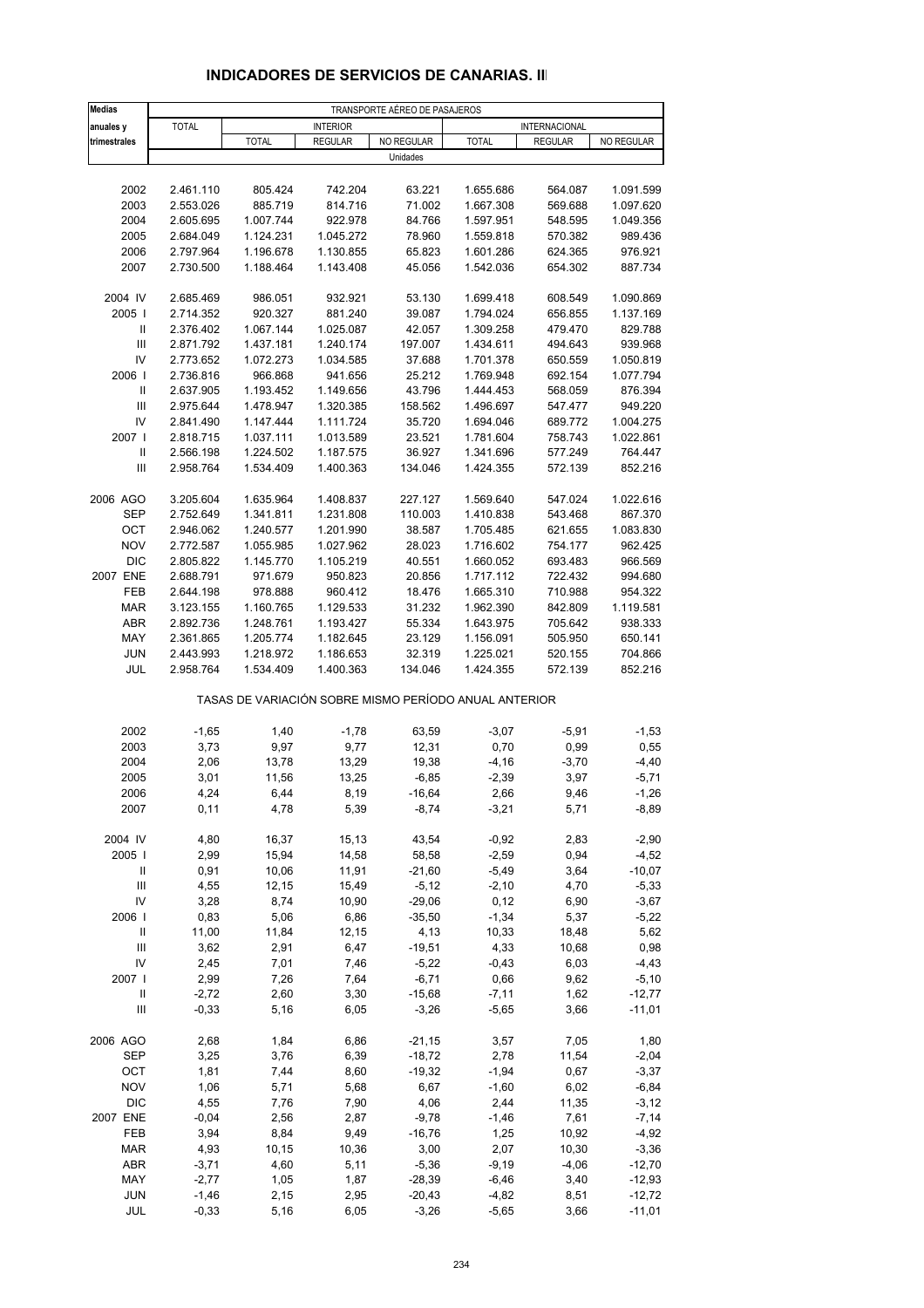### **INDICADORES DE DEMANDA DE CANARIAS**

| <b>Medias</b> |                  |             | CONSUMO                                               |              |                  |
|---------------|------------------|-------------|-------------------------------------------------------|--------------|------------------|
| anuales y     | IPI. INE         | GASOLINA    | MATRICULACIÓN                                         | E. ELÉCTRICA | ÍNDICE           |
| trimestrales  | <b>B.CONSUMO</b> | <b>AUTO</b> | <b>TURISMOS</b>                                       | USOS DOMEST. | COMERC.MENOR     |
|               | <b>Base 2000</b> | Toneladas   | Unidades                                              | Gw.          | <b>Base 2005</b> |
|               |                  |             |                                                       |              |                  |
|               |                  | 48.106      |                                                       | 157,007      |                  |
| 2002          | 95               |             | 4.420                                                 |              | 89,57            |
| 2003          | 98               | 49.345      | 4.786                                                 | 175,442      | 96,93            |
| 2004          | 101              | 49.442      | 5.270                                                 | 183,176      | 99,98            |
| 2005          | 99               | 49.180      | 5.755                                                 | 196,954      | 100,00           |
| 2006          | 100              | 49.041      | 6.046                                                 | 208,239      | 104,10           |
| 2007          | 101              | 48.850      | 5.874                                                 | 222,367      | 105,55           |
|               |                  |             |                                                       |              |                  |
| 2004 IV       | 100              | 49.960      | 6.511                                                 | 192,031      | 111,17           |
| 2005          | 95               | 47.715      | 4.703                                                 | 200,396      | 98,02            |
| Ш             | 106              | 49.214      | 5.567                                                 | 194,883      | 91,66            |
| Ш             | 101              | 50.451      | 6.128                                                 | 192,538      | 97,88            |
| IV            | 95               | 49.339      | 6.621                                                 | 200,001      | 112,43           |
| 2006          | 94               | 49.326      | 5.310                                                 | 216,663      | 101,23           |
| Ш             | 105              | 48.475      | 5.759                                                 | 203,703      | 96,88            |
| Ш             | 100              | 48.779      | 6.262                                                 | 199,503      | 101,91           |
| IV            | 100              | 49.582      | 6.853                                                 | 213,086      | 116,38           |
| 2007          | 96               | 48.247      | 5.045                                                 | 225,686      | 107,63           |
| Ш             | 102              | 49.114      | 5.943                                                 | 220,962      | 100,94           |
| Ш             | 117              | 49.868      | 7.014                                                 | 219,496      | 109,35           |
|               |                  |             |                                                       |              |                  |
| 2006 SEP      | 100              | 48.242      | 5.033                                                 | 199,784      | 98,79            |
| OCT           | 101              |             | 5.904                                                 |              |                  |
|               | 104              | 50.470      |                                                       | 209,540      | 100,53           |
| <b>NOV</b>    |                  | 47.950      | 6.721                                                 | 221,685      | 105,94           |
| DIC           | 96               | 50.327      | 7.934                                                 | 208,034      | 142,66           |
| 2007 ENE      | 99               | 48.357      | 4.949                                                 | 233,891      | 119,10           |
| FEB           | 86               | 44.781      | 4.332                                                 | 217,397      | 95,82            |
| <b>MAR</b>    | 103              | 51.602      | 5.853                                                 | 225,769      | 107,99           |
| ABR           | 97               | 49.678      | 4.607                                                 | 215,410      | 100,25           |
| MAY           | 107              | 50.390      | 5.301                                                 | 237,611      | 100,23           |
| JUN           | 101              | 47.275      | 7.921                                                 | 209,866      | 102,33           |
| JUL           | 117              | 49.868      | 8.930                                                 | 216,970      | 110,15           |
| AGO           |                  |             | 5.098                                                 | 222,021      | 108,55           |
|               |                  |             | TASAS DE VARIACIÓN SOBRE MISMO PERÍODO ANUAL ANTERIOR |              |                  |
| 2002          |                  | $-3,04$     | $-3,90$                                               | 4,96         |                  |
| 2003          | 3,39             | 2,58        | 8,29                                                  | 11,74        | 8,22             |
| 2004          | 3,79             | 0,20        | 10,12                                                 | 4,41         | 3,14             |
| 2005          | $-2,19$          | $-0,53$     | 9,19                                                  | 7,52         | 0,02             |
| 2006          | 0,61             | $-0,28$     | 5,06                                                  | 5,73         | 4,10             |
| 2007          | 0,97             | 0,26        | 0,07                                                  | 7,18         | 5,38             |
|               |                  |             |                                                       |              |                  |
| 2004 IV       | 1,63             | $-2,32$     | 7,94                                                  | 8,67         | 3,37             |
| 2005          | $-3,45$          | $-2,21$     | 6,92                                                  | 10,44        | $-1,75$          |
| Ш             | 2,52             | 0,28        | 18,11                                                 | 10,19        | $-0,56$          |
| Ш             | $-2,98$          | 1,04        | 12,27                                                 | 5,59         | 1,12             |
| IV            | $-5,00$          | $-1,24$     | 1,69                                                  | 4,15         | 1,14             |
| 2006          | $-1,16$          | 3,37        | 12,91                                                 | 8,12         | 3,27             |
|               |                  |             |                                                       |              |                  |
| Ш             | $-0,50$          | $-1,50$     | 3,44                                                  | 4,53         | 5,70             |
| Ш             | $-1,02$          | $-3,31$     | 2,18                                                  | 3,62         | 4,11             |
| IV            | 5,37             | 0,49        | 3,50                                                  | 6,54         | 3,51             |
| 2007          | 2,16             | $-2,19$     | $-4,99$                                               | 4,16         | 6,32             |
| Ш             | $-3,45$          | 1,32        | 3,19                                                  | 8,47         | 4,18             |
| Ш             | 11,04            | 4,62        | 2,01                                                  | 10, 10       | 5,69             |
|               |                  |             |                                                       |              |                  |
| 2006 SEP      | $-4,69$          | $-1,88$     | $-7,67$                                               | $-0,19$      | 4,88             |
| ОСТ           | 9,65             | 4,16        | $-0,44$                                               | 8,54         | 1,27             |
| <b>NOV</b>    | 5,72             | $-0,77$     | 8,44                                                  | 11,56        | 4,47             |
| DIC           | 0,84             | $-1,79$     | 2,56                                                  | $-0, 10$     | 4,42             |
| 2007 ENE      | 5,10             | $-3,61$     | $-0,58$                                               | 9,12         | 7,31             |
| FEB           | 3,85             | 1,86        | $-7,75$                                               | 2,98         | 5,90             |
| <b>MAR</b>    | $-1,81$          | $-4, 17$    | $-6,43$                                               | 0,55         | 5,64             |
| ABR           | 0,83             | 4,90        | $-2,58$                                               | 11,08        | 2,43             |
| MAY           | 2,88             | 2,85        | $-1,51$                                               | 10,81        | 4,45             |
| <b>JUN</b>    | $-12,74$         | $-3,66$     | 10,54                                                 | 3,51         | 5,69             |
| JUL           | 11,04            | 4,62        | 9,30                                                  | 13,82        | 4,79             |
| <b>AGO</b>    |                  |             | $-8,67$                                               | 6,69         | 6,62             |
|               |                  |             |                                                       |              |                  |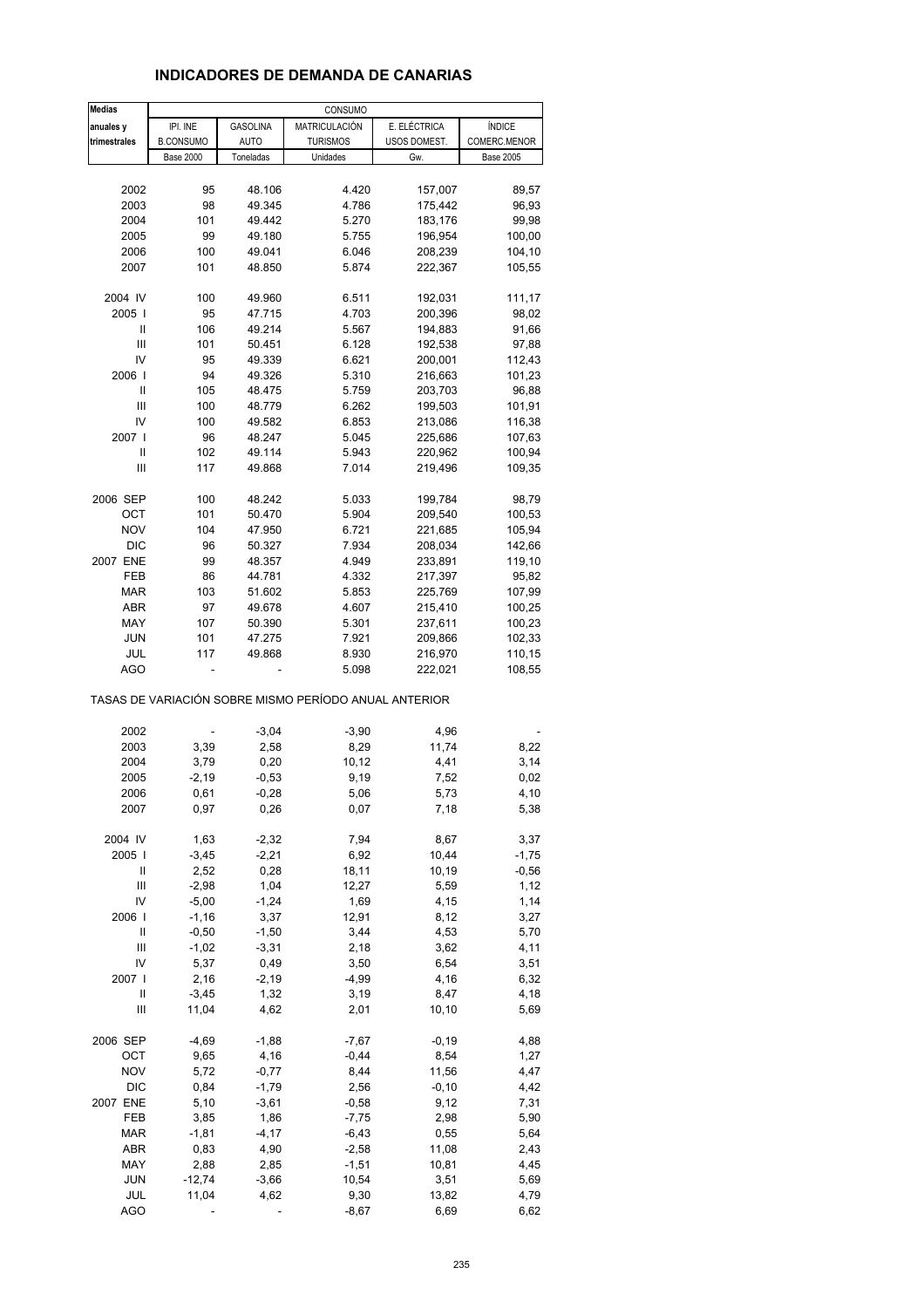### **INDICADORES DE DEMANDA DE CANARIAS I**

| <b>Medias</b> | <b>INVERSIÓN</b> |                                                       |                |                 |                     |  |
|---------------|------------------|-------------------------------------------------------|----------------|-----------------|---------------------|--|
| anuales y     |                  | IPI. INE                                              |                | MATRICULACIÓN   | <b>INSCRIPCIÓN</b>  |  |
| trimestrales  | <b>B.EQUIPO</b>  | <b>B.INTERMEDIOS</b>                                  | <b>ENERGÍA</b> | VEHÍCULOS CARGA | MAQUINARIA AGRÍCOLA |  |
|               |                  | <b>Base 2000</b>                                      |                |                 | Unidades            |  |
|               |                  |                                                       |                |                 |                     |  |
| 2002          | 98,3             | 94,7                                                  | 125,1          | 1.433           | 14                  |  |
| 2003          | 108,2            | 95,0                                                  | 120,3          | 1.670           | 14                  |  |
| 2004          | 100,0            | 96,7                                                  | 119,1          | 1.733           | 22                  |  |
| 2005          | 102,5            | 103,6                                                 | 123,0          | 2.025           | 38                  |  |
| 2006          | 68,6             | 105,1                                                 | 125,2          | 2.147           | 28                  |  |
| 2007          | 70,7             | 106,9                                                 | 122,2          | 2.098           | 20                  |  |
| 2004 IV       | 110,2            | 102,2                                                 | 123,0          | 1.862           | 26                  |  |
| 2005          | 130,9            | 102,1                                                 | 120,5          | 1.858           | 44                  |  |
| Ш             | 123,6            | 108,1                                                 | 120,2          | 2.064           | 29                  |  |
| Ш             | 83,9             | 101,7                                                 | 126,2          | 2.004           | 18                  |  |
| IV            | 71,4             | 102,3                                                 | 125,0          | 2.175           | 61                  |  |
| 2006          | 72,0             | 107,8                                                 | 120,7          | 2.052           | 31                  |  |
| Ш             | 74,0             | 103,6                                                 | 122,6          | 2.158           | 15                  |  |
| Ш             | 57,5             | 98,6                                                  | 129,1          | 2.160           | 10                  |  |
| IV            | 71,0             | 110,5                                                 | 128,4          | 2.217           | 55                  |  |
| 2007 l        | 68,6             | 110,4                                                 | 118,5          | 2.029           | 22                  |  |
| Ш             | 70,3             | 105,2                                                 | 124,4          | 2.075           | 16                  |  |
| Ш             | 78,2             | 101,7                                                 | 126,6          | 2.234           | 24                  |  |
| 2006 SEP      | 56,8             | 105,9                                                 | 129,1          | 1.867           | 8                   |  |
| OCT           | 71,7             | 110,1                                                 | 132,7          | 2.073           | 74                  |  |
| <b>NOV</b>    | 71,2             | 110,9                                                 | 124,3          | 2.306           | 68                  |  |
| <b>DIC</b>    | 70,2             | 110,4                                                 | 128,3          | 2.273           | 23                  |  |
| 2007 ENE      | 63,3             | 107,4                                                 | 126,5          | 2.282           | 22                  |  |
| FEB           | 72,0             | 103,2                                                 | 112,2          | 1.686           | $\overline{7}$      |  |
| <b>MAR</b>    | 70,6             | 120,6                                                 | 116,7          | 2.118           | 36                  |  |
| <b>ABR</b>    | 68,8             | 105,4                                                 | 124,8          | 1.993           | 16                  |  |
| MAY           | 70,6             | 105,7                                                 | 125,6          | 2.083           | 3                   |  |
| JUN           | 71,5             | 104,6                                                 | 122,7          | 2.150           | 28                  |  |
| JUL           | 78,2             | 101,7                                                 | 126,6          | 2.417           | 38                  |  |
| <b>AGO</b>    |                  |                                                       |                | 2.051           | 10                  |  |
|               |                  | TASAS DE VARIACIÓN SOBRE MISMO PERÍODO ANUAL ANTERIOR |                |                 |                     |  |
| 2002          |                  |                                                       |                | $-1,36$         | $-0,57$             |  |
| 2003          | 10,04            | 0,32                                                  | $-3,83$        | 16,53           | $-5,20$             |  |
| 2004          | $-7,55$          | 1,74                                                  | $-0,97$        | 3,72            | 62,80               |  |
| 2005          | 2,46             | 7,09                                                  | 3,24           | 16,88           | 70,79               |  |
| 2006          | $-33,02$         | 1,54                                                  | 1,82           | 6,00            | -26,97              |  |
| 2007          | $-1,61$          | 1,00                                                  | $-0,21$        | $-2,67$         | 0,00                |  |
| 2004 IV       | 5,73             | 1,79                                                  | $-0, 16$       | 0,27            | 110,81              |  |
| 2005          | 42,04            | 14,29                                                 | $-1,04$        | 9,47            | 43,96               |  |
| Ш             | 20,08            | 10,01                                                 | 6,03           | 19,93           | 50,00               |  |
| Ш             | $-11,43$         | 4,88                                                  | 6,68           | 21,41           | 37,50               |  |
| IV            | $-35,16$         | 0, 10                                                 | 1,60           | 16,81           | 134,62              |  |
| 2006          | $-45,01$         | 5,62                                                  | 0,14           | 10,44           | $-29,01$            |  |
| Ш             | $-40,14$         | $-4, 13$                                              | 2,02           | 4,55            | $-47,13$            |  |
| Ш             | $-31,45$         | $-3,02$                                               | 2,30           | 7,79            | $-47,27$            |  |
| IV            | $-0,56$          | 7,98                                                  | 2,77           | 1,95            | $-9,84$             |  |
| 2007          | $-4,63$          | 2,38                                                  | $-1,82$        | $-1, 12$        | $-30,11$            |  |
| Ш             | $-4,96$          | 1,54                                                  | 1,41           | $-3,82$         | 2,17                |  |
| Ш             | 19,75            | $-4,78$                                               | $-0,31$        | $-3, 12$        | 128,57              |  |
| 2006 SEP      | $-7,79$          | $-1,94$                                               | 1,10           | 2,98            | $-72,41$            |  |
| OCT           | $-8,08$          | 10,10                                                 | 1,45           | 4,49            | $-10,84$            |  |
| <b>NOV</b>    | $-0,14$          |                                                       | 4,54           |                 |                     |  |
| <b>DIC</b>    | 8,00             | 6,94<br>6,98                                          |                | 11,89           | $-4,23$<br>$-20,69$ |  |
|               |                  |                                                       | 2,48           | $-8,35$         |                     |  |
| 2007 ENE      | $-5,94$          | 5,81                                                  | 11,45          | 17,03           | $-45,00$            |  |
| FEB           | 4,65             | $-0,77$                                               | $-4,27$        | $-2,32$         | $-69,57$            |  |
| <b>MAR</b>    | $-11,53$         | 2,20                                                  | $-11,12$       | $-14,56$        | 20,00               |  |
| ABR           | 0,88             | 9,34                                                  | 3,83           | 3,53            | 14,29               |  |
| MAY           | $-8,19$          | $-4,69$                                               | 0,64           | $-4, 10$        | $-86,96$            |  |
| <b>JUN</b>    | $-6,90$          | 0,97                                                  | $-0,16$        | $-9,51$         | 211,11              |  |
| JUL           | 19,75            | $-4,78$                                               | $-0,31$        | 4,14            |                     |  |
| AGO           |                  |                                                       |                | $-10,48$        | $-52,38$            |  |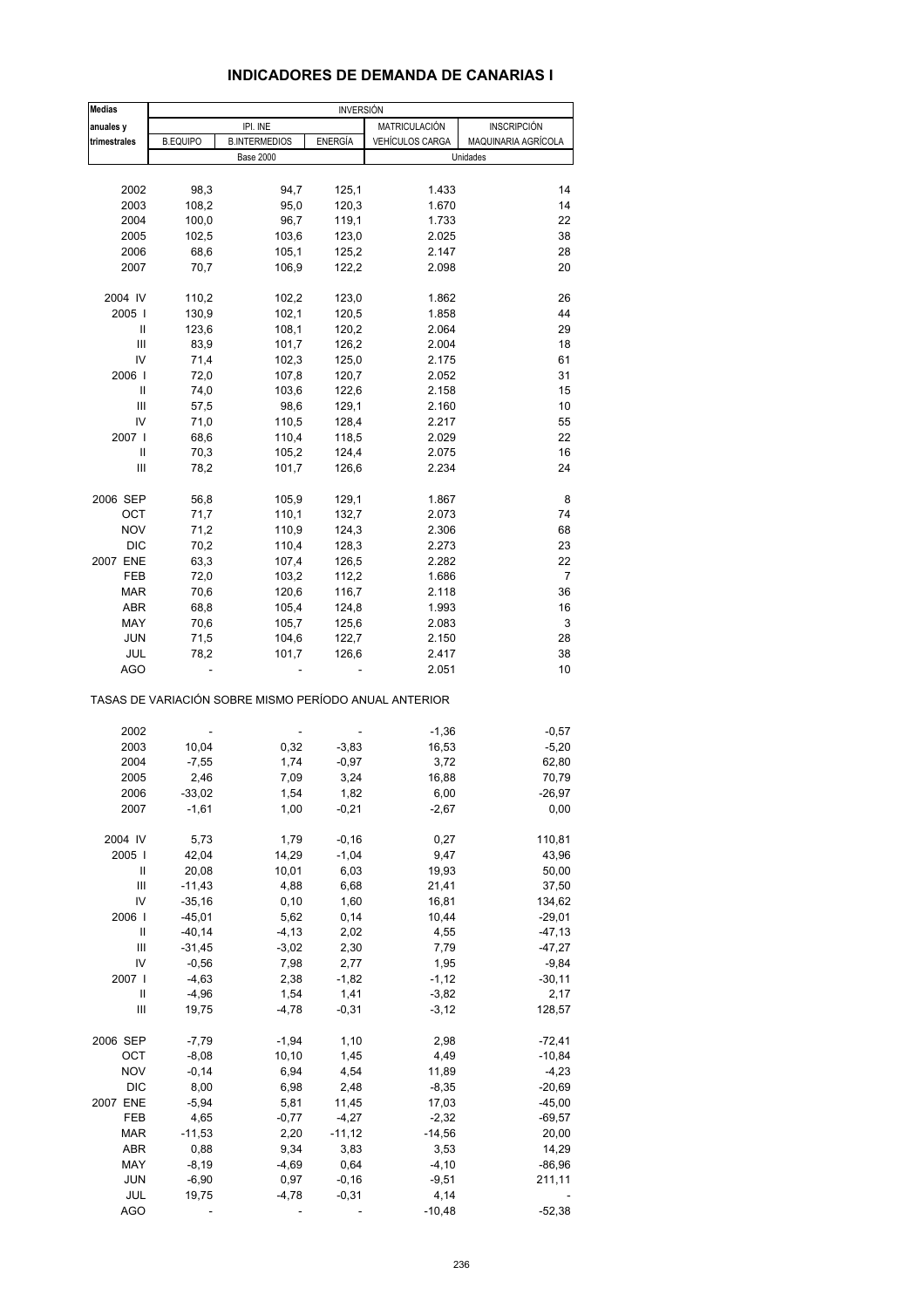# **INDICADORES DEL MERCADO DE TRABAJO DE CANARIAS. I**

| <b>Medias</b>                                                             | POBLACIÓN ACTIVA (8)   |                    |                    | POBLACIÓN OCUPADA (8) |                  |                                                       |                    |                    |  |
|---------------------------------------------------------------------------|------------------------|--------------------|--------------------|-----------------------|------------------|-------------------------------------------------------|--------------------|--------------------|--|
| anuales y                                                                 |                        |                    |                    |                       |                  |                                                       |                    |                    |  |
| trimestrales                                                              | <b>TOTAL</b>           | VARONES            | <b>MUJERES</b>     | <b>TOTAL</b>          | AGRICULT.        | <b>INDUSTRIA</b>                                      | CONSTRUC.          | <b>SERVICIOS</b>   |  |
|                                                                           |                        |                    |                    | Miles de personas     |                  |                                                       |                    |                    |  |
|                                                                           |                        |                    |                    |                       |                  |                                                       |                    |                    |  |
| 2002                                                                      | 844,410                | 508,733            | 335,678            | 750,465               | 33,978           | 48,820                                                | 113,633            | 554,033            |  |
| 2003                                                                      | 889,160                | 526,633            | 362,523            | 787,885               | 36,445           | 43,993                                                | 120,363            | 587,085            |  |
| 2004                                                                      | 915,808                | 538,275            | 377,530            | 806,320               | 37,645           | 45,558                                                | 126,540            | 596,580            |  |
| 2005                                                                      | 947,125                | 556,675            | 390,450            | 836,150               | 29,150           | 51,475                                                | 115,475            | 640,000            |  |
| 2006                                                                      | 996,775                | 581,050            | 415,725            | 880,375               | 29,575           | 61,550                                                | 124,125            | 665,150            |  |
| 2007                                                                      | 1.021,800              | 588,950            | 432,850            | 919,600               | 33,800           | 55,700                                                | 144,400            | 685,700            |  |
|                                                                           |                        |                    |                    |                       |                  |                                                       |                    |                    |  |
| 2004 III                                                                  | 911,820                | 537,450            | 374,370            | 808,020               | 35,440           | 48,630                                                | 126,750            | 597,200            |  |
| IV                                                                        | 922,120                | 538,890            | 383,230            | 822,880               | 36,700           | 47,010                                                | 128,860            | 610,310            |  |
| 2005 l                                                                    | 940,500                | 553,200            | 387,300            | 820,000               | 29,200           | 50,500                                                | 109,400            | 630,800            |  |
| Ш                                                                         | 935,900                | 549,500            | 386,400            | 820,100               | 25,600           | 47,900                                                | 112,600            | 633,900            |  |
| $\mathsf{III}$                                                            | 945,900                | 554,300            | 391,600            | 841,300               | 27,700           | 49,700                                                | 117,700            | 646,200            |  |
| IV                                                                        | 966,200                | 569,700            | 396,500            | 863,200               | 34,100           | 57,800                                                | 122,200            | 649,100            |  |
| 2006 l                                                                    | 983,200                | 577,100            | 406,100            | 865,700               | 28,800           | 62,800                                                | 119,100            | 655,100            |  |
| $\label{eq:1} \prod_{i=1}^n \left\{ \prod_{i=1}^n \frac{1}{n_i} \right\}$ | 995,000                | 582,000            | 413,000            | 881,500               | 27,900           | 63,100                                                | 125,500            | 665,000            |  |
| Ш<br>IV                                                                   | 1.007,100              | 589,300            | 417,800            | 887,500<br>886,800    | 26,100           | 62,400<br>57,900                                      | 127,200            | 671,800<br>668,700 |  |
| 2007 l                                                                    | 1.001,800<br>1.018,900 | 575,800<br>586,500 | 426,000<br>432,400 | 914,700               | 35,500<br>36,700 | 54,500                                                | 124,700<br>144,500 | 679,000            |  |
| Ш                                                                         | 1.024,700              | 591,400            | 433,300            | 924,500               | 30,900           | 56,900                                                | 144,300            | 692,400            |  |
|                                                                           |                        |                    |                    |                       |                  |                                                       |                    |                    |  |
| 2006 JUL                                                                  |                        |                    |                    |                       |                  |                                                       |                    |                    |  |
| <b>AGO</b>                                                                |                        |                    |                    |                       |                  |                                                       |                    |                    |  |
| <b>SEP</b>                                                                |                        |                    |                    |                       |                  |                                                       |                    |                    |  |
| OCT                                                                       |                        |                    |                    |                       |                  |                                                       |                    |                    |  |
| <b>NOV</b>                                                                |                        |                    |                    |                       |                  |                                                       |                    |                    |  |
| <b>DIC</b>                                                                |                        |                    |                    |                       |                  |                                                       |                    |                    |  |
| 2007 ENE                                                                  |                        |                    |                    |                       |                  |                                                       |                    |                    |  |
| FEB                                                                       |                        |                    |                    |                       |                  |                                                       |                    |                    |  |
| <b>MAR</b>                                                                |                        |                    |                    |                       |                  |                                                       |                    |                    |  |
| <b>ABR</b>                                                                |                        |                    |                    |                       |                  |                                                       |                    |                    |  |
| MAY                                                                       |                        |                    |                    |                       |                  |                                                       |                    |                    |  |
| <b>JUN</b>                                                                |                        |                    |                    |                       |                  |                                                       |                    |                    |  |
|                                                                           |                        |                    |                    |                       |                  | TASAS DE VARIACIÓN SOBRE MISMO PERÍODO ANUAL ANTERIOR |                    |                    |  |
|                                                                           |                        |                    |                    |                       |                  |                                                       |                    |                    |  |
| 2002                                                                      | 5,75                   | 3,88               | 8,73               | 5,32                  | $-8,88$          | 0,75                                                  | 6,02               | 6,62               |  |
| 2003                                                                      | 5,30                   | 3,52               | 8,00               | 4,99                  | 7,26             | $-9,89$                                               | 5,92               | 5,97               |  |
| 2004                                                                      | 3,00                   | 2,21               | 4,14               | 2,34                  | 3,29             | 3,56                                                  | 5,13               | 1,62               |  |
| 2005                                                                      | 3,42                   | 3,42               | 3,42               | 3,70                  | $-22,57$         | 12,99                                                 | $-8,74$            | 7,28               |  |
| 2006<br>2007                                                              | 5,24<br>3,31           | 4,38<br>1,62       | 6,47<br>5,69       | 5,29<br>5,27          | 1,46<br>19,22    | 19,57<br>$-11,52$                                     | 7,49<br>18,07      | 3,93<br>3,89       |  |
|                                                                           |                        |                    |                    |                       |                  |                                                       |                    |                    |  |
| 2004 III                                                                  | 2,47                   | 1,77               | 3,50               | 2,31                  | 0,20             | 19,13                                                 | 5,40               | 0,65               |  |
| IV                                                                        | 1,10                   | $-0,07$            | 2,80               | 2,72                  | $-9,05$          | 10,69                                                 | 6,30               | 2,22               |  |
| 2005 l                                                                    | 2,84                   | 3,09               | 2,50               | 2,94                  | $-31,90$         | 22,87                                                 | $-10,36$           | 6,81               |  |
| $\, \parallel$                                                            | 2,31                   | 1,73               | 3,13               | 2,80                  | $-28,01$         | 5,30                                                  | $-12,38$           | 7,76               |  |
| $\mathsf{III}$                                                            | 3,74                   | 3,14               | 4,60               | 4,12                  | $-21,84$         | 2,20                                                  | $-7,14$            | 8,20               |  |
| IV                                                                        | 4,78                   | 5,72               | 3,46               | 4,90                  | $-7,08$          | 22,95                                                 | $-5,17$            | 6,36               |  |
| 2006 l                                                                    | 4,54                   | 4,32               | 4,85               | 5,57                  | $-1,37$          | 24,36                                                 | 8,87               | 3,85               |  |
| $\, \parallel$                                                            | 6,31                   | 5,91               | 6,88               | 7,49                  | 8,98             | 31,73                                                 | 11,46              | 4,91               |  |
| $\ensuremath{\mathsf{III}}\xspace$                                        | 6,47                   | 6,31               | 6,69               | 5,49                  | $-5,78$          | 25,55                                                 | 8,07               | 3,96               |  |
| IV                                                                        | 3,68                   | 1,07               | 7,44               | 2,73                  | 4,11             | 0,17                                                  | 2,05               | 3,02               |  |
| 2007 l                                                                    | 3,63                   | 1,63               | 6,48               | 5,66                  | 27,43            | $-13,22$                                              | 21,33              | 3,65               |  |
| Ш                                                                         | 2,98                   | 1,62               | 4,92               | 4,88                  | 10,75            | $-9,83$                                               | 14,98              | 4,12               |  |
|                                                                           |                        |                    |                    |                       |                  |                                                       |                    |                    |  |
| 2006 JUL                                                                  |                        |                    |                    |                       |                  |                                                       |                    |                    |  |
| <b>AGO</b>                                                                |                        |                    |                    |                       |                  |                                                       |                    |                    |  |
| <b>SEP</b><br>OCT                                                         |                        |                    |                    |                       |                  |                                                       |                    |                    |  |
| <b>NOV</b>                                                                |                        |                    |                    |                       |                  |                                                       |                    |                    |  |
| <b>DIC</b>                                                                |                        |                    |                    |                       |                  |                                                       |                    |                    |  |
| 2007 ENE                                                                  |                        |                    |                    |                       |                  |                                                       |                    |                    |  |
| FEB                                                                       |                        |                    |                    |                       |                  |                                                       |                    |                    |  |
| <b>MAR</b>                                                                |                        |                    |                    |                       |                  |                                                       |                    |                    |  |
| ABR                                                                       |                        |                    |                    |                       |                  |                                                       |                    |                    |  |
| MAY                                                                       |                        |                    |                    |                       |                  |                                                       |                    |                    |  |
| <b>JUN</b>                                                                |                        |                    |                    |                       |                  |                                                       |                    |                    |  |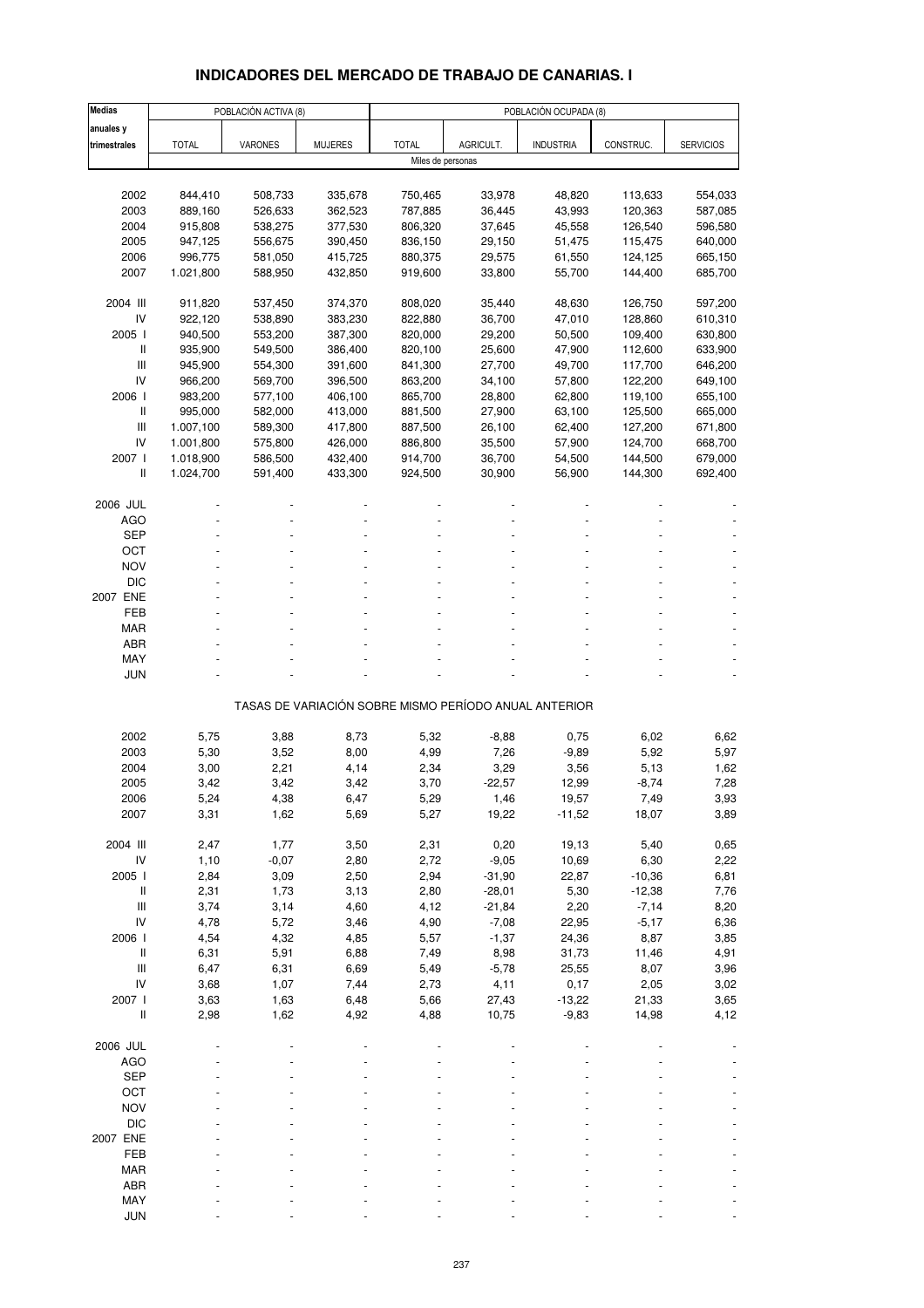## **INDICADORES DEL MERCADO DE TRABAJO DE CANARIAS. II**

| <b>Medias</b>                      | POBLACIÓN ASALARIADA (8)                              |           |                   |           |                  |  |  |  |
|------------------------------------|-------------------------------------------------------|-----------|-------------------|-----------|------------------|--|--|--|
| anuales y                          |                                                       |           |                   |           |                  |  |  |  |
| trimestrales                       | <b>TOTAL</b>                                          | AGRICULT. | <b>INDUSTRIA</b>  | CONSTRUC. | <b>SERVICIOS</b> |  |  |  |
|                                    |                                                       |           | Miles de Personas |           |                  |  |  |  |
|                                    |                                                       |           |                   |           |                  |  |  |  |
| 2002                               | 639,698                                               | 21,793    | 40,560            | 97,013    | 480,333          |  |  |  |
| 2003                               | 679,998                                               | 26,253    | 37,950            | 105,250   | 510,545          |  |  |  |
| 2004                               | 694,068                                               | 26,050    | 40,218            | 110,025   | 517,775          |  |  |  |
| 2005                               | 715,475                                               | 20,050    | 43,475            | 99,875    | 552,075          |  |  |  |
| 2006                               | 750,925                                               | 21,975    | 51,425            | 104,825   | 572,700          |  |  |  |
| 2007                               | 789,750                                               | 23,450    | 45,800            | 122,100   | 598,400          |  |  |  |
| 2004 III                           | 694,870                                               | 23,520    | 42,650            | 111,930   | 516,770          |  |  |  |
| IV                                 | 705,790                                               | 25,930    | 40,930            | 109,620   | 529,310          |  |  |  |
| 2005 l                             | 698,200                                               | 19,600    | 41,800            | 92,800    | 544,000          |  |  |  |
| Ш                                  | 704,000                                               | 17,300    | 41,700            | 98,700    | 546,300          |  |  |  |
| Ш                                  | 722,400                                               | 19,200    | 41,700            | 102,700   | 558,800          |  |  |  |
| IV                                 | 737,300                                               | 24,100    | 48,700            | 105,300   | 559,200          |  |  |  |
| 2006 l                             | 738,700                                               | 22,100    | 53,900            | 102,400   | 560,300          |  |  |  |
| Ш                                  | 744,700                                               | 20,200    | 51,700            | 107,200   | 565,600          |  |  |  |
| Ш                                  | 757,000                                               | 18,900    | 51,700            | 107,400   | 579,000          |  |  |  |
| IV                                 | 763,300                                               | 26,700    | 48,400            | 102,300   | 585,900          |  |  |  |
| 2007 l                             | 789,400                                               | 26,500    | 45,100            | 121,900   | 595,900          |  |  |  |
| Ш                                  | 790,100                                               | 20,400    | 46,500            | 122,300   | 600,900          |  |  |  |
| 2006 JUL                           |                                                       |           |                   |           |                  |  |  |  |
| AGO                                |                                                       |           |                   |           |                  |  |  |  |
| SEP                                |                                                       |           |                   |           |                  |  |  |  |
| ост                                |                                                       |           |                   |           |                  |  |  |  |
| NOV                                |                                                       |           |                   |           |                  |  |  |  |
| <b>DIC</b>                         |                                                       |           |                   |           |                  |  |  |  |
| 2007 ENE                           |                                                       |           |                   |           |                  |  |  |  |
| FEB                                |                                                       |           |                   |           |                  |  |  |  |
| MAR                                |                                                       |           |                   |           |                  |  |  |  |
| ABR                                |                                                       |           |                   |           |                  |  |  |  |
| MAY                                |                                                       |           |                   |           |                  |  |  |  |
| JUN                                |                                                       |           |                   |           |                  |  |  |  |
|                                    | TASAS DE VARIACIÓN SOBRE MISMO PERÍODO ANUAL ANTERIOR |           |                   |           |                  |  |  |  |
| 2002                               | 6,83                                                  | $-10,25$  | 3,09              | 7,04      | 8,05             |  |  |  |
| 2003                               | 6,30                                                  | 20,47     | $-6,43$           | 8,49      | 6,29             |  |  |  |
| 2004                               | 2,07                                                  | $-0,77$   | 5,97              | 4,54      | 1,42             |  |  |  |
| 2005                               | 3,08                                                  | $-23,03$  | 8,10              | $-9,23$   | 6,62             |  |  |  |
| 2006                               | 4,95                                                  | 9,60      | 18,29             | 4,96      | 3,74             |  |  |  |
| 2007                               | 6,48                                                  | 10,87     | $-13,26$          | 16,51     | 6,30             |  |  |  |
|                                    |                                                       |           |                   |           |                  |  |  |  |
| 2004 III                           | 1,39                                                  | $-2,12$   | 20,82             | 4,72      | $-0,45$          |  |  |  |
| IV                                 | 1,91                                                  | $-11,56$  | 9,97              | 2,78      | 1,91             |  |  |  |
| 2005 l                             | 2,06                                                  | $-36,81$  | 15,12             | $-11,75$  | 6,33             |  |  |  |
| Ш                                  | 1,81                                                  | $-27,10$  | 1,76              | $-12,96$  | 6,41             |  |  |  |
| Ш                                  | 3,96                                                  | $-18,37$  | $-2,23$           | $-8,25$   | 8,13             |  |  |  |
| IV                                 | 4,46                                                  | $-7,06$   | 18,98             | $-3,94$   | 5,65             |  |  |  |
| 2006 l                             | 5,80                                                  | 12,76     | 28,95             | 10,34     | 3,00             |  |  |  |
| Ш                                  | 5,78                                                  | 16,76     | 23,98             | 8,61      | 3,53             |  |  |  |
| $\ensuremath{\mathsf{III}}\xspace$ | 4,79                                                  | $-1,56$   | 23,98             | 4,58      | 3,61             |  |  |  |
| IV                                 | 3,53                                                  | 10,79     | $-0,62$           | $-2,85$   | 4,77             |  |  |  |
| 2007 l                             | 6,86                                                  | 19,91     | $-16,33$          | 19,04     | 6,35             |  |  |  |
| Ш                                  | 6, 10                                                 | 0,99      | $-10,06$          | 14,09     | 6,24             |  |  |  |
| 2006 JUL                           |                                                       |           |                   |           |                  |  |  |  |
| <b>AGO</b>                         |                                                       |           |                   |           |                  |  |  |  |
| SEP                                |                                                       |           |                   |           |                  |  |  |  |
| OCT                                |                                                       |           |                   |           |                  |  |  |  |
| <b>NOV</b>                         |                                                       |           |                   |           |                  |  |  |  |
| <b>DIC</b>                         |                                                       |           |                   |           |                  |  |  |  |
| 2007 ENE                           |                                                       |           |                   |           |                  |  |  |  |
| FEB                                |                                                       |           |                   |           |                  |  |  |  |
| MAR                                |                                                       |           |                   |           |                  |  |  |  |
| ABR                                |                                                       |           |                   |           |                  |  |  |  |
| MAY                                |                                                       |           |                   |           |                  |  |  |  |
| <b>JUN</b>                         |                                                       |           |                   |           |                  |  |  |  |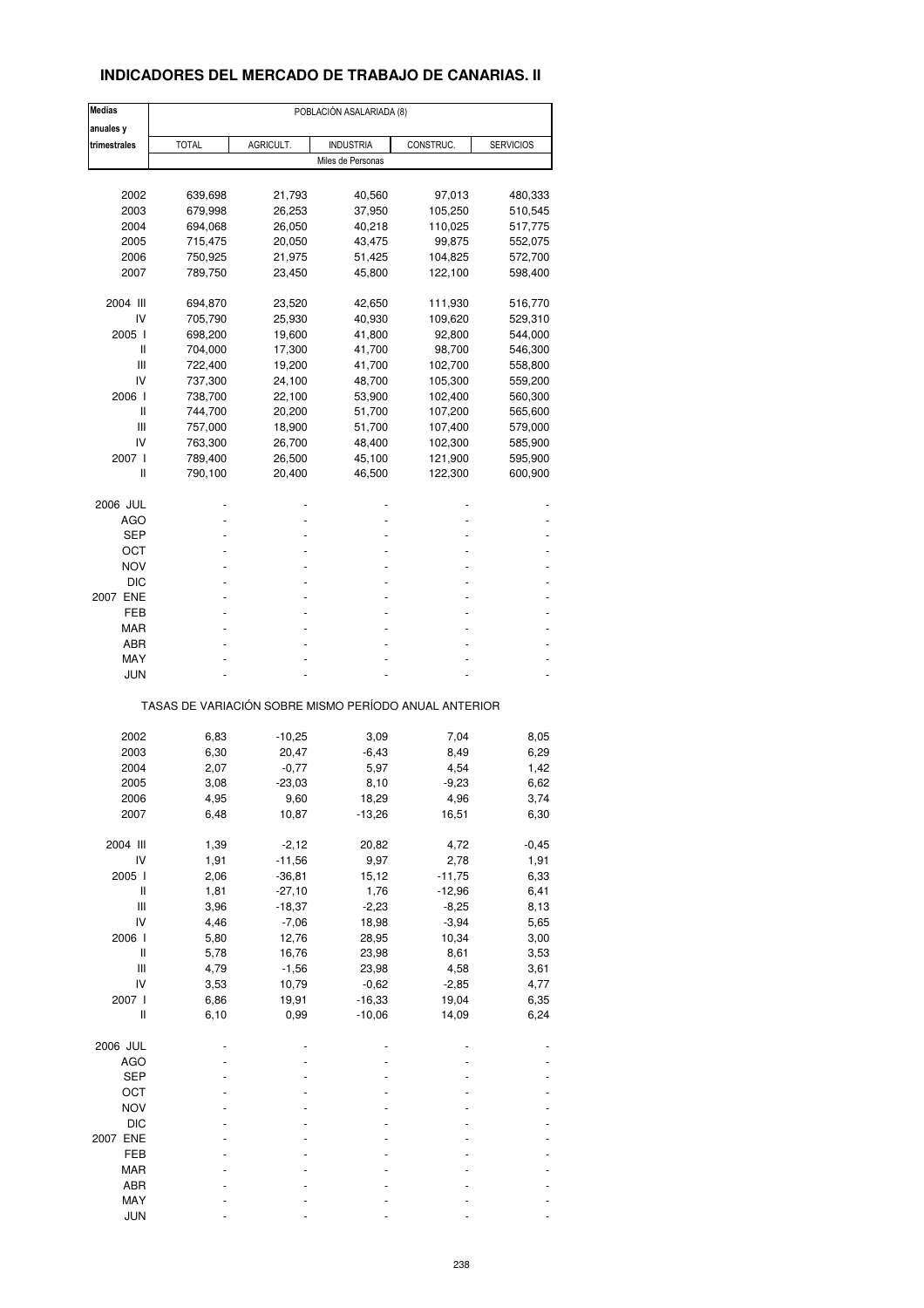# **INDICADORES DEL MERCADO DE TRABAJO DE CANARIAS. III**

| <b>Medias</b>                      |              | PARADOS (8)       |                |                                                       | TASA DE ACTIVIDAD (8) |                | TASA DE PARO (8) |                |                |
|------------------------------------|--------------|-------------------|----------------|-------------------------------------------------------|-----------------------|----------------|------------------|----------------|----------------|
| anuales y                          |              |                   |                |                                                       | <b>MENORES</b>        |                |                  | <b>MENORES</b> |                |
| trimestrales                       | <b>TOTAL</b> | <b>VARONES</b>    | <b>MUJERES</b> | <b>TOTAL</b>                                          | 20 AÑOS               | <b>MUJERES</b> | <b>TOTAL</b>     | 20 AÑOS        | <b>MUJERES</b> |
|                                    |              | Miles de personas |                |                                                       |                       | Porcentaje     |                  |                |                |
|                                    |              |                   |                |                                                       |                       |                |                  |                |                |
|                                    |              |                   | 52,228         |                                                       | 23,68                 |                |                  |                |                |
| 2002                               | 93,945       | 41,723            |                | 57,21                                                 |                       | 45,15          | 11,13            | 34,59          | 15,56          |
| 2003                               | 101,270      | 46,088            | 55,183         | 58,66                                                 | 25,22                 | 47,52          | 11,38            | 37,70          | 15,21          |
| 2004                               | 109,485      | 49,885            | 59,598         | 58,90                                                 | 22,40                 | 48,27          | 11,96            | 39,19          | 15,79          |
| 2005                               | 111,000      | 54,700            | 56,350         | 59,39                                                 | 25,16                 | 48,71          | 11,73            | 41,55          | 14,44          |
| 2006                               | 116,400      | 54,825            | 61,575         | 61,03                                                 | 27,95                 | 50,68          | 11,68            | 39,94          | 14,81          |
| 2007                               | 102,200      | 45,600            | 56,600         | 61,36                                                 | 26,78                 | 51,78          | 10,01            | 34,79          | 13,08          |
|                                    |              |                   |                |                                                       |                       |                |                  |                |                |
| 2004 III                           | 103,800      | 46,920            | 56,880         | 58,45                                                 | 22,07                 | 47,71          | 11,38            | 38,21          | 15,19          |
| IV                                 | 99,240       | 44,350            | 54,890         | 58,73                                                 | 23,01                 | 48,54          | 10,76            | 44,43          | 14,33          |
| 2005 l                             | 120,500      | 59,500            | 61,100         | 59,53                                                 | 26,02                 | 48,75          | 12,82            | 40,50          | 15,76          |
| Ш                                  | 115,800      | 57,500            | 58,400         | 58,87                                                 | 24,98                 | 48,35          | 12,38            | 47,71          | 15,11          |
| $\mathbf{III}$                     | 104,600      | 51,200            | 53,400         | 59,13                                                 | 26,25                 | 48,70          | 11,05            | 36,58          | 13,64          |
| IV                                 | 103,100      | 50,600            | 52,500         | 60,01                                                 | 23,38                 | 49,02          | 10,67            | 41,40          | 13,24          |
| 2006                               | 117,500      | 55,900            | 61,600         | 60,70                                                 | 24,01                 | 49,91          | 11,95            | 43,54          | 15,17          |
| $\mathsf{I}$                       | 113,500      | 52,600            | 60,800         | 61,10                                                 | 27,08                 | 50,50          | 11,40            | 42,59          | 14,73          |
| $\mathbf{III}$                     | 119,600      | 59,700            |                |                                                       | 32,75                 |                |                  |                |                |
| IV                                 |              |                   | 59,900         | 61,51                                                 |                       | 50,81          | 11,88            | 34,52          | 14,34          |
|                                    | 115,000      | 51,100            | 64,000         | 60,79                                                 | 27,97                 | 51,48          | 11,48            | 39,11          | 15,01          |
| 2007 l                             | 104,200      | 47,000            | 57,200         | 61,37                                                 | 26,13                 | 51,88          | 10,23            | 36,71          | 13,24          |
| $\mathsf{I}$                       | 100,200      | 44,200            | 56,000         | 61,35                                                 | 27,43                 | 51,68          | 9,78             | 32,87          | 12,92          |
|                                    |              |                   |                |                                                       |                       |                |                  |                |                |
| 2006 JUL                           |              |                   |                |                                                       |                       |                |                  |                |                |
| <b>AGO</b>                         |              |                   |                |                                                       |                       |                |                  |                |                |
| <b>SEP</b>                         |              |                   |                |                                                       |                       |                |                  |                |                |
| OCT                                |              |                   |                |                                                       |                       |                |                  |                |                |
| <b>NOV</b>                         |              |                   |                |                                                       |                       |                |                  |                |                |
| <b>DIC</b>                         |              |                   |                |                                                       |                       |                |                  |                |                |
| 2007 ENE                           |              |                   |                |                                                       |                       |                |                  |                |                |
| <b>FEB</b>                         |              |                   |                |                                                       |                       |                |                  |                |                |
| <b>MAR</b>                         |              |                   |                |                                                       |                       |                |                  |                |                |
| ABR                                |              |                   |                |                                                       |                       |                |                  |                |                |
| MAY                                |              |                   |                |                                                       |                       |                |                  |                |                |
| <b>JUN</b>                         |              |                   |                |                                                       |                       |                |                  |                |                |
|                                    |              |                   |                |                                                       |                       |                |                  |                |                |
|                                    |              |                   |                | TASAS DE VARIACIÓN SOBRE MISMO PERÍODO ANUAL ANTERIOR |                       |                |                  |                |                |
|                                    |              |                   |                |                                                       |                       |                |                  |                |                |
| 2002                               | 9,34         | 7,32              | 11,01          |                                                       |                       |                |                  |                |                |
|                                    |              | 10,46             | 5,66           |                                                       |                       |                |                  |                |                |
| 2003                               | 7,80         |                   |                |                                                       |                       |                |                  |                |                |
| 2004                               | 8,11         | 8,24              | 8,00           |                                                       |                       |                |                  |                |                |
| 2005                               | 1,38         | 9,65              | $-5,45$        |                                                       |                       |                |                  |                |                |
| 2006                               | 4,86         | 0,23              | 9,27           |                                                       |                       |                |                  |                |                |
| 2007                               | $-11,52$     | $-15,94$          | $-7,52$        |                                                       |                       |                |                  |                |                |
|                                    |              |                   |                |                                                       |                       |                |                  |                |                |
| 2004 III                           | 3,73         | 1,71              | 5,45           |                                                       |                       |                |                  |                |                |
| ${\sf IV}$                         | $-10,61$     | $-13,11$          | $-8,49$        |                                                       |                       |                |                  |                |                |
| 2005 l                             | 2,21         | 10,02             | $-4,26$        |                                                       |                       |                |                  |                |                |
| Ш                                  | $-1,03$      | 6,11              | $-7,01$        |                                                       |                       |                |                  |                |                |
| $\ensuremath{\mathsf{III}}\xspace$ | 0,77         | 9,12              | $-6, 12$       |                                                       |                       |                |                  |                |                |
| IV                                 | 3,89         | 14,09             | $-4,35$        |                                                       |                       |                |                  |                |                |
| 2006 l                             | $-2,49$      | $-6,05$           | 0,82           |                                                       |                       |                |                  |                |                |
| $\,$ $\,$ $\,$ $\,$                | $-1,99$      | $-8,52$           | 4,11           |                                                       |                       |                |                  |                |                |
| $\ensuremath{\mathsf{III}}\xspace$ | 14,34        | 16,60             | 12,17          |                                                       |                       |                |                  |                |                |
| ${\sf IV}$                         | 11,54        | 0,99              | 21,90          |                                                       |                       |                |                  |                |                |
| 2007 l                             | $-11,32$     | $-15,92$          | $-7,14$        |                                                       |                       |                |                  |                |                |
| $\,$ $\,$ $\,$ $\,$                | $-11,72$     | $-15,97$          | $-7,89$        |                                                       |                       |                |                  |                |                |
|                                    |              |                   |                |                                                       |                       |                |                  |                |                |
| 2006 JUL                           |              |                   |                |                                                       |                       |                |                  |                |                |
|                                    |              |                   |                |                                                       |                       |                |                  |                |                |
| <b>AGO</b>                         |              |                   |                |                                                       |                       |                |                  |                |                |
| <b>SEP</b>                         |              |                   |                |                                                       |                       |                |                  |                |                |
| OCT                                |              |                   |                |                                                       |                       |                |                  |                |                |
| <b>NOV</b>                         |              |                   |                |                                                       |                       |                |                  |                |                |
| <b>DIC</b>                         |              |                   |                |                                                       |                       |                |                  |                |                |
| 2007 ENE                           |              |                   |                |                                                       |                       |                |                  |                |                |
| FEB                                |              |                   |                |                                                       |                       |                |                  |                |                |
| <b>MAR</b>                         |              |                   |                |                                                       |                       |                |                  |                |                |
| ABR                                |              |                   |                |                                                       |                       |                |                  |                |                |
| MAY                                |              |                   |                |                                                       |                       |                |                  |                |                |
| <b>JUN</b>                         |              |                   |                |                                                       |                       |                |                  |                |                |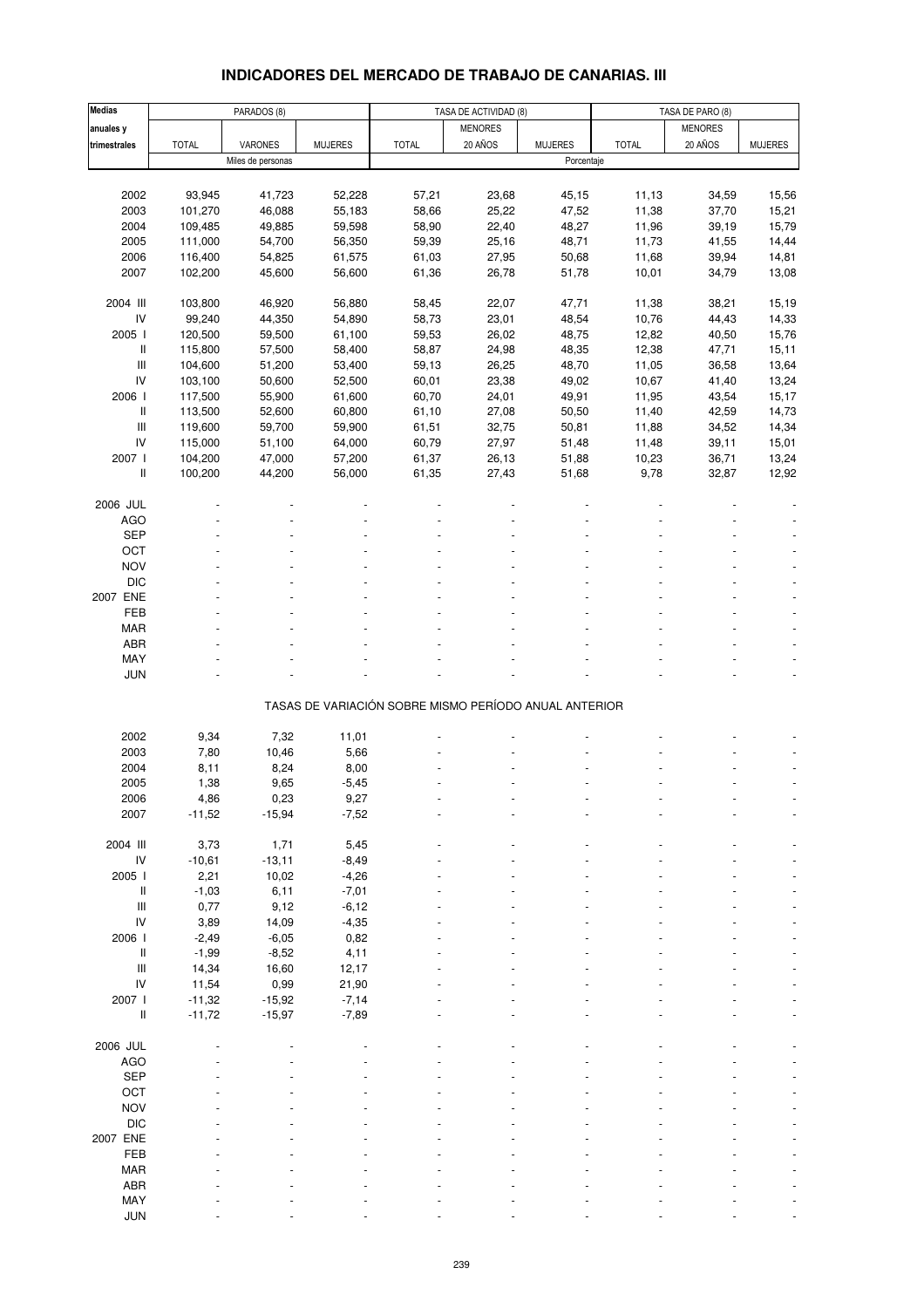| <b>Medias</b>                             | PARO REGISTRADO |                    |                  |                                                       |                  |                 |
|-------------------------------------------|-----------------|--------------------|------------------|-------------------------------------------------------|------------------|-----------------|
| anuales y                                 |                 |                    |                  |                                                       |                  | SIN EMPLEO      |
| trimestrales                              | <b>TOTAL</b>    | <b>AGRICULTURA</b> | <b>INDUSTRIA</b> | CONSTRUCCIÓN                                          | <b>SERVICIOS</b> | <b>ANTERIOR</b> |
|                                           |                 |                    | Personas         |                                                       |                  |                 |
|                                           |                 |                    |                  |                                                       |                  |                 |
| 2002                                      | 112.688         | 2.972              | 5.902            | 15.320                                                | 74.011           | 14.484          |
| 2003                                      | 119.364         | 2.944              | 5.936            | 16.876                                                | 77.988           | 15.621          |
| 2004                                      | 132.134         | 3.186              | 6.113            | 19.080                                                | 88.015           | 15.740          |
| 2005                                      | 133.448         | 3.261              | 5.986            | 18.342                                                | 90.352           | 15.507          |
| 2006                                      | 130.359         | 3.561              | 5.869            | 16.279                                                | 88.867           | 15.782          |
| 2007                                      | 131.960         | 3.643              | 5.756            | 15.935                                                | 90.347           | 16.280          |
| 2004 IV                                   | 127.694         | 2.944              | 5.926            | 18.573                                                | 85.084           | 15.167          |
| 2005 l                                    | 134.222         | 2.895              | 6.168            | 19.720                                                | 91.188           | 14.251          |
| Ш                                         | 137.238         | 3.366              | 6.039            | 18.751                                                | 93.022           | 16.059          |
| $\ensuremath{\mathsf{III}}\xspace$        | 131.641         | 3.398              | 5.832            | 17.458                                                | 88.816           | 16.137          |
| IV                                        | 130.692         | 3.384              | 5.904            | 17.439                                                | 88.384           | 15.581          |
| 2006                                      | 135.004         | 3.488              | 6.116            | 17.595                                                | 91.761           | 16.044          |
| $\,$ $\,$ $\,$ $\,$                       | 133.885         | 3.729              | 6.005            | 16.487                                                | 91.352           | 16.312          |
| Ш                                         | 127.926         | 3.577              | 5.733            | 15.685                                                | 87.617           | 15.315          |
| IV                                        | 124.620         | 3.452              | 5.622            | 15.348                                                | 84.739           | 15.458          |
| 2007 l                                    | 128.943         | 3.484              | 5.703            | 15.410                                                | 88.436           | 15.910          |
| $\sf II$                                  | 134.639         | 3.757              | 5.828            | 15.895                                                | 92.151           | 17.008          |
| Ш                                         | 132.468         | 3.709              | 5.730            | 16.782                                                | 90.506           | 15.742          |
| 2006 SEP                                  | 125.720         | 3.491              | 5.695            | 15.487                                                | 85.850           | 15.197          |
| OCT                                       | 126.004         | 3.480              | 5.697            | 15.297                                                | 85.926           | 15.604          |
| <b>NOV</b>                                | 125.702         | 3.474              | 5.644            | 15.272                                                | 85.510           | 15.802          |
| <b>DIC</b>                                | 122.153         | 3.401              | 5.526            | 15.476                                                | 82.781           | 14.969          |
| 2007 ENE                                  | 126.736         | 3.426              | 5.645            | 15.391                                                | 86.941           | 15.333          |
| FEB                                       | 129.444         | 3.488              | 5.721            | 15.511                                                | 88.753           | 15.971          |
| MAR                                       | 130.648         | 3.539              | 5.742            | 15.328                                                | 89.613           | 16.426          |
| ABR                                       | 133.091         | 3.620              | 5.810            | 15.606                                                | 91.059           | 16.996          |
| MAY                                       | 135.268         | 3.824              | 5.849            | 15.937                                                | 92.743           | 16.915          |
| <b>JUN</b>                                | 135.557         | 3.827              | 5.825            | 16.141                                                | 92.651           | 17.113          |
| JUL                                       | 132.139         | 3.711              | 5.710            | 16.418                                                | 90.362           | 15.938          |
| AGO                                       | 132.797         | 3.706              | 5.749            | 17.146                                                | 90.650           | 15.546          |
|                                           |                 |                    |                  | TASAS DE VARIACIÓN SOBRE MISMO PERÍODO ANUAL ANTERIOR |                  |                 |
| 2002                                      | 3,45            | 8,40               | $-3,39$          | 10,39                                                 | 2,71             | 2,39            |
| 2003                                      | 5,92            | $-0,96$            | 0,58             | 10,16                                                 | 5,37             | 7,85            |
| 2004                                      | 10,70           | 8,23               | 2,99             | 13,06                                                 | 12,86            | 0,76            |
| 2005                                      | 0,99            | 2,35               | $-2,08$          | $-3,87$                                               | 2,66             | $-1,48$         |
| 2006                                      | -2,32           | 9,21               | -1,95            | -11,25                                                | -1,64            | 1,77            |
| 2007                                      | $-0,85$         | 0,87               | $-3,80$          | $-4,73$                                               | $-0,49$          | 1,89            |
| 2004 IV                                   | 4,49            | 5,72               | $-0,15$          | 3,33                                                  | 6,66             | $-3,65$         |
| 2005 l                                    | 1,30            | $-3,33$            | $-1,32$          | 1,74                                                  | 3,93             | $-11,65$        |
| Ш                                         | $-0,58$         | $-4,47$            | $-4,00$          | $-4,84$                                               | 1,19             | $-3,15$         |
| $\ensuremath{\mathsf{III}}\xspace$        | 1,02            | 3,56               | $-2,54$          | $-6,45$                                               | 1,74             | 7,00            |
| IV                                        | 2,35            | 14,95              | $-0,37$          | $-6,10$                                               | 3,88             | 2,73            |
| 2006                                      | 0,58            | 20,47              | $-0,84$          | $-10,78$                                              | 0,63             | 12,58           |
| $\label{eq:1} \prod_{i=1}^n \mathbb{I}_i$ | $-2,44$         | 10,77              | $-0,57$          | $-12,07$                                              | $-1,80$          | 1,57            |
| Ш                                         | $-2,82$         | 5,25               | $-1,70$          | $-10, 15$                                             | $-1,35$          | $-5,09$         |
| IV                                        | $-4,65$         | 2,01               | $-4,77$          | $-11,99$                                              | $-4, 12$         | $-0,79$         |
| 2007                                      | $-4,49$         | $-0,11$            | $-6,76$          | $-12,42$                                              | $-3,62$          | $-0,84$         |
| Ш                                         | 0,56            | 0,76               | $-2,95$          | $-3,59$                                               | 0,87             | 4,27            |
| Ш                                         | 2,66            | 2,46               | $-0,39$          | 6,32                                                  | 2,27             | 2,39            |
|                                           |                 |                    |                  |                                                       |                  |                 |
| 2006 SEP                                  | $-1,92$         | 6,66               | $-0,40$          | $-9,26$                                               | $-0,25$          | $-5,33$         |
| OCT                                       | $-3,29$         | 2,59               | $-3,82$          | $-11,04$                                              | $-2,99$          | 2,63            |
| <b>NOV</b>                                | $-4,67$         | 1,82               | $-4,69$          | $-12,03$                                              | $-4,24$          | $-0,38$         |
| <b>DIC</b>                                | $-5,99$         | 1,61               | $-5,81$          | $-12,87$                                              | $-5, 15$         | $-4,51$         |
| 2007 ENE                                  | $-5,17$         | 0,62               | $-7,41$          | $-13,86$                                              | $-4,21$          | $-1,18$         |
| FEB                                       | $-3,99$         | 0,06               | $-6,38$          | $-12,20$                                              | $-3,21$          | 0,62            |
| MAR                                       | $-4,31$         | $-0,95$            | $-6,50$          | $-11,14$                                              | $-3,46$          | $-1,89$         |
| ABR                                       | $-2,06$         | $-0,39$            | $-5,07$          | $-7,53$                                               | $-1,47$          | 0,95            |
| MAY                                       | 1,37            | 2,14               | $-2,52$          | $-2,98$                                               | 1,70             | 5,22            |
| JUN                                       | 2,44            | 0,50               | $-1,19$          | $-0,11$                                               | 2,44             | 6,80            |
| JUL                                       | 1,42            | $-0,54$            | $-0,99$          | 4,22                                                  | 1,07             | 1,94            |
| AGO                                       | 3,94            | 5,64               | 0,21             | 8,42                                                  | 3,49             | 2,86            |

## **INDICADORES DEL MERCADO DE TRABAJO DE CANARIAS. IV**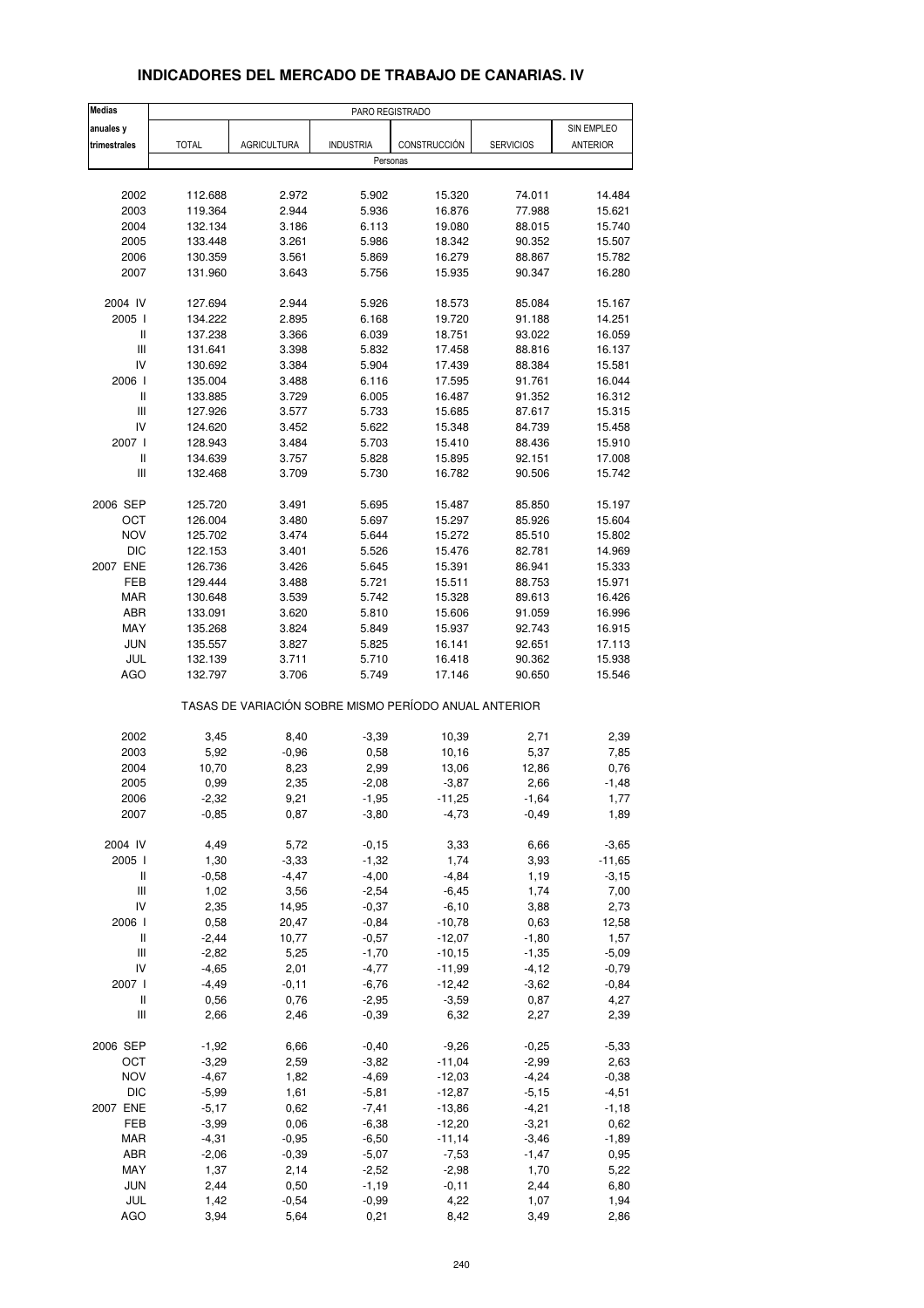## **INDICADORES DEL MERCADO DE TRABAJO DE CANARIAS. V**

| <b>Medias</b>                      |              | AFILIADOS A LA SEGURIDAD SOCIAL EN ALTA LABORAL |                              |                                                       |                  |
|------------------------------------|--------------|-------------------------------------------------|------------------------------|-------------------------------------------------------|------------------|
| anuales y                          |              | <b>AGRICULTURA</b>                              | <b>TOTAL</b>                 | CONSTRUCCIÓN                                          |                  |
| trimestrales                       | <b>TOTAL</b> |                                                 | <b>INDUSTRIA</b><br>Personas |                                                       | <b>SERVICIOS</b> |
|                                    |              |                                                 |                              |                                                       |                  |
| 2002                               | 683.635      | 30.593                                          | 42.928                       | 96.779                                                | 513.046          |
| 2003                               | 703.652      | 30.319                                          | 42.688                       | 97.269                                                | 533.072          |
| 2004                               | 717.445      | 28.467                                          | 42.520                       | 98.936                                                | 547.045          |
| 2005                               | 745.638      | 27.707                                          | 42.842                       | 104.703                                               | 570.188          |
| 2006                               | 773.448      | 26.015                                          | 43.339                       | 111.608                                               | 592.477          |
| 2007                               | 792.634      | 25.770                                          | 43.205                       | 113.713                                               | 609.946          |
| 2004 IV                            | 732.948      | 28.430                                          | 42.552                       | 100.040                                               | 561.613          |
| 2005                               | 731.704      | 28.471                                          | 42.612                       | 100.582                                               | 559.732          |
| Ш                                  | 735.959      | 27.719                                          | 42.740                       | 104.289                                               | 560.953          |
| Ш                                  | 750.064      | 26.829                                          | 42.994                       | 106.909                                               | 573.200          |
| IV                                 | 764.826      | 27.807                                          | 43.021                       | 107.032                                               | 586.868          |
| 2006                               | 762.961      | 27.378                                          | 42.947                       | 108.127                                               | 584.476          |
| Ш                                  | 766.154      | 25.823                                          | 43.336                       | 111.459                                               | 585.533          |
| Ш                                  | 774.933      | 25.057                                          | 43.442                       | 113.152                                               | 593.280          |
| IV                                 | 789.745      | 25.801                                          | 43.632                       | 113.691                                               | 606.619          |
| 2007 l                             | 793.629      | 26.312                                          | 43.233                       | 113.970                                               | 610.112          |
| Ш                                  | 794.132      | 25.500                                          | 43.242                       | 114.738                                               | 610.651          |
| Ш                                  | 788.894      | 25.363                                          | 43.105                       | 111.788                                               | 608.638          |
| 2006 SEP                           | 783.410      | 25.062                                          | 43.416                       | 113.643                                               | 601.287          |
| ост                                | 782.661      | 25.266                                          | 43.449                       | 114.110                                               | 599.834          |
| <b>NOV</b>                         | 792.248      | 25.931                                          | 43.757                       | 115.229                                               | 607.329          |
| <b>DIC</b>                         | 794.325      | 26.206                                          | 43.690                       | 111.734                                               | 612.693          |
| 2007 ENE                           | 787.854      | 26.321                                          | 43.075                       | 112.615                                               | 605.841          |
| FEB                                | 792.117      | 26.331                                          | 43.146                       | 114.128                                               | 608.511          |
| <b>MAR</b>                         | 800.916      | 26.284                                          | 43.479                       | 115.167                                               | 615.985          |
| ABR                                | 794.242      | 25.863                                          | 43.298                       | 114.554                                               | 610.526          |
| MAY                                | 792.667      | 25.305                                          | 43.035                       | 114.759                                               | 609.567          |
| <b>JUN</b>                         | 795.487      | 25.332                                          | 43.394                       | 114.901                                               | 611.859          |
| JUL                                | 792.081      | 25.394                                          | 43.249                       | 112.894                                               | 610.543          |
| <b>AGO</b>                         | 785.707      | 25.331                                          | 42.961                       | 110.682                                               | 606.732          |
|                                    |              |                                                 |                              | TASAS DE VARIACIÓN SOBRE MISMO PERÍODO ANUAL ANTERIOR |                  |
| 2002                               | 3,53         | $-1,76$                                         | 0,57                         | 2,77                                                  | 4,29             |
| 2003                               | 2,93         | $-0,90$                                         | $-0,56$                      | 0,51                                                  | 3,90             |
| 2004                               | 1,96         | $-6,11$                                         | $-0,39$                      | 1,71                                                  | 2,62             |
| 2005                               | 3,93         | $-2,67$                                         | 0,76                         | 5,83                                                  | 4,23             |
| 2006                               | 3,73         | $-6,11$                                         | 1,16                         | 6,59                                                  | 3,91             |
| 2007                               | 3,46         | $-1,69$                                         | $-0,03$                      | 2,84                                                  | 4,07             |
|                                    |              |                                                 |                              |                                                       |                  |
| 2004 IV                            | 2,64         | $-6,70$                                         | $-0,44$                      | 4,81                                                  | 3,03             |
| 2005 l                             | 2,71         | $-6,55$                                         | $-0,03$                      | 3,74                                                  | 3,37             |
| Ш                                  | 3,93         | $-1,97$                                         | 0,54                         | 5,60                                                  | 4,23             |
| Ш<br>IV                            | 4,72         | 0,51                                            | 1,41                         | 6,92                                                  | 4,81             |
|                                    | 4,35         | $-2,19$                                         | 1,10                         | 6,99                                                  | 4,50             |
| 2006                               | 4,27         | $-3,84$                                         | 0,79                         | 7,50                                                  | 4,42             |
| $\sf II$                           | 4,10         | $-6,84$                                         | 1,39                         | 6,88                                                  | 4,38             |
| $\ensuremath{\mathsf{III}}\xspace$ | 3,32         | $-6,60$                                         | 1,04                         | 5,84                                                  | 3,50             |
| IV                                 | 3,26         | $-7,22$                                         | 1,42                         | 6,22                                                  | 3,37             |
| 2007 l                             | 4,02         | $-3,89$                                         | 0,67                         | 5,40                                                  | 4,39             |
| $\sf II$<br>Ш                      | 3,65<br>2,36 | $-1,25$<br>1,23                                 | $-0,22$<br>$-0,80$           | 2,94<br>$-0,99$                                       | 4,29<br>3,29     |
|                                    |              |                                                 |                              |                                                       |                  |
| 2006 SEP                           | 3,62         | $-6,59$                                         | 1,07                         | 5,38                                                  | 3,97             |
| OCT                                | 2,93         | $-8,22$                                         | 0,85                         | 5,57                                                  | 3,14             |
| <b>NOV</b>                         | 3,22         | $-7,25$                                         | 1,46                         | 5,57                                                  | 3,42             |
| DIC                                | 3,63         | $-6,20$                                         | 1,96                         | 7,59                                                  | 3,53             |
| 2007 ENE                           | 3,77         | $-5,16$                                         | 0,75                         | 5,68                                                  | 4,08             |
| FEB                                | 3,78         | $-3,82$                                         | 0,57                         | 5,46                                                  | 4,07             |
| MAR                                | 4,50         | $-2,67$                                         | 0,67                         | 5,08                                                  | 5,01             |
| ABR                                | 2,91         | $-2,69$                                         | $-0,16$                      | 3,57                                                  | 3,26             |
| MAY                                | 3,46         | $-1,40$                                         | $-0,71$                      | 3,16                                                  | 4,04             |
| JUN                                | 4,60         | 0,42                                            | 0,22                         | 2,11                                                  | 5,59             |
| JUL                                | 2,79         | 1,17                                            | $-0,52$                      | $-0,34$                                               | 3,71             |
| <b>AGO</b>                         | 1,93         | 1,29                                            | $-1,09$                      | $-1,65$                                               | 2,86             |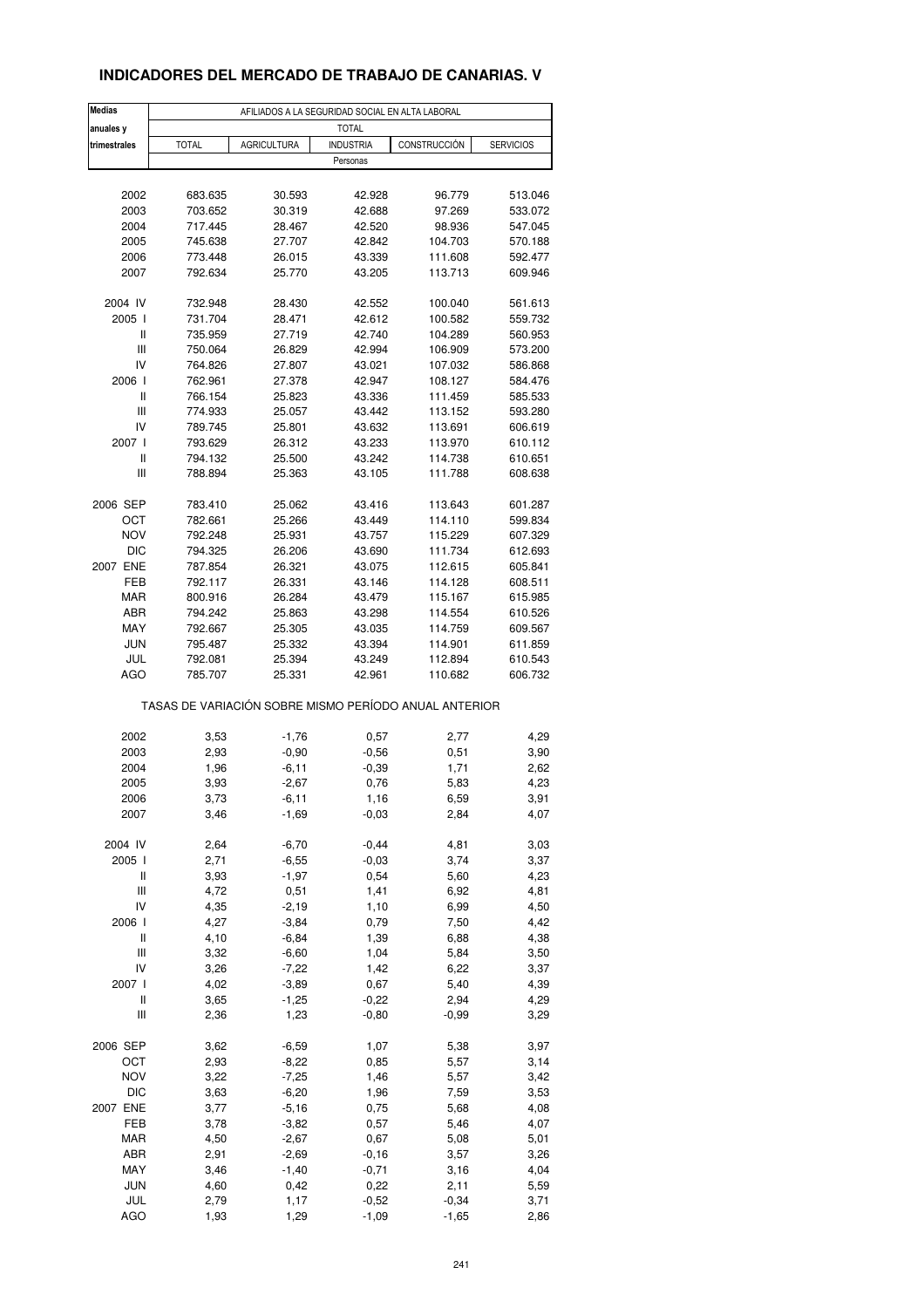## **INDICADORES DEL MERCADO DE TRABAJO DE CANARIAS. VI**

| <b>Medias</b><br>anuales y         | AFILIADOS A LA SEGURIDAD SOCIAL EN ALTA LABORAL<br><b>CUENTA AJENA</b> |                    |                  |                                                       |                  |  |  |
|------------------------------------|------------------------------------------------------------------------|--------------------|------------------|-------------------------------------------------------|------------------|--|--|
| trimestrales                       | <b>TOTAL</b>                                                           | <b>AGRICULTURA</b> | <b>INDUSTRIA</b> | CONSTRUCCIÓN                                          | <b>SERVICIOS</b> |  |  |
|                                    |                                                                        |                    | Personas         |                                                       |                  |  |  |
|                                    |                                                                        |                    |                  |                                                       |                  |  |  |
| 2002                               | 585.054                                                                | 24.428             | 38.155           | 85.313                                                | 436.947          |  |  |
| 2003                               | 603.163                                                                | 24.367             | 38.077           | 85.065                                                | 455.417          |  |  |
| 2004                               | 612.634                                                                | 22.631             | 37.817           | 85.552                                                | 466.220          |  |  |
| 2005                               | 636.164                                                                | 22.032             | 38.078           | 90.244                                                | 485.671          |  |  |
| 2006                               | 660.796                                                                | 20.537             | 38.515           | 96.319                                                | 505.422          |  |  |
| 2007                               | 677.098                                                                | 20.432             | 38.306           | 97.355                                                | 521.005          |  |  |
| 2004 IV                            | 626.329                                                                | 22.643             | 37.800           | 86.225                                                | 479.411          |  |  |
| 2005 l                             | 624.292                                                                | 22.713             | 37.861           | 86.560                                                | 476.912          |  |  |
| Ш                                  | 626.993                                                                | 22.011             | 37.968           | 89.875                                                | 476.942          |  |  |
| Ш                                  | 639.850                                                                | 21.185             | 38.237           | 92.277                                                | 488.078          |  |  |
| IV                                 | 653.522                                                                | 22.220             | 38.247           | 92.265                                                | 500.751          |  |  |
| 2006                               | 651.525                                                                | 21.848             | 38.172           | 93.326                                                | 498.165          |  |  |
| Ш                                  | 653.738                                                                | 20.313             | 38.521           | 96.288                                                | 498.616          |  |  |
| Ш                                  | 662.183                                                                | 19.591             | 38.600           | 97.729                                                | 506.262          |  |  |
| IV                                 | 675.739                                                                | 20.394             | 38.766           |                                                       |                  |  |  |
|                                    |                                                                        |                    |                  | 97.935                                                | 518.643          |  |  |
| 2007 l                             | 678.935                                                                | 20.950             | 38.346           | 97.963                                                | 521.675          |  |  |
| Ш                                  | 678.204                                                                | 20.156             | 38.341           | 98.279                                                | 521.428          |  |  |
| Ш                                  | 672.685                                                                | 20.068             | 38.195           | 95.056                                                | 519.367          |  |  |
| 2006 SEP                           | 670.366                                                                | 19.614             | 38.569           | 98.118                                                | 514.064          |  |  |
| ост                                | 669.048                                                                | 19.840             | 38.590           | 98.447                                                | 512.170          |  |  |
| <b>NOV</b>                         | 678.126                                                                | 20.528             | 38.886           | 99.421                                                | 519.290          |  |  |
| <b>DIC</b>                         | 680.043                                                                | 20.815             | 38.821           | 95.936                                                | 524.470          |  |  |
| 2007 ENE                           | 673.641                                                                | 20.950             | 38.203           | 96.782                                                | 517.705          |  |  |
| FEB                                | 677.333                                                                | 20.974             | 38.252           | 98.086                                                | 520.021          |  |  |
| <b>MAR</b>                         | 685.830                                                                | 20.925             | 38.584           | 99.022                                                | 527.299          |  |  |
| ABR                                | 678.572                                                                | 20.504             | 38.403           | 98.255                                                | 521.410          |  |  |
| MAY                                | 676.589                                                                | 19.956             | 38.135           | 98.275                                                | 520.223          |  |  |
| <b>JUN</b>                         | 679.450                                                                | 20.008             | 38.484           | 98.308                                                | 522.650          |  |  |
| JUL                                | 675.919                                                                | 20.089             | 38.345           | 96.189                                                | 521.296          |  |  |
| <b>AGO</b>                         | 669.451                                                                | 20.047             | 38.045           | 93.922                                                | 517.437          |  |  |
|                                    |                                                                        |                    |                  | TASAS DE VARIACIÓN SOBRE MISMO PERÍODO ANUAL ANTERIOR |                  |  |  |
| 2002                               | 3,79                                                                   | $-1,34$            | 1,00             | 2,19                                                  | 4,67             |  |  |
| 2003                               | 3,10                                                                   | $-0,25$            | $-0,20$          | $-0.29$                                               | 4,23             |  |  |
| 2004                               | 1,57                                                                   | $-7,12$            | $-0,68$          | 0,57                                                  | 2,37             |  |  |
| 2005                               | 3,84                                                                   | $-2,65$            | 0,69             | 5,49                                                  | 4,17             |  |  |
| 2006                               | 3,87                                                                   | $-6,79$            | 1,15             | 6,73                                                  | 4,07             |  |  |
| 2007                               | 3,53                                                                   | $-1,32$            | $-0,28$          | 1,95                                                  | 4,33             |  |  |
|                                    |                                                                        |                    |                  |                                                       |                  |  |  |
| 2004 IV                            | 2,31                                                                   | $-7,87$            | $-0,89$          | 4,09                                                  | 2,80             |  |  |
| 2005 l                             | 2,46                                                                   | $-7,64$            | $-0,30$          | 2,98                                                  | 3,25             |  |  |
| Ш                                  | 3,85                                                                   | $-1,81$            | 0,39             | 5,14                                                  | 4,21             |  |  |
| Ш<br>IV                            | 4,70<br>4,34                                                           | 1,48<br>$-1,87$    | 1,50             | 6,75<br>7,00                                          | 4,76             |  |  |
|                                    |                                                                        |                    | 1,18             |                                                       | 4,45             |  |  |
| 2006                               | 4,36                                                                   | $-3,81$            | 0,82             | 7,82                                                  | 4,46             |  |  |
| Ш                                  | 4,27                                                                   | $-7,72$            | 1,46             | 7,14                                                  | 4,54             |  |  |
| $\ensuremath{\mathsf{III}}\xspace$ | 3,49                                                                   | $-7,52$            | 0,95             | 5,91                                                  | 3,73             |  |  |
| IV                                 | 3,40                                                                   | $-8,22$            | 1,36             | 6,14                                                  | 3,57             |  |  |
| 2007 l                             | 4,21                                                                   | $-4, 11$           | 0,46             | 4,97                                                  | 4,72             |  |  |
| Ш                                  | 3,74                                                                   | $-0,77$            | $-0,47$          | 2,07                                                  | 4,58             |  |  |
| Ш                                  | 2,22                                                                   | 2,49               | $-1,09$          | $-2,54$                                               | 3,39             |  |  |
| 2006 SEP                           | 3,84                                                                   | $-7,51$            | 0,97             | 5,30                                                  | 4,28             |  |  |
| OCT                                | 3,03                                                                   | $-9,47$            | 0,72             | 5,46                                                  | 3,31             |  |  |
| <b>NOV</b>                         | 3,39                                                                   | $-8,21$            | 1,40             | 5,43                                                  | 3,68             |  |  |
| DIC                                | 3,78                                                                   | $-6,99$            | 1,95             | 7,62                                                  | 3,72             |  |  |
| 2007 ENE                           | 3,96                                                                   | $-5,67$            | 0,58             | 5,40                                                  | 4,38             |  |  |
| FEB                                | 3,91                                                                   | $-3,99$            | 0,33             | 4,97                                                  | 4,34             |  |  |
| MAR                                | 4,75                                                                   | $-2,63$            | 0,46             | 4,55                                                  | 5,43             |  |  |
| ABR                                | 2,87                                                                   | $-2,65$            | $-0,42$          | 2,85                                                  | 3,35             |  |  |
| MAY                                | 3,53                                                                   | $-1,00$            | $-1,02$          | 2,31                                                  | 4,30             |  |  |
| JUN                                | 4,85                                                                   | 1,47               | 0,04             | 1,06                                                  | 6,11             |  |  |
| JUL                                | 2,72                                                                   | 2,42               | $-0,77$          | $-1,80$                                               | 3,88             |  |  |
| AGO                                | 1,72                                                                   | 2,57               | $-1,41$          | $-3,29$                                               | 2,89             |  |  |
|                                    |                                                                        |                    |                  |                                                       |                  |  |  |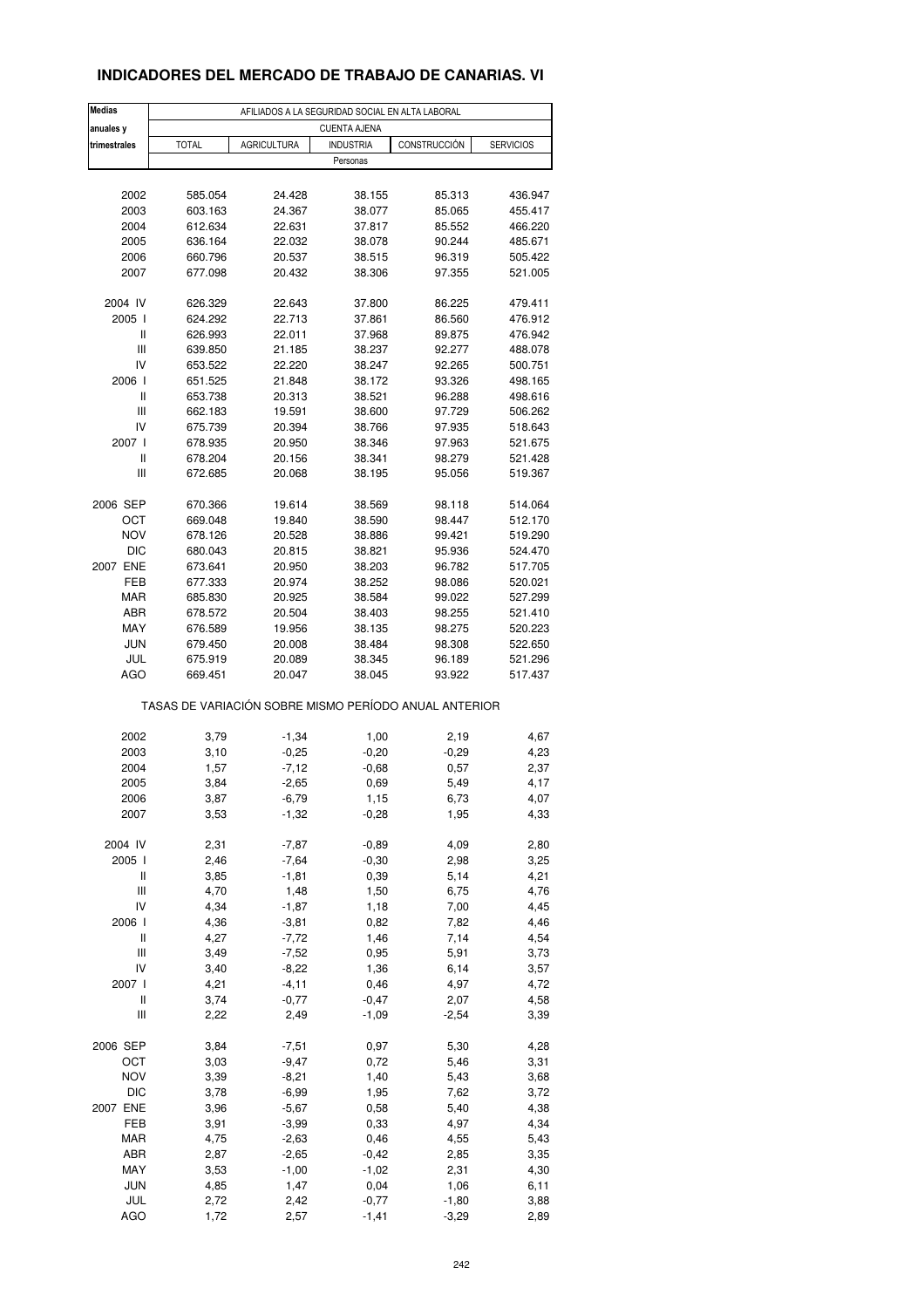## **INDICADORES DEL MERCADO DE TRABAJO DE CANARIAS. VII**

| <b>Medias</b>                      | AFILIADOS A LA SEGURIDAD SOCIAL EN ALTA LABORAL       |                    |                      |                  |                  |  |  |
|------------------------------------|-------------------------------------------------------|--------------------|----------------------|------------------|------------------|--|--|
| anuales y                          |                                                       |                    | <b>CUENTA PROPIA</b> |                  |                  |  |  |
| trimestrales                       | <b>TOTAL</b>                                          | <b>AGRICULTURA</b> | <b>INDUSTRIA</b>     | CONSTRUCCIÓN     | <b>SERVICIOS</b> |  |  |
|                                    |                                                       |                    | Personas             |                  |                  |  |  |
|                                    |                                                       |                    |                      |                  |                  |  |  |
| 2002<br>2003                       | 98.581<br>100.489                                     | 6.165<br>5.951     | 4.773<br>4.611       | 11.467<br>12.204 | 76.099<br>77.654 |  |  |
| 2004                               | 104.811                                               | 5.835              | 4.703                | 13.385           | 80.824           |  |  |
| 2005                               | 109.474                                               | 5.674              | 4.763                | 14.459           | 84.518           |  |  |
| 2006                               | 112.652                                               | 5.478              | 4.825                | 15.288           | 87.056           |  |  |
| 2007                               | 115.536                                               | 5.339              | 4.898                | 16.358           | 88.940           |  |  |
|                                    |                                                       |                    |                      |                  |                  |  |  |
| 2004 IV                            | 106.619                                               | 5.788              | 4.752                | 13.815           | 82.202           |  |  |
| 2005 l                             | 107.411                                               | 5.758              | 4.751                | 14.021           | 82.820           |  |  |
| Ш                                  | 108.966                                               | 5.708              | 4.772                | 14.414           | 84.011           |  |  |
| $\ensuremath{\mathsf{III}}\xspace$ | 110.215                                               | 5.644              | 4.757                | 14.632           | 85.122           |  |  |
| IV                                 | 111.304                                               | 5.587              | 4.774                | 14.767           | 86.117           |  |  |
| 2006                               | 111.436                                               | 5.530              | 4.776                | 14.802           | 86.311           |  |  |
| Ш<br>Ш                             | 112.416<br>112.750                                    | 5.510<br>5.466     | 4.815<br>4.842       | 15.171<br>15.424 | 86.918<br>87.018 |  |  |
| IV                                 | 114.006                                               | 5.407              | 4.866                | 15.756           | 87.975           |  |  |
| 2007 l                             | 114.694                                               | 5.362              | 4.887                | 16.007           | 88.437           |  |  |
| Ш                                  | 115.928                                               | 5.344              | 4.902                | 16.459           | 89.223           |  |  |
| Ш                                  | 116.209                                               | 5.295              | 4.910                | 16.733           | 89.271           |  |  |
|                                    |                                                       |                    |                      |                  |                  |  |  |
| 2006 SEP                           | 113.044                                               | 5.448              | 4.847                | 15.525           | 87.223           |  |  |
| ОСТ                                | 113.613                                               | 5.426              | 4.859                | 15.663           | 87.664           |  |  |
| <b>NOV</b>                         | 114.122                                               | 5.403              | 4.871                | 15.808           | 88.039           |  |  |
| <b>DIC</b>                         | 114.282                                               | 5.391              | 4.869                | 15.798           | 88.223           |  |  |
| 2007 ENE                           | 114.213                                               | 5.371              | 4.872                | 15.833           | 88.136           |  |  |
| FEB                                | 114.784                                               | 5.357              | 4.894                | 16.042           | 88.490           |  |  |
| MAR                                | 115.086                                               | 5.359              | 4.895                | 16.145           | 88.686           |  |  |
| ABR<br>MAY                         | 115.670                                               | 5.359              | 4.895                | 16.299           | 89.116           |  |  |
| <b>JUN</b>                         | 116.078<br>116.037                                    | 5.349<br>5.324     | 4.900<br>4.910       | 16.484<br>16.593 | 89.344<br>89.209 |  |  |
| JUL                                | 116.162                                               | 5.305              | 4.904                | 16.705           | 89.247           |  |  |
| AGO                                | 116.256                                               | 5.284              | 4.916                | 16.760           | 89.295           |  |  |
|                                    |                                                       |                    |                      |                  |                  |  |  |
|                                    | TASAS DE VARIACIÓN SOBRE MISMO PERÍODO ANUAL ANTERIOR |                    |                      |                  |                  |  |  |
|                                    |                                                       |                    |                      |                  |                  |  |  |
| 2002                               | 1,96                                                  | $-3,39$            | $-2,80$              | 7,31             | 2,13             |  |  |
| 2003                               | 1,94                                                  | $-3,47$            | $-3,39$              | 6,43             | 2,04             |  |  |
| 2004                               | 4,30                                                  | $-1,95$            | 1,99                 | 9,67             | 4,08             |  |  |
| 2005                               | 4,45                                                  | $-2,76$            | 1,28                 | 8,02             | 4,57             |  |  |
| 2006<br>2007                       | 2,90<br>3,07                                          | -3,46<br>$-3,09$   | 1,29<br>1,91         | 5,74<br>8,45     | 3,00<br>2,60     |  |  |
|                                    |                                                       |                    |                      |                  |                  |  |  |
| 2004 IV                            | 4,60                                                  | $-1,84$            | 3,28                 | 9,54             | 4,38             |  |  |
| 2005 l                             | 4,20                                                  | $-1,98$            | 2,26                 | 8,71             | 4,05             |  |  |
| Ш                                  | 4,35                                                  | $-2,62$            | 1,72                 | 8,56             | 4,33             |  |  |
| $\ensuremath{\mathsf{III}}\xspace$ | 4,84                                                  | $-2,97$            | 0,69                 | 8,01             | 5,12             |  |  |
| IV                                 | 4,39                                                  | $-3,47$            | 0,47                 | 6,89             | 4,76             |  |  |
| 2006                               | 3,75                                                  | $-3,97$            | 0,53                 | 5,57             | 4,22             |  |  |
| $\sf II$                           | 3,17                                                  | $-3,46$            | 0,91                 | 5,25             | 3,46             |  |  |
| Ш                                  | 2,30                                                  | $-3,16$            | 1,79                 | 5,41             | 2,23             |  |  |
| IV                                 | 2,43                                                  | $-3,23$            | 1,93                 | 6,70             | 2,16             |  |  |
| 2007 l                             | 2,92                                                  | $-3,03$            | 2,33                 | 8,14             | 2,46             |  |  |
| Ш                                  | 3,12                                                  | $-3,02$            | 1,80                 | 8,49             | 2,65             |  |  |
| $\ensuremath{\mathsf{III}}\xspace$ | 3,20                                                  | $-3,30$            | 1,47                 | 8,84             | 2,71             |  |  |
| 2006 SEP                           | 2,35                                                  | $-3,11$            | 1,87                 | 5,89             | 2,19             |  |  |
| OCT                                | 2,34                                                  | $-3,31$            | 1,84                 | 6,24             | 2,13             |  |  |
| <b>NOV</b>                         | 2,21                                                  | $-3,38$            | 1,90                 | 6,49             | 1,92             |  |  |
| <b>DIC</b>                         | 2,73                                                  | $-2,99$            | 2,03                 | 7,37             | 2,42             |  |  |
| 2007 ENE                           | 2,70                                                  | $-3,09$            | 2,10                 | 7,39             | 2,34             |  |  |
| FEB                                | 3,01                                                  | $-3,18$            | 2,51                 | 8,56             | 2,51             |  |  |
| MAR                                | 3,06                                                  | $-2,81$            | 2,38                 | 8,46             | 2,54             |  |  |
| ABR                                | 3,13                                                  | $-2,86$            | 1,94                 | 8,16             | 2,71             |  |  |
| MAY                                | 3,10                                                  | $-2,87$            | 1,81                 | 8,55             | 2,60             |  |  |
| <b>JUN</b>                         | 3,14                                                  | $-3,32$            | 1,66                 | 8,75             | 2,65             |  |  |
| JUL                                | 3,21                                                  | $-3,30$            | 1,45                 | 8,97             | 2,71             |  |  |
| AGO                                | 3,19                                                  | $-3,29$            | 1,49                 | 8,72             | 2,72             |  |  |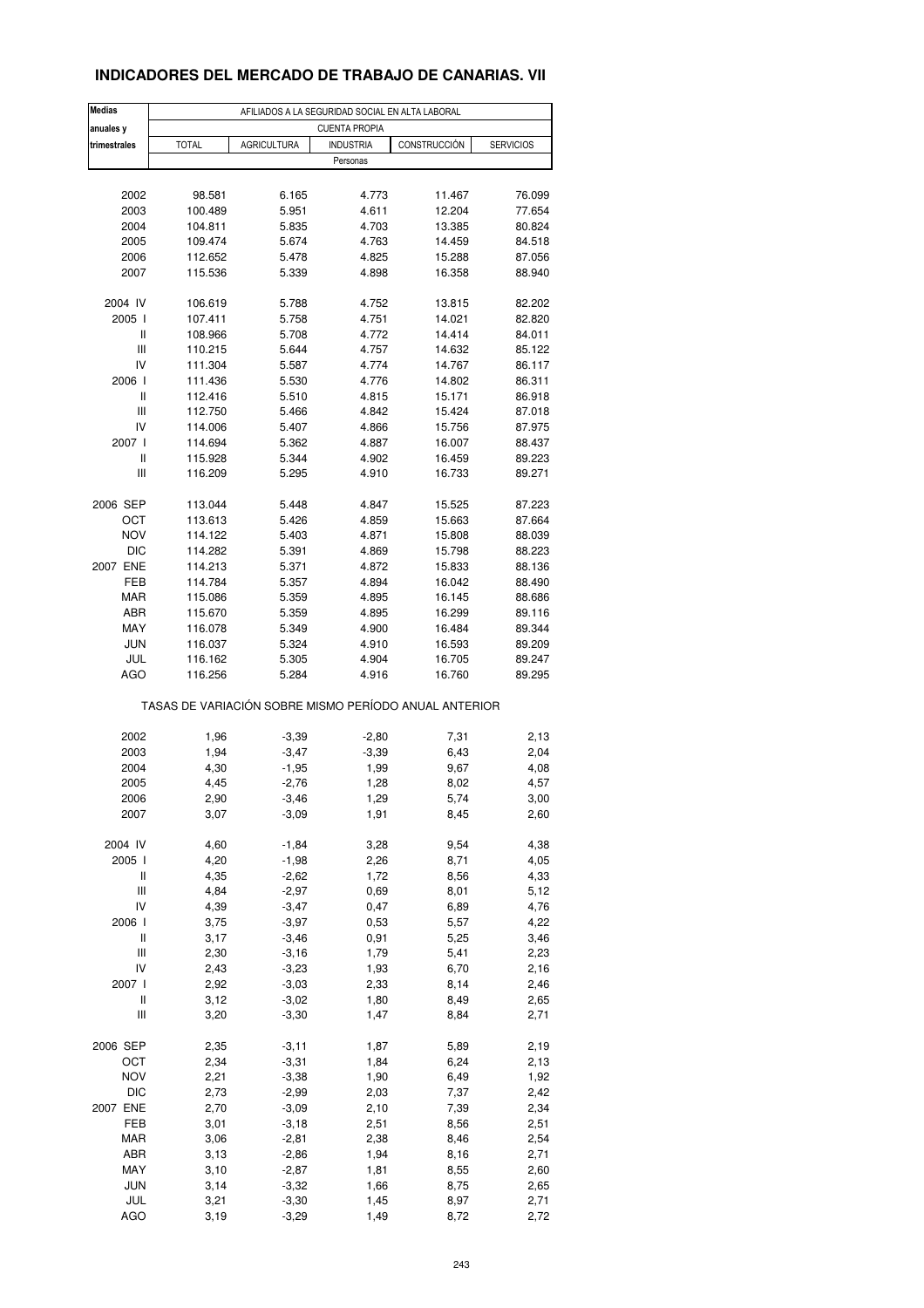| <b>Medias</b>                      |                | EFECTIVOS LABORALES |                                                       |                  |                   |                 |                 | JORNADA MEDIA POR TRABAJADOR Y TRIM. |                |
|------------------------------------|----------------|---------------------|-------------------------------------------------------|------------------|-------------------|-----------------|-----------------|--------------------------------------|----------------|
| anuales y                          | <b>TOTAL</b>   |                     | <b>SECTORES</b>                                       |                  | CONTRATO          | CONTRATO        | <b>TOTAL</b>    | A TIEMPO                             | A TIEMPO       |
| trimestrales                       |                | <b>INDUSTRIA</b>    | CONSTRUC.                                             | <b>SERVICIOS</b> | <b>INDEFINIDO</b> | <b>TEMPORAL</b> |                 | COMPLETO                             | PARCIAL        |
|                                    |                |                     | Miles de personas                                     |                  |                   |                 |                 | Horas                                |                |
|                                    |                |                     |                                                       |                  |                   |                 |                 |                                      |                |
| 2002                               | 508,2          | 39,4                | 84,2                                                  | 384,6            | 294,0             | 214,2           | 426,0           | 449,2                                | 252,2          |
| 2003                               | 522,8          | 39,4                | 83,5                                                  | 400,0            | 304,6             | 218,2           | 424,0           | 446,2                                | 254,1          |
| 2004                               | 535,4          | 38,4                | 83,9                                                  | 413,1            | 316,2             | 219,2           | 422,5           | 444,5                                | 253,6          |
| 2005                               | 556,3          | 38,2                | 90,8                                                  | 427,3            | 337,2             | 219,2           | 420,5           | 443,3                                | 256,0          |
| 2006                               | 581,4          | 39,4                | 95,7                                                  | 446,3            | 352,0             | 229,4           | 415,6           | 442,6                                | 241,6          |
| 2007                               | 599,3          | 39,1                | 98,8                                                  | 461,4            | 370,6             | 228,6           | 426,2           | 453,0                                | 261,5          |
| 2004 III                           | 539,9          | 38,7                | 85,0                                                  | 416,2            | 313,9             | 226,0           | 390,0           | 409,7                                | 234,1          |
| IV                                 | 545,7          | 38,9                | 82,0                                                  | 424,8            | 324,9             | 220,8           | 429,1           | 451,9                                | 265,6          |
| 2005 l                             | 542,7          | 38,0                | 87,4                                                  | 417,2            | 333,3             | 209,4           | 437,1           | 459,3                                | 265,5          |
| Ш                                  | 547,0          | 38,1                | 91,8                                                  | 417,1            | 332,4             | 214,6           | 434,3           | 456,3                                | 269,2          |
| $\ensuremath{\mathsf{III}}\xspace$ | 564,4          | 38,1                | 93,6                                                  | 432,7            | 341,4             | 223,0           | 392,3           | 411,0                                | 248,2          |
| IV                                 | 571,3          | 38,6                | 90,5                                                  | 442,2            | 341,6             | 229,7           | 418,4           | 446,6                                | 241,1          |
| 2006                               | 571,5          | 38,5                | 94,6                                                  | 438,4            | 341,0             | 230,5           | 428,2           | 457,0                                | 246,1          |
| Ш                                  | 569,3          | 39,2                | 96,6                                                  | 433,4            | 337,5             | 231,8           | 428,4           | 452,1                                | 245,8          |
| Ш                                  | 589,6          | 39,8                | 97,8                                                  | 452,0            | 354,8             | 234,8           | 390,4           | 414,5                                | 224,0          |
| IV                                 | 595,2          | 40,1                | 93,7                                                  | 461,3            | 374,7             | 220,5           | 415,4           | 446,8                                | 250,7          |
| 2007 l<br>Ш                        | 601,0<br>597,5 | 39,3<br>39,0        | 99,2<br>98,3                                          | 462,5<br>460,2   | 366,1<br>375,1    | 234,9<br>222,4  | 427,1<br>425,3  | 455,9<br>450,1                       | 262,8<br>260,2 |
|                                    |                |                     |                                                       |                  |                   |                 |                 |                                      |                |
| 2006 JUL                           |                |                     |                                                       |                  |                   |                 |                 |                                      |                |
| <b>AGO</b>                         |                |                     |                                                       |                  |                   |                 |                 |                                      |                |
| <b>SEP</b>                         |                |                     |                                                       |                  |                   |                 |                 |                                      |                |
| OCT                                |                |                     |                                                       |                  |                   |                 |                 |                                      |                |
| <b>NOV</b>                         |                |                     |                                                       |                  |                   |                 |                 |                                      |                |
| <b>DIC</b>                         |                |                     |                                                       |                  |                   |                 |                 |                                      |                |
| 2007 ENE                           |                |                     |                                                       |                  |                   |                 |                 |                                      |                |
| FEB<br><b>MAR</b>                  |                |                     |                                                       |                  |                   |                 |                 |                                      |                |
| <b>ABR</b>                         |                |                     |                                                       |                  |                   |                 |                 |                                      |                |
| MAY                                |                |                     |                                                       |                  |                   |                 |                 |                                      |                |
| <b>JUN</b>                         |                |                     |                                                       |                  |                   |                 |                 |                                      |                |
|                                    |                |                     |                                                       |                  |                   |                 |                 |                                      |                |
|                                    |                |                     | TASAS DE VARIACIÓN SOBRE MISMO PERÍODO ANUAL ANTERIOR |                  |                   |                 |                 |                                      |                |
| 2002                               | 3,43           | 0,38                | 1,08                                                  | 4,28             | 7,68              | $-1,87$         | 0,02            | $-0,59$                              | 2,24           |
| 2003                               | 2,88           | $-0,06$             | $-0,86$                                               | 4,01             | 3,60              | 1,87            | $-0,47$         | $-0,67$                              | 0,75           |
| 2004                               | 2,41           | $-2,41$             | 0,51                                                  | 3,27             | 3,81              | 0,45            | $-0,34$         | $-0,38$                              | $-0,20$        |
| 2005                               | 3,92           | $-0,54$             | 8,25                                                  | 3,45             | 6,63              | 0,00            | $-0,47$         | $-0,27$                              | 0,95           |
| 2006                               | 4,50           | 3,18                | 5,36                                                  | 4,45             | 4,40              | 4,66            | $-1,17$         | $-0,16$                              | -5,61          |
| 2007                               | 5,06           | 0,75                | 3,28                                                  | 5,84             | 9,25              | $-1,08$         | $-0,49$         | $-0,35$                              | 6,32           |
|                                    |                |                     |                                                       |                  |                   |                 |                 |                                      |                |
| 2004 III                           | 2,58           | $-1,53$             | 0,83                                                  | 3,33             | 2,92              | 2,12            | $-1,47$         | $-0,97$                              | $-2,17$        |
| ${\sf IV}$<br>2005 l               | 3,55<br>2,34   | $-0,51$<br>1,06     | 3,54<br>4,17                                          | 3,94             | 4,57<br>6,38      | 2,08<br>$-3,50$ | $-0,44$<br>0,00 | $-0,18$<br>$-0,33$                   | 2,55           |
| $\mathop{  }$                      | 4,07           | $-0,78$             | 8,38                                                  | 2,05<br>3,63     | 6,30              | 0,80            | 0,12            | 0, 15                                | 1,45<br>6,45   |
| $\mathsf{III}$                     | 4,54           | $-1,55$             | 10,12                                                 | 3,96             | 8,76              | $-1,33$         | 0,59            | 0,32                                 | 6,02           |
| ${\sf IV}$                         | 4,69           | $-0,86$             | 10,36                                                 | 4,10             | 5,13              | 4,04            | $-2,49$         | $-1,17$                              | $-9,24$        |
| 2006 l                             | 5,31           | 1,20                | 8,28                                                  | 5,09             | 2,30              | 10, 10          | $-2,05$         | $-0,50$                              | $-7,32$        |
| Ш                                  | 4,07           | 3,01                | 5,24                                                  | 3,91             | 1,54              | 7,99            | $-1,35$         | $-0,92$                              | $-8,69$        |
| $\ensuremath{\mathsf{III}}\xspace$ | 4,47           | 4,39                | 4,50                                                  | 4,47             | 3,93              | 5,29            | $-0,49$         | 0,84                                 | $-9,76$        |
| ${\sf IV}$                         | 4,19           | 4,11                | 3,54                                                  | 4,32             | 9,70              | $-4,01$         | $-0,71$         | 0,05                                 | 3,98           |
| 2007 l                             | 5,16           | 2,08                | 4,87                                                  | 5,49             | 7,37              | 1,88            | $-0,26$         | $-0,25$                              | 6,79           |
| $\sf II$                           | 4,97           | $-0,55$             | 1,73                                                  | 6,19             | 11,14             | $-4,03$         | $-0,72$         | $-0,44$                              | 5,86           |
| 2006 JUL                           |                |                     |                                                       |                  |                   |                 |                 |                                      |                |
| <b>AGO</b>                         |                |                     |                                                       |                  |                   |                 |                 |                                      |                |
| <b>SEP</b>                         |                |                     |                                                       |                  |                   |                 |                 |                                      |                |
| OCT                                |                |                     |                                                       |                  |                   |                 |                 |                                      |                |
| <b>NOV</b>                         |                |                     |                                                       |                  |                   |                 |                 |                                      |                |
| $DIC$                              |                |                     |                                                       |                  |                   |                 |                 |                                      |                |
| 2007 ENE                           |                |                     |                                                       |                  |                   |                 |                 |                                      |                |
| FEB                                |                |                     |                                                       |                  |                   |                 |                 |                                      |                |
| <b>MAR</b>                         |                |                     |                                                       |                  |                   |                 |                 |                                      |                |
| ABR                                |                |                     |                                                       |                  |                   |                 |                 |                                      |                |
| MAY                                |                |                     |                                                       |                  |                   |                 |                 |                                      |                |

### **INDICADORES DEL MERCADO DE TRABAJO DE CANARIAS. VIII**

 $\textsf{JUN}$  and  $\textsf{JUN}$  are set of the set of the set of the set of the set of the set of the set of the set of the set of the set of the set of the set of the set of the set of the set of the set of the set of the set of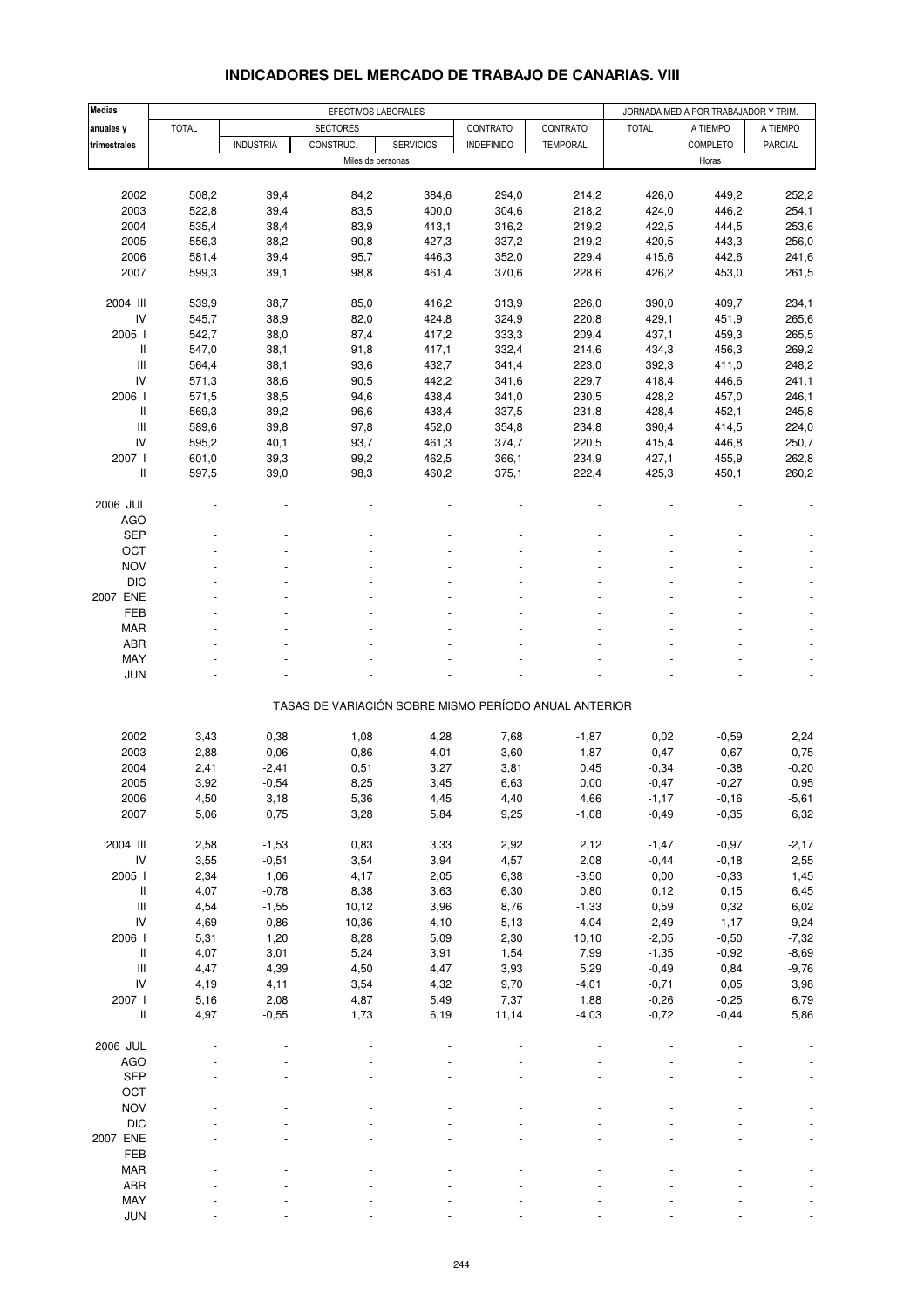## **INDICADORES DE PRECIOS DE CANARIAS. I**

| <b>Medias</b> |                                                       | INDICES DE PRECIOS DE CONSUMO (9) |              | DIFERENCIAL DE   |
|---------------|-------------------------------------------------------|-----------------------------------|--------------|------------------|
| anuales y     | <b>GENERAL</b>                                        | ALIMENTACIÓN                      | SIN          | <b>INFLACIÓN</b> |
| trimestrales  |                                                       | <b>AGREGADO</b>                   | ALIMENTACIÓN | RTO. ESPAÑA      |
|               |                                                       |                                   |              |                  |
|               |                                                       | <b>Base 2006</b>                  |              | P.Porcentuales   |
|               |                                                       |                                   |              |                  |
| 2002          | 90,689                                                | 87,830                            | 91,704       | $-0.64$          |
| 2003          | 92,727                                                | 90,920                            | 93,368       | $-0,79$          |
| 2004          | 94,829                                                | 93,916                            | 95,149       | $-0,77$          |
| 2005          | 97,194                                                | 96,098                            | 97,579       | $-0,87$          |
| 2006          | 100,000                                               | 100,000                           | 100,000      | $-0,63$          |
|               |                                                       |                                   |              |                  |
| 2007          | 101,608                                               | 102,657                           | 101,251      | $-0,58$          |
| 2004 IV       | 95,896                                                | 94,412                            | 96,421       | $-0,67$          |
| 2005 l        | 95,732                                                | 95,264                            | 95,892       | $-0,77$          |
| Ш             | 97,205                                                | 95,920                            | 97,658       | $-0,97$          |
| Ш             | 97,337                                                | 95,993                            | 97,812       | $-0,92$          |
| IV            |                                                       |                                   |              |                  |
|               | 98,502                                                | 97,214                            | 98,956       | $-0,84$          |
| 2006 l        | 98,788                                                | 98,959                            | 98,728       | $-0,83$          |
| Ш             | 100,639                                               | 100,194                           | 100,796      | $-0,41$          |
| Ш             | 100,201                                               | 100,536                           | 100,085      | $-0,59$          |
| IV            | 100,371                                               | 100,311                           | 100,392      | $-0,70$          |
| 2007 l        | 100,576                                               | 102,013                           | 100,086      | $-0,61$          |
|               |                                                       |                                   |              |                  |
| Ш             | 102,362                                               | 102,845                           | 102,198      | $-0,68$          |
| Ш             | 102,025                                               | 103,340                           | 101,578      | $-0,41$          |
| 2006 SEP      | 100,171                                               | 100,550                           | 100,039      | $-0,57$          |
| ост           | 100,117                                               | 100,211                           | 100,085      | $-0,76$          |
| <b>NOV</b>    | 100,369                                               | 100,232                           | 100,417      | $-0,69$          |
|               |                                                       |                                   |              |                  |
| <b>DIC</b>    | 100,627                                               | 100,491                           | 100,675      | $-0,65$          |
| 2007 ENE      | 100,344                                               | 101,735                           | 99,870       | $-0,43$          |
| FEB           | 100,349                                               | 101,965                           | 99,799       | $-0,70$          |
| MAR           | 101,034                                               | 102,340                           | 100,589      | $-0,71$          |
| ABR           | 102,103                                               | 102,709                           | 101,897      | $-0,60$          |
| MAY           | 102,319                                               | 102,735                           | 102,178      | $-0,87$          |
|               |                                                       |                                   |              |                  |
| JUN           | 102,663                                               | 103,090                           | 102,519      | $-0,55$          |
| JUL           | 101,979                                               | 103,170                           | 101,575      | $-0,39$          |
| AGO           | 102,070                                               | 103,509                           | 101,581      | $-0,42$          |
|               | TASAS DE VARIACIÓN SOBRE MISMO PERÍODO ANUAL ANTERIOR |                                   |              |                  |
| 2002          | 2,63                                                  | 4,79                              | 1,90         |                  |
|               | 2,25                                                  | 3,52                              |              |                  |
| 2003          |                                                       |                                   | 1,81         |                  |
| 2004          | 2,27                                                  | 3,30                              | 1,91         |                  |
| 2005          | 2,49                                                  | 2,32                              | 2,55         |                  |
| 2006          | 2,89                                                  | 4,06                              | 2,48         |                  |
| 2007          | 1,77                                                  | 2,85                              | 1,40         |                  |
|               |                                                       |                                   |              |                  |
| 2004 IV       | 2,77                                                  | 2,78                              | 2,76         |                  |
| 2005 l        | 2,49                                                  | 2,45                              | 2,50         |                  |
| Ш             | 2,25                                                  | 1,91                              | 2,37         |                  |
| Ш             | 2,52                                                  | 1,96                              | 2,72         |                  |
| IV            | 2,72                                                  | 2,97                              | 2,63         |                  |
| 2006 l        | 3,19                                                  | 3,88                              | 2,96         |                  |
| $\sf II$      | 3,53                                                  | 4,46                              | 3,21         |                  |
| Ш             | 2,94                                                  | 4,73                              | 2,32         |                  |
|               |                                                       |                                   |              |                  |
| IV            | 1,90                                                  | 3,19                              | 1,45         |                  |
| 2007 l        | 1,81                                                  | 3,09                              | 1,38         |                  |
| Ш             | 1,71                                                  | 2,65                              | 1,39         |                  |
| Ш             | 1,80                                                  | 2,80                              | 1,47         |                  |
|               |                                                       |                                   |              |                  |
| 2006 SEP      | 2,35                                                  | 4,51                              | 1,60         |                  |
| OCT           | 1,75                                                  | 3,64                              | 1,10         |                  |
| NOV           | 1,92                                                  | 3,10                              | 1,51         |                  |
| DIC           | 2,02                                                  | 2,83                              | 1,74         |                  |
| 2007 ENE      | 1,97                                                  | 3,19                              | 1,55         |                  |
| FEB           | 1,72                                                  | 3,05                              | 1,26         |                  |
| <b>MAR</b>    | 1,75                                                  |                                   | 1,32         |                  |
|               |                                                       | 3,01                              |              |                  |
| ABR           | 1,83                                                  | 2,92                              | 1,46         |                  |
| MAY           | 1,47                                                  | 2,39                              | 1,16         |                  |
| <b>JUN</b>    | 1,83                                                  | 2,63                              | 1,55         |                  |
| JUL           | 1,85                                                  | 2,61                              | 1,60         |                  |
| <b>AGO</b>    | 1,76                                                  | 2,98                              | 1,34         |                  |
|               |                                                       |                                   |              |                  |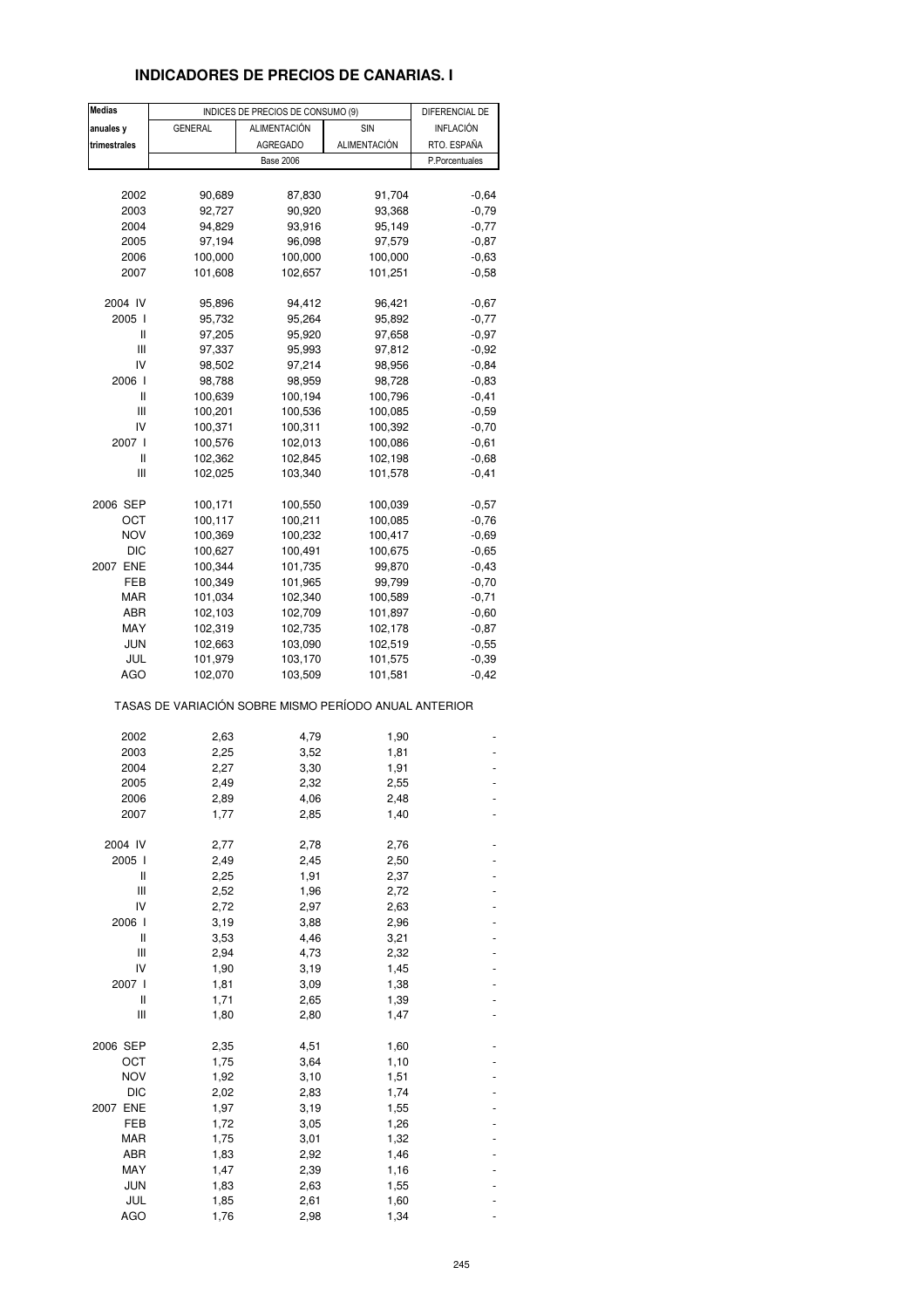# **INDICADORES DE PRECIOS DE CANARIAS. II**

| <b>Medias</b>                      | INDICES DE PRECIOS DE CONSUMO (9) |              |                                                       |                 |              |                   |  |
|------------------------------------|-----------------------------------|--------------|-------------------------------------------------------|-----------------|--------------|-------------------|--|
| anuales y                          | ALIMENTOS Y                       | BEBIDAS ALC. | <b>VESTIDO Y</b>                                      | <b>VIVIENDA</b> | MENAJE       | <b>MEDICINA</b>   |  |
| trimestrales                       | BEB.NO ALCOH.                     | Y TABACO     | CALZADO                                               |                 |              |                   |  |
|                                    |                                   |              | <b>Base 2006</b>                                      |                 |              |                   |  |
|                                    |                                   |              |                                                       |                 |              |                   |  |
| 2002                               | 88,984                            | 79,631       | 98,138                                                | 88,852          | 95,583       | 97,694            |  |
| 2003                               | 91,925                            | 83,703       | 99,056                                                | 91,071          | 96,720       | 99,277            |  |
| 2004                               | 94,235                            | 91,531       | 100,042                                               | 92,860          | 98,366       | 99,248            |  |
| 2005                               | 96,253                            | 94,901       | 100,615                                               | 95,866          | 98,693       |                   |  |
| 2006                               |                                   |              |                                                       |                 | 100,000      | 99,498<br>100,000 |  |
|                                    | 100,000                           | 100,000      | 100,000                                               | 100,000         |              |                   |  |
| 2007                               | 103,185                           | 98,419       | 98,959                                                | 103,194         | 100,954      | 97,061            |  |
| 2004 IV                            | 94,577                            | 93,136       | 103,619                                               | 93,594          | 99,156       | 99,890            |  |
| 2005 l                             | 95,475                            | 93,645       | 96,717                                                | 94,544          | 98,335       | 99,666            |  |
| Ш                                  | 96,199                            | 93,783       | 104,598                                               | 95,763          | 99,059       | 99,245            |  |
| Ш                                  | 96,093                            | 95,217       | 96,965                                                | 96,160          | 98,031       |                   |  |
| IV                                 | 97,246                            | 96,958       | 104,179                                               | 96,996          | 99,347       | 99,373<br>99,707  |  |
| 2006                               |                                   |              |                                                       |                 |              |                   |  |
| Ш                                  | 99,051                            | 98,234       | 96,443                                                | 98,991          | 99,013       | 99,867            |  |
| Ш                                  | 100,072                           | 101,145      | 104,611                                               | 99,986          | 100,488      | 99,680            |  |
|                                    | 100,276                           | 102,574      | 94,751                                                | 100,276         | 99,555       | 100,048           |  |
| IV                                 | 100,600                           | 98,046       | 104,196                                               | 100,746         | 100,943      | 100,406           |  |
| 2007 l                             | 102,554                           | 97,673       | 96,205                                                | 102,340         | 100,449      | 98,989            |  |
| $\sf II$                           | 103,367                           | 98,660       | 105,298                                               | 103,524         | 101,638      | 95,881            |  |
| Ш                                  | 103,860                           | 99,175       | 93,580                                                | 103,981         | 100,685      | 95,938            |  |
|                                    |                                   |              |                                                       |                 |              |                   |  |
| 2006 SEP                           | 100,249                           | 102,910      | 97,082                                                | 100,347         | 99,878       | 100,174           |  |
| OCT                                | 100,319                           | 99,357       | 101,682                                               | 100,464         | 100,274      | 100,281           |  |
| <b>NOV</b>                         | 100,599                           | 97,360       | 105,540                                               | 100,565         | 101,221      | 100,457           |  |
| <b>DIC</b>                         | 100,882                           | 97,422       | 105,365                                               | 101,209         | 101,335      | 100,479           |  |
| 2007 ENE                           | 102,286                           | 97,307       | 95,994                                                | 102,025         | 100,370      | 100,497           |  |
| FEB                                | 102,497                           | 97,695       | 93,786                                                | 102,148         | 100,303      | 100,731           |  |
| MAR                                | 102,879                           | 98,017       | 98,836                                                | 102,847         | 100,674      | 95,740            |  |
| ABR                                | 103,244                           | 98,416       | 104,856                                               | 103,324         | 101,284      | 95,793            |  |
| MAY                                | 103,252                           | 98,602       | 105,537                                               | 103,540         | 101,759      | 95,887            |  |
| JUN                                | 103,605                           | 98,963       | 105,500                                               | 103,709         | 101,870      | 95,963            |  |
| JUL                                | 103,676                           | 99,124       | 93,813                                                | 103,965         | 100,833      | 95,930            |  |
| <b>AGO</b>                         | 104,044                           | 99,225       | 93,346                                                | 103,997         | 100,537      | 95,946            |  |
|                                    |                                   |              | TASAS DE VARIACIÓN SOBRE MISMO PERÍODO ANUAL ANTERIOR |                 |              |                   |  |
|                                    |                                   |              |                                                       |                 |              |                   |  |
| 2002<br>2003                       | 5,05<br>3,31                      | 2,83<br>5,11 | 0,74<br>0,94                                          | 2,38<br>2,50    | 1,75         | 2,24<br>1,62      |  |
| 2004                               |                                   |              |                                                       |                 | 1,19         | $-0,03$           |  |
| 2005                               | 2,51<br>2,14                      | 9,35         | 1,00<br>0,57                                          | 1,96<br>3,24    | 1,70<br>0,33 | 0,25              |  |
|                                    |                                   | 3,68         |                                                       |                 |              |                   |  |
| 2006                               | 3,89                              | 5,37         | $-0,61$                                               | 4,31            | 1,32         | 0,51              |  |
| 2007                               | 3,45                              | $-1,94$      | 0,17                                                  | 3,53            | 1,30         | $-2,77$           |  |
| 2004 IV                            | 1,89                              | 9,69         | 1,66                                                  | 1,66            | 1,94         | 0,00              |  |
| 2005 l                             | 1,92                              | 6,50         | 0,56                                                  | 2,39            | 0,80         | 0,83              |  |
| Ш                                  | 1,90                              | 1,96         | 0,27                                                  | 3,46            | 0,48         | 0,33              |  |
| $\ensuremath{\mathsf{III}}\xspace$ | 1,92                              | 2,29         | 0,95                                                  | 3,45            | $-0,14$      | 0,03              |  |
| IV                                 | 2,82                              | 4,10         | 0,54                                                  | 3,63            | 0, 19        | $-0,18$           |  |
| 2006 l                             | 3,75                              | 4,90         | $-0,28$                                               | 4,70            | 0,69         | 0,20              |  |
| $\sf II$                           | 4,03                              | 7,85         | 0,01                                                  | 4,41            | 1,44         | 0,44              |  |
| $\ensuremath{\mathsf{III}}\xspace$ | 4,35                              | 7,73         | $-2,28$                                               | 4,28            | 1,55         | 0,68              |  |
| IV                                 | 3,45                              | 1,12         | 0,02                                                  | 3,87            | 1,61         | 0,70              |  |
| 2007 l                             | 3,54                              | $-0,57$      | $-0,25$                                               | 3,38            | 1,45         | $-0,88$           |  |
| $\sf II$                           | 3,29                              | $-2,46$      | 0,66                                                  | 3,54            | 1,14         | $-3,81$           |  |
| $\ensuremath{\mathsf{III}}\xspace$ | 3,56                              | $-3,16$      | $-0,01$                                               | 3,73            | 1,30         | $-4,05$           |  |
| 2006 SEP                           | 4,15                              | 7,39         | $-1,47$                                               | 4,18            | 1,39         | 0,71              |  |
| OCT                                | 3,74                              | 2,79         | $-0,22$                                               | 3,77            | 1,13         | 0,67              |  |
| <b>NOV</b>                         | 3,43                              | 0,53         | 0, 19                                                 | 3,75            | 1,93         | 0,74              |  |
| <b>DIC</b>                         | 3,18                              | 0,05         | 0,08                                                  | 4,08            | 1,75         | 0,69              |  |
| 2007 ENE                           | 3,64                              | $-0,46$      | 0, 19                                                 | 3,21            | 1,62         | 0,50              |  |
| FEB                                | 3,51                              | $-0,68$      | $-0,86$                                               | 3,19            | 1,38         | 0,60              |  |
| <b>MAR</b>                         | 3,46                              | $-0,58$      | $-0,08$                                               | 3,75            | 1,35         | $-3,75$           |  |
| ABR                                | 3,45                              | $-1,30$      | 0,73                                                  | 3,52            | 1,15         | $-3,81$           |  |
| MAY                                | 3,08                              | $-3,06$      | 0,68                                                  | 3,49            | 1,04         | $-3,78$           |  |
| <b>JUN</b>                         | 3,35                              | $-2,98$      | 0,56                                                  | 3,61            | 1,24         | $-3,84$           |  |
| JUL                                | 3,35                              | $-3,15$      | 0,14                                                  | 3,80            | 1,49         | $-3,93$           |  |
| <b>AGO</b>                         | 3,77                              | $-3,16$      | $-0, 15$                                              | 3,66            | 1,11         | $-4, 17$          |  |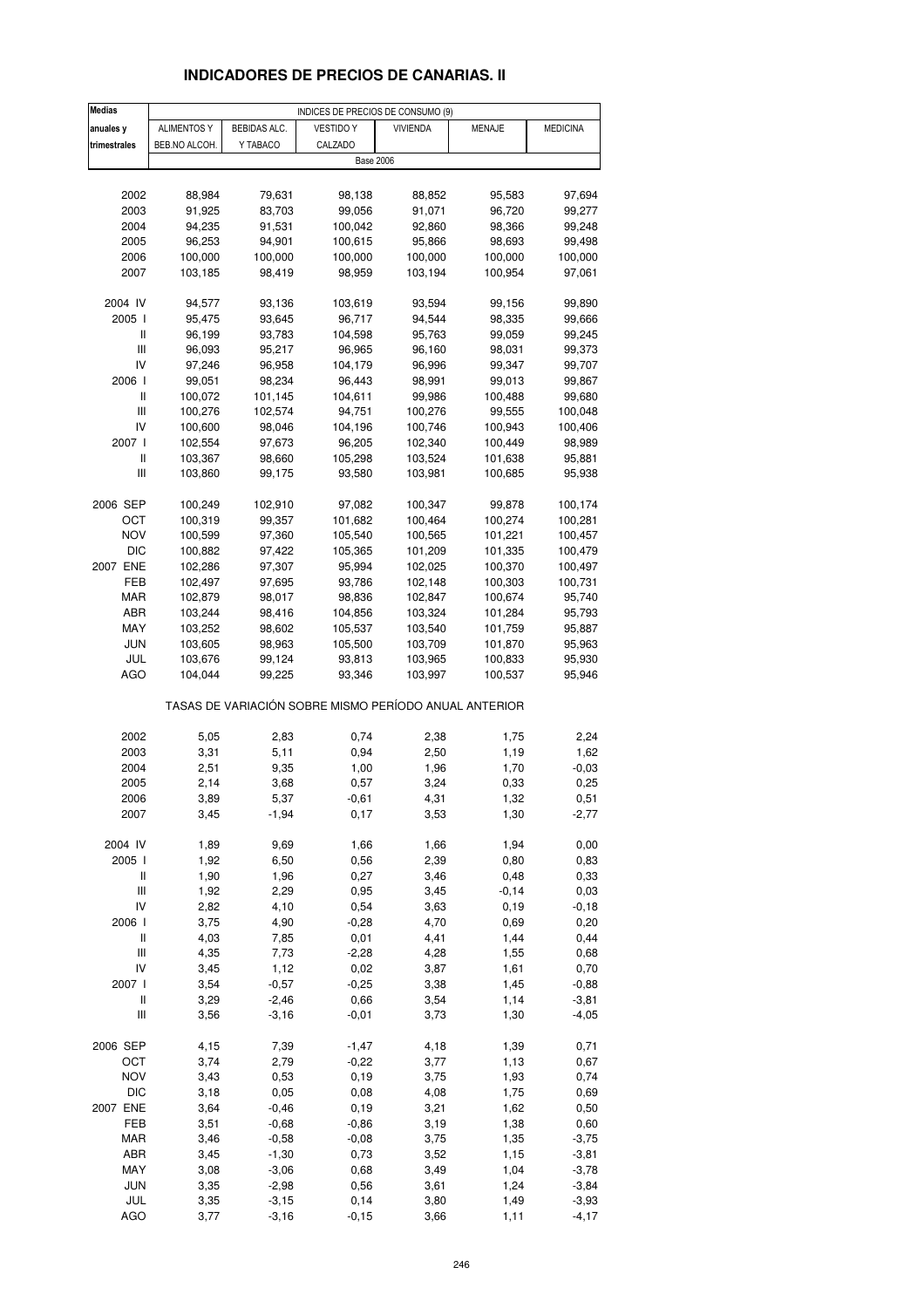| <b>Medias</b>               |            |               | INDICES DE PRECIOS DE CONSUMO (9)                     |           |               |              |
|-----------------------------|------------|---------------|-------------------------------------------------------|-----------|---------------|--------------|
| anuales y                   | TRANSPORTE | COMUNICA -    | OCIO <sub>Y</sub>                                     | ENSEÑANZA | HOTELES,      | <b>OTROS</b> |
| trimestrales                |            | <b>CIONES</b> | <b>CULTURA</b>                                        |           | CAFÉS Y REST. |              |
|                             |            |               | <b>Base 2006</b>                                      |           |               |              |
|                             |            |               |                                                       |           |               |              |
|                             |            |               |                                                       |           |               |              |
| 2002                        | 83,682     | 107,302       | 101,712                                               | 86,016    | 89,609        | 90,719       |
| 2003                        | 85,194     | 104,401       | 102,241                                               | 89,803    | 92,423        | 93,124       |
| 2004                        | 88,993     | 103,183       | 101,347                                               | 93,139    | 94,085        | 95,401       |
| 2005                        | 95,448     | 101,446       | 100,840                                               | 95,862    | 96,466        | 97,172       |
| 2006                        | 100,000    | 100,000       | 100,000                                               | 100,000   | 100,000       | 100,000      |
| 2007                        | 101,173    | 100,141       | 98,788                                                | 104,135   | 103,005       | 102,414      |
|                             |            |               |                                                       |           |               |              |
| 2004 IV                     | 91,413     | 102,709       | 101,305                                               | 94,918    | 94,695        | 95,767       |
|                             |            |               |                                                       |           |               |              |
| 2005                        | 91,423     | 102,335       | 100,723                                               | 95,053    | 95,367        | 96,925       |
| Ш                           | 94,284     | 101,477       | 100,484                                               | 95,053    | 96,129        | 97,439       |
| Ш                           | 97,848     | 101,124       | 101,222                                               | 95,335    | 97,094        | 97,112       |
| IV                          | 98,238     | 100,848       | 100,931                                               | 98,009    | 97,273        | 97,211       |
| 2006                        | 98,322     | 100,801       | 99,769                                                | 98,484    | 98,608        | 99,088       |
| Ш                           | 101,408    | 100,099       | 100,301                                               | 98,656    | 99,952        | 100,098      |
| $\mathop{\rm III}\nolimits$ | 101,921    | 99,765        | 100,847                                               | 99,102    | 100,657       | 100,345      |
| IV                          | 98,349     | 99,335        | 99,082                                                | 103,757   | 100,784       | 100,469      |
| 2007 l                      | 98,716     | 99,861        | 98,390                                                | 104,063   | 101,767       | 102,083      |
| Ш                           | 102,220    | 100,365       | 98,721                                                | 104,076   | 103,231       | 102,627      |
| Ш                           | 103,290    | 100,224       | 99,487                                                | 104,332   | 104,521       | 102,591      |
|                             |            |               |                                                       |           |               |              |
|                             |            |               |                                                       |           |               |              |
| 2006 SEP                    | 100,714    | 99,827        | 100,271                                               | 99,624    | 100,529       | 100,406      |
| OCT                         | 98,599     | 99,572        | 99,354                                                | 103,614   | 100,597       | 100,286      |
| <b>NOV</b>                  | 98,107     | 99,357        | 98,504                                                | 103,801   | 100,738       | 100,528      |
| <b>DIC</b>                  | 98,340     | 99,076        | 99,388                                                | 103,857   | 101,016       | 100,593      |
| 2007 ENE                    | 98,262     | 99,627        | 98,093                                                | 104,063   | 101,398       | 101,904      |
| FEB                         | 98,387     | 99,261        | 98,513                                                | 104,063   | 101,773       | 101,994      |
| MAR                         | 99,500     | 100,695       | 98,564                                                | 104,063   | 102,131       | 102,351      |
| ABR                         | 101,162    | 100,464       | 98,920                                                | 104,063   | 103,293       | 102,731      |
| MAY                         | 102,219    | 100,082       | 98,568                                                | 104,063   | 103,078       | 102,614      |
| <b>JUN</b>                  | 103,278    | 100,550       | 98,675                                                | 104,102   | 103,322       | 102,537      |
| JUL                         |            |               |                                                       |           |               |              |
|                             | 103,640    | 100,300       | 98,962                                                | 104,275   | 104,162       | 102,475      |
| <b>AGO</b>                  | 102,939    | 100,148       | 100,012                                               | 104,389   | 104,880       | 102,706      |
|                             |            |               | TASAS DE VARIACIÓN SOBRE MISMO PERÍODO ANUAL ANTERIOR |           |               |              |
|                             |            |               |                                                       |           |               |              |
| 2002                        | 0,84       | $-2,99$       | 1,52                                                  | 3,23      | 4,38          | 3,33         |
| 2003                        | 1,81       | $-2,70$       | 0,52                                                  | 4,40      | 3,14          | 2,65         |
| 2004                        | 4,46       | $-1,17$       | $-0,87$                                               | 3,71      | 1,80          | 2,44         |
| 2005                        | 7,25       | $-1,68$       | $-0,50$                                               | 2,92      | 2,53          | 1,86         |
| 2006                        | 4,77       | $-1,43$       | $-0,83$                                               | 4,32      | 3,66          | 2,91         |
| 2007                        | 0,64       | $-0, 13$      | $-1,52$                                               | 5,57      | 3,38          | 2,65         |
|                             |            |               |                                                       |           |               |              |
| 2004 IV                     | 7,97       | $-0,89$       | $-0,78$                                               | 3,92      | 2,17          | 2,26         |
| 2005 l                      | 6,95       | $-0,77$       | 0,03                                                  | 3,05      | 2,28          | 1,80         |
| Ш                           | 6,42       | $-2,13$       | $-0,55$                                               | 2,67      | 2,43          | 2,05         |
| Ш                           | 8,14       | $-2,02$       | $-1, 11$                                              | 2,71      | 2,69          | 2,06         |
| IV                          | 7,47       | $-1,81$       | $-0,37$                                               | 3,26      | 2,72          | 1,51         |
|                             |            |               |                                                       |           |               |              |
| 2006 l                      | 7,55       | $-1,50$       | $-0,95$                                               | 3,61      | 3,40          | 2,23         |
| Ш                           | 7,56       | $-1,36$       | $-0,18$                                               | 3,79      | 3,98          | 2,73         |
| Ш                           | 4,16       | $-1,34$       | $-0,37$                                               | 3,95      | 3,67          | 3,33         |
| IV                          | 0,11       | $-1,50$       | $-1,83$                                               | 5,87      | 3,61          | 3,35         |
| 2007 l                      | 0,40       | $-0,93$       | $-1,38$                                               | 5,66      | 3,20          | 3,02         |
| Ш                           | 0,80       | 0,27          | $-1,58$                                               | 5,49      | 3,28          | 2,53         |
| Ш                           | 0,75       | 0,49          | $-1,63$                                               | 5,56      | 3,77          | 2,27         |
|                             |            |               |                                                       |           |               |              |
| 2006 SEP                    | 0,91       | $-1,22$       | $-0,59$                                               | 3,89      | 3,70          | 3,07         |
| OCT                         | $-1,25$    | $-1,35$       | $-1,57$                                               | 6,08      | 3,61          | 3,24         |
|                             |            |               |                                                       |           |               |              |
| <b>NOV</b>                  | 0,42       | $-1,51$       | $-2,09$                                               | 5,82      | 3,59          | 3,29         |
| DIC                         | 1,20       | $-1,64$       | $-1,84$                                               | 5,70      | 3,62          | 3,53         |
| 2007 ENE                    | 0,69       | $-1,46$       | $-1,76$                                               | 5,72      | 3,68          | 3,10         |
| FEB                         | $-0,16$    | $-1,55$       | $-1,25$                                               | 5,68      | 3,43          | 3,06         |
| MAR                         | 0,68       | 0,22          | $-1,13$                                               | 5,60      | 2,51          | 2,91         |
| ABR                         | 0,98       | 0,23          | $-1,64$                                               | 5,48      | 3,32          | 2,85         |
| MAY                         | $-0,16$    | $-0,05$       | $-1,33$                                               | 5,48      | 3,24          | 2,50         |
| <b>JUN</b>                  | 1,59       | 0,62          | $-1,76$                                               | 5,52      | 3,28          | 2,24         |
| JUL                         | 1,33       | 0,61          | $-1,80$                                               | 5,54      | 3,68          | 2,03         |

### **INDICADORES DE PRECIOS DE CANARIAS. III**

AGO 0,17 0,37 -1,46 5,57 3,86 2,51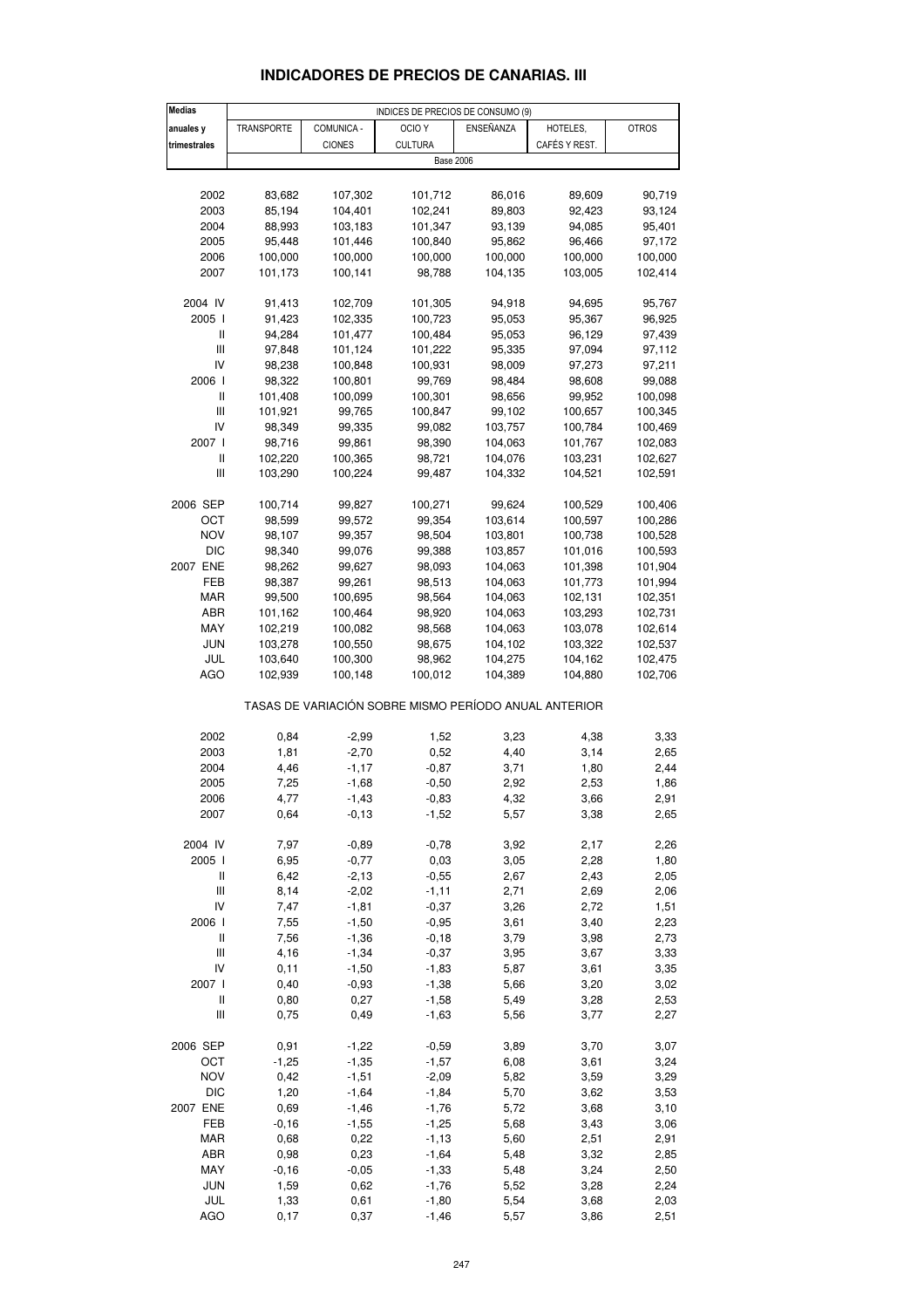| <b>Medias</b>                            | COSTE SALARIAL       |                      |                                                       |                 | <b>SALARIOS</b> |                                              |              |              |              |
|------------------------------------------|----------------------|----------------------|-------------------------------------------------------|-----------------|-----------------|----------------------------------------------|--------------|--------------|--------------|
| anuales y                                | POR TRABAJADOR Y MES |                      | POR HORA EFECTIVA DE TRABAJO                          |                 |                 | INCREMENTO SALARIAL PACTADO EN CONVENIO (11) |              |              |              |
| trimestrales                             | <b>TOTAL</b>         | <b>ORDINARIO</b>     | <b>TOTAL</b>                                          | ORDINARIO       | <b>TOTAL</b>    | AGRIC.                                       | CONST.       | INDUST.      | SERV.        |
|                                          |                      | €                    |                                                       |                 |                 |                                              | $\%$         |              |              |
|                                          |                      |                      |                                                       |                 |                 |                                              |              |              |              |
| 2002                                     | 1.193,99             | 1.078,14             | 8,40                                                  | 7,58            | 3,94            | 3,46                                         | 4,40         | 4,10         | 3,75         |
| 2003                                     | 1.217,21             | 1.103,82             | 8,62                                                  | 7,82            | 4,13            | 2,56                                         | 4,80         | 4,14         | 3,89         |
| 2004                                     | 1.257,20             | 1.138,86             | 8,88                                                  | 8,05            | 3,61            | 1,79                                         | 4,60         | 3,90         | 3,24         |
| 2005                                     | 1.294,21             | 1.178,97             | 9,21                                                  | 8,38            | 3,79            | 2,17                                         | 4,50         | 3,89         | 3,57         |
| 2006                                     | 1.327,32             | 1.208,21             | 9,43                                                  | 8,58            | 3,71            | 3,58                                         | 3,50         | 4,26         | 3,72         |
| 2007                                     | 1.378,59             | 1.260,73             | 9,62                                                  | 8,79            | 2,96            | 2,28                                         | 0,00         | 3,35         | 2,94         |
|                                          |                      |                      |                                                       |                 |                 |                                              |              |              |              |
| 2004 IV<br>2005 l                        | 1.326,07             | 1.146,06<br>1.168,76 | 9,48                                                  | 8,19            | 3,19            | 0,00                                         | 3,40         | 3,23         | 3,10         |
| Ш                                        | 1.263,45<br>1.282,04 | 1.170,01             | 8,90<br>8,89                                          | 8,23<br>8,11    | 2,53<br>3,03    | 2,97<br>2,92                                 | 0,00<br>0,00 | 3,15<br>3,34 | 2,51<br>3,02 |
| $\ensuremath{\mathsf{III}}\xspace$       | 1.275,42             | 1.188,87             | 9,30                                                  | 8,66            | 3,11            | 2,92                                         | 0,00         | 3,87         | 3,02         |
| IV                                       | 1.355,94             | 1.188,25             | 9,74                                                  | 8,53            | 3,03            | 2,13                                         | 2,80         | 3,87         | 3,10         |
| 2006                                     | 1.289,52             | 1.190,58             | 8,83                                                  | 8,15            | 3,06            | 2,00                                         | 2,80         | 2,93         | 3,17         |
| $\ensuremath{\mathsf{II}}$               | 1.324,55             | 1.201,56             | 9,37                                                  | 8,50            | 3,43            | 2,00                                         | 2,80         | 2,98         | 3,57         |
| $\ensuremath{\mathsf{III}}\xspace$       | 1.300,30             | 1.219,50             | 9,44                                                  | 8,85            | 3,40            | 2,78                                         | 2,80         | 4,18         | 3,58         |
| IV                                       | 1.394,91             | 1.221,18             | 10,06                                                 | 8,80            | 3,46            | 3,58                                         | 2,80         | 4,29         | 3,60         |
| 2007                                     | 1.359,73             | 1.256,22             | 9,34                                                  | 8,63            | 2,96            | 2,28                                         | 0,00         | 3,35         | 2,93         |
| Ш                                        | 1.397,45             | 1.265,23             | 9,89                                                  | 8,95            | 2,96            | 2,28                                         | 0,00         | 3,35         | 2,94         |
| Ш                                        |                      |                      |                                                       |                 | 2,96            | 2,28                                         | 0,00         | 3,35         | 2,94         |
|                                          |                      |                      |                                                       |                 |                 |                                              |              |              |              |
| 2006 AGO                                 |                      |                      |                                                       |                 | 3,43            | 2,00                                         | 2,80         | 3,03         | 3,56         |
| SEP                                      |                      |                      |                                                       | -               | 3,40            | 2,78                                         | 2,80         | 4,18         | 3,58         |
| OCT                                      |                      |                      |                                                       |                 | 3,41            | 2,78                                         | 2,80         | 4,18         | 3,59         |
| <b>NOV</b>                               |                      |                      |                                                       | $\overline{a}$  | 3,45            | 2,80                                         | 2,80         | 4,29         | 3,60         |
| <b>DIC</b>                               |                      |                      |                                                       | $\frac{1}{2}$   | 3,46            | 3,58                                         | 2,80         | 4,29         | 3,60         |
| 2007 ENE                                 |                      |                      |                                                       |                 | 3,23            | 2,28                                         | 0,00         | 3,36         | 3,22         |
| FEB                                      |                      |                      |                                                       | $\overline{a}$  | 3,08            | 2,28                                         | 0,00         | 3,35         | 3,06         |
| MAR                                      |                      |                      |                                                       | $\overline{a}$  | 2,96            | 2,28                                         | 0,00         | 3,35         | 2,93         |
| ABR                                      |                      |                      |                                                       |                 | 2,96            | 2,28                                         | 0,00         | 3,35         | 2,93         |
| MAY                                      |                      |                      |                                                       | ٠               | 2,96            | 2,28                                         | 0,00         | 3,35         | 2,93         |
| <b>JUN</b>                               |                      |                      |                                                       |                 | 2,96            | 2,28                                         | 0,00         | 3,35         | 2,94         |
| JUL                                      |                      |                      |                                                       |                 | 2,96            | 2,28                                         | 0,00         | 3,35         | 2,94         |
|                                          |                      |                      | TASAS DE VARIACIÓN SOBRE MISMO PERÍODO ANUAL ANTERIOR |                 |                 |                                              |              |              |              |
|                                          |                      |                      |                                                       |                 |                 |                                              |              |              |              |
| 2002                                     | 4,73                 | 4,55                 | 4,71                                                  | 4,52            |                 |                                              |              |              |              |
| 2003                                     | 1,94                 | 2,38                 | 2,62                                                  | 3,10            |                 |                                              |              |              |              |
| 2004                                     | 3,28                 | 3,17                 | 3,08                                                  | 2,94            |                 |                                              |              |              |              |
| 2005                                     | 2,94                 | 3,52                 | 3,66                                                  | 4,20            |                 |                                              |              |              |              |
| 2006                                     | 2,56                 | 2,48                 | 2,36                                                  | 2,30            |                 |                                              |              |              |              |
| 2007                                     | 5,47                 | 5,41                 | 5,66                                                  | 5,59            |                 |                                              |              |              |              |
|                                          |                      |                      |                                                       |                 |                 |                                              |              |              |              |
| 2004 IV                                  | 3,59                 | 2,98                 | 4,29                                                  | 3,67            |                 |                                              |              |              |              |
| 2005 l                                   | 3,31                 | 3,43                 | 7,10                                                  | 7,16            |                 |                                              |              |              |              |
| $\ensuremath{\mathsf{II}}$               | 4,15                 | 3,73                 | 3,25                                                  | 2,79            |                 |                                              |              |              |              |
| $\ensuremath{\mathsf{III}}\xspace$<br>IV | 2,13                 | 3,25                 | 1,86                                                  | 2,85            |                 |                                              |              |              |              |
| 2006                                     | 2,25<br>2,06         | 3,68<br>1,87         | 2,74<br>$-0,79$                                       | 4,15<br>$-0,97$ |                 |                                              |              |              |              |
| $\ensuremath{\mathsf{II}}$               | 3,32                 | 2,70                 | 5,40                                                  | 4,81            |                 |                                              |              |              |              |
| $\mathsf{III}$                           | 1,95                 | 2,58                 | 1,51                                                  | 2,19            |                 |                                              |              |              |              |
| IV                                       | 2,87                 | 2,77                 | 3,29                                                  | 3,17            |                 |                                              |              |              |              |
| 2007 l                                   | 5,44                 | 5,51                 | 5,78                                                  | 5,89            |                 |                                              |              |              |              |
| Ш                                        | 5,50                 | 5,30                 | 5,55                                                  | 5,29            |                 |                                              |              |              |              |
| Ш                                        |                      |                      |                                                       |                 |                 |                                              |              |              |              |
|                                          |                      |                      |                                                       |                 |                 |                                              |              |              |              |
| 2006 AGO                                 |                      |                      |                                                       |                 |                 |                                              |              |              |              |
| <b>SEP</b>                               |                      |                      |                                                       |                 |                 |                                              |              |              |              |
| OCT                                      |                      |                      |                                                       |                 |                 |                                              |              |              |              |
| <b>NOV</b>                               |                      |                      |                                                       |                 |                 |                                              |              |              |              |
| <b>DIC</b>                               |                      |                      |                                                       |                 |                 |                                              |              |              |              |
| 2007 ENE                                 |                      |                      |                                                       |                 |                 |                                              |              |              |              |
| FEB                                      |                      |                      |                                                       |                 |                 |                                              |              |              |              |
| <b>MAR</b>                               |                      |                      |                                                       |                 |                 |                                              |              |              |              |
| ABR                                      |                      |                      |                                                       |                 |                 |                                              |              |              |              |
| MAY                                      |                      |                      |                                                       |                 |                 |                                              |              |              |              |
| JUN                                      |                      |                      |                                                       |                 |                 |                                              |              |              |              |
| JUL                                      |                      |                      |                                                       |                 |                 |                                              |              |              |              |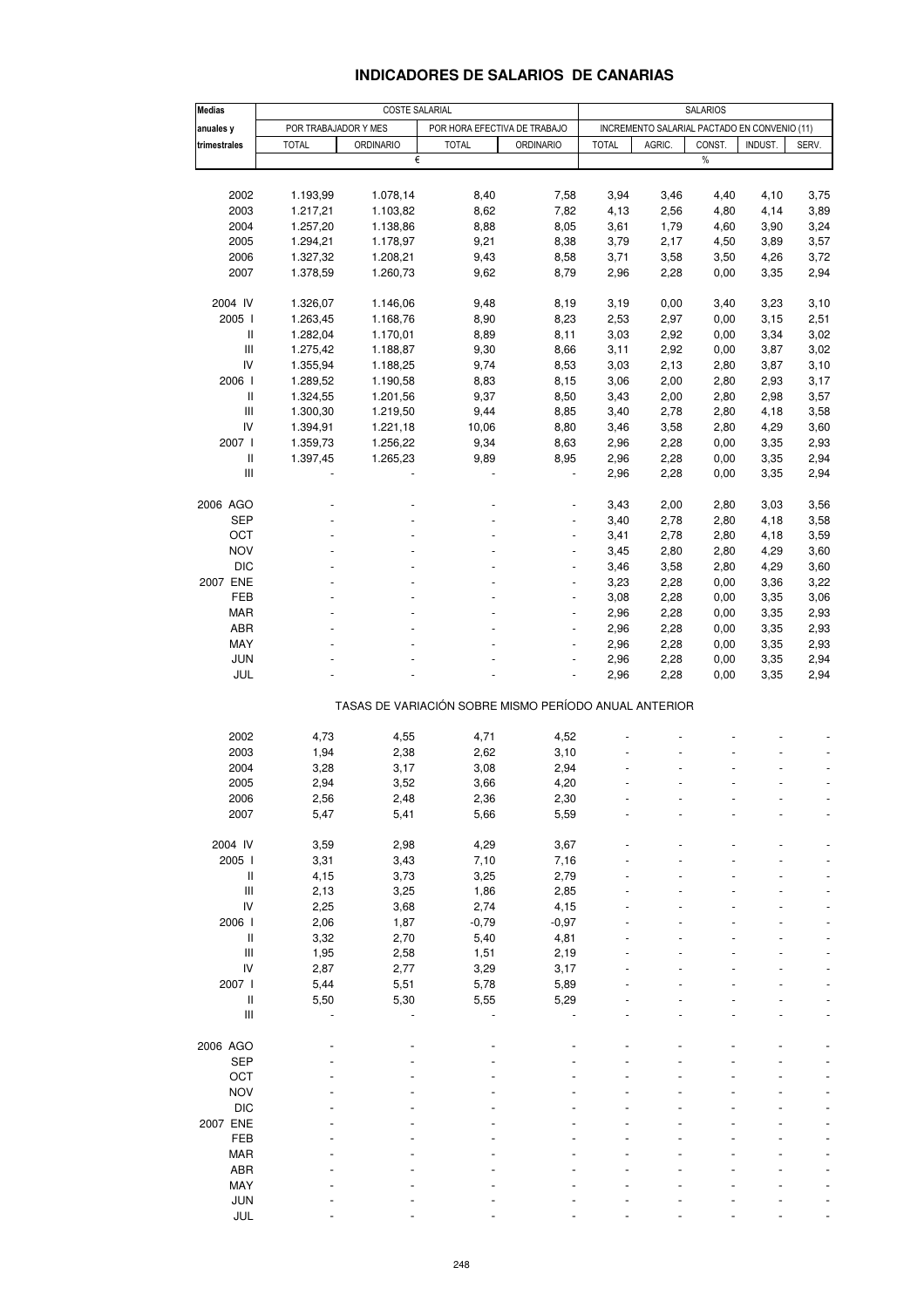| <b>Medias</b>  | CRÉDITOS Y DEPÓSITOS DEL SISTEMA BANCARIO |           |                                                       |           | HIPOTECAS INMOBILIARIAS   |                     |  |
|----------------|-------------------------------------------|-----------|-------------------------------------------------------|-----------|---------------------------|---------------------|--|
|                |                                           |           |                                                       |           | FINCAS RÚSTICAS Y URBANAS |                     |  |
| anuales y      | <b>CRÉDITOS</b>                           |           | <b>DEPÓSITOS</b>                                      |           |                           |                     |  |
| trimestrales   | S.PRIVADO                                 | S.PÚBLICO | S.PRIVADO                                             | S.PÚBLICO | NÚMERO                    | <b>IMPORTE</b>      |  |
|                |                                           |           | Millones de €                                         |           | Unidades                  | Miles de $\epsilon$ |  |
|                |                                           |           |                                                       |           |                           |                     |  |
| 2002           | 20.370,90                                 | 1.086,46  | 13.887,64                                             | 1.499,08  | 4.326                     | 405.632             |  |
| 2003           | 23.781,12                                 | 1.119,70  | 14.973,17                                             | 1.381,79  | 5.249                     | 552.940             |  |
| 2004           | 28.511,92                                 | 1.102,84  | 16.514,66                                             | 1.402,80  | 6.897                     | 770.754             |  |
| 2005           | 35.598,99                                 | 1.187,77  | 17.243,10                                             | 1.735,60  | 7.552                     | 940.436             |  |
| 2006           | 44.108,17                                 | 1.230,25  | 19.176,17                                             | 2.192,13  | 7.884                     | 1.138.391           |  |
| 2007           | 50.565,43                                 | 1.037,81  | 20.906,13                                             | 2.277,51  | 8.008                     | 1.176.869           |  |
| 2004 IV        | 30.655,32                                 | 1.178,47  | 17.042,60                                             | 1.892,14  | 7.093                     | 833.551             |  |
| 2005 l         | 32.179,27                                 | 1.034,98  | 18.069,12                                             | 1.408,75  | 7.360                     | 876.379             |  |
| Ш              | 34.609,33                                 | 1.107,29  | 16.596,18                                             | 1.478,89  | 7.507                     | 944.807             |  |
| Ш              | 36.794,14                                 | 1.086,64  | 16.806,55                                             | 1.647,31  | 7.373                     | 894.276             |  |
| IV             | 38.813,21                                 | 1.522,19  | 17.500,56                                             | 2.407,45  | 7.970                     | 1.046.281           |  |
| 2006 l         | 40.702,02                                 | 1.191,41  | 18.126,54                                             | 1.862,84  | 8.313                     | 1.149.764           |  |
| $\mathbf{I}$   | 43.158,99                                 | 1.193,51  | 18.943,53                                             | 1.852,70  | 7.467                     | 1.019.917           |  |
| Ш              | 45.075,50                                 | 1.121,46  | 19.244,08                                             | 2.167,95  | 7.728                     | 1.265.218           |  |
| IV             | 47.496,18                                 | 1.414,61  | 20.390,51                                             | 2.885,04  | 8.029                     | 1.118.666           |  |
| 2007 l         | 49.410,20                                 | 1.037,52  | 20.682,02                                             | 2.283,04  | 8.773                     | 1.276.613           |  |
| Ш              | 51.720,66                                 | 1.038,10  | 21.130,24                                             | 2.271,99  | 7.851                     | 1.158.571           |  |
| Ш              |                                           |           |                                                       |           | 6.188                     | 932.533             |  |
| 2006 AGO       |                                           |           |                                                       |           | 8.487                     | 1.137.761           |  |
| SEP            |                                           |           |                                                       |           | 10.284                    | 1.434.179           |  |
| OCT            |                                           |           |                                                       |           | 7.766                     | 1.102.635           |  |
| <b>NOV</b>     |                                           |           |                                                       |           | 9.341                     | 1.279.446           |  |
| DIC            |                                           |           |                                                       |           | 6.981                     | 973.917             |  |
| 2007 ENE       |                                           |           |                                                       |           | 10.965                    | 1.579.743           |  |
| FEB            |                                           |           |                                                       |           | 7.326                     | 1.050.407           |  |
| <b>MAR</b>     |                                           |           |                                                       |           | 8.027                     | 1.199.689           |  |
| ABR            |                                           |           |                                                       |           | 7.028                     | 1.022.498           |  |
| MAY            |                                           |           |                                                       |           | 8.448                     | 1.207.584           |  |
| <b>JUN</b>     |                                           |           |                                                       |           | 8.077                     | 1.245.630           |  |
| JUL            |                                           |           |                                                       |           | 6.188                     | 932.533             |  |
|                |                                           |           | TASAS DE VARIACIÓN SOBRE MISMO PERÍODO ANUAL ANTERIOR |           |                           |                     |  |
|                |                                           |           |                                                       |           |                           |                     |  |
| 2002           | 14,33                                     | $-0.52$   | 8,83                                                  | 7,64      | 3,90                      | 13,89               |  |
| 2003           | 16,74                                     | 3,06      | 7,82                                                  | $-7,82$   | 21,34                     | 36,32               |  |
| 2004           | 19,89                                     | $-1,51$   | 10,30                                                 | 1,52      | 31,39                     | 39,39               |  |
| 2005           | 24,86                                     | 7,70      | 4,41                                                  | 23,72     | 9,51                      | 22,01               |  |
| 2006           | 23,90                                     | 3,58      | 11,21                                                 | 26,30     | 4,40                      | 21,05               |  |
| 2007           | 20,59                                     | $-12,97$  | 12,79                                                 | 22,59     | 8,32                      | 6,53                |  |
| 2004 IV        | 20,57                                     | $-11,02$  | 8,49                                                  | 18,37     | 26,69                     | 34,14               |  |
| 2005 l         | 21,69                                     | $-2,93$   | 15,00                                                 | 17,38     | 8,69                      | 21,89               |  |
| Ш              | 24,00                                     | 1,03      | $-0,30$                                               | 26,47     | 6,46                      | 21,87               |  |
| $\mathsf{III}$ | 26,70                                     | 1,49      | 0,89                                                  | 22,07     | 10,52                     | 18,41               |  |
| IV             | 26,61                                     | 29,17     | 2,69                                                  | 27,23     | 12,35                     | 25,52               |  |
| 2006 l         | 26,49                                     | 15,12     | 0,32                                                  | 32,23     | 12,95                     | 31,19               |  |
| $\sf II$       | 24,70                                     | 7,79      | 14,14                                                 | 25,28     | $-0,53$                   | 7,95                |  |
| $\mathsf{III}$ | 22,51                                     | 3,21      | 14,50                                                 | 31,61     | 4,82                      | 41,48               |  |
| IV             | 22,37                                     | $-7,07$   | 16,51                                                 | 19,84     | 0,75                      | 6,92                |  |
| 2007 l         | 21,39                                     | $-12,92$  | 14,10                                                 | 22,56     | 5,53                      | 11,03               |  |
| Ш              | 19,84                                     | $-13,02$  | 11,54                                                 | 22,63     | 5,14                      | 13,59               |  |
| $\mathsf{III}$ |                                           |           |                                                       |           | 40,19                     | $-23,79$            |  |
| 2006 AGO       |                                           |           |                                                       |           | 21,50                     | 35,98               |  |
| <b>SEP</b>     |                                           |           |                                                       |           | 31,31                     | 50,58               |  |
| OCT            |                                           |           |                                                       |           | $-6,58$                   | 3,93                |  |
| <b>NOV</b>     |                                           |           |                                                       |           | 28,77                     | 40,82               |  |
| DIC            |                                           |           |                                                       |           | $-16,32$                  | -16,71              |  |
| 2007 ENE       |                                           |           |                                                       |           | 32,88                     | 53,54               |  |
| FEB            |                                           |           |                                                       |           | $-9,50$                   | $-11,87$            |  |
| MAR            |                                           |           |                                                       |           | $-6,57$                   | $-2,35$             |  |
| ABR            |                                           |           |                                                       |           | 4,18                      | 12,06               |  |
| MAY            |                                           |           |                                                       |           | $-4,27$                   | 0,17                |  |
| JUN            |                                           |           |                                                       |           | 18,24                     | 32,27               |  |
| JUL            |                                           |           |                                                       |           | 40,19                     | $-23,79$            |  |

## **INDICADORES MONETARIOS Y FINANCIEROS DE CANARIAS**